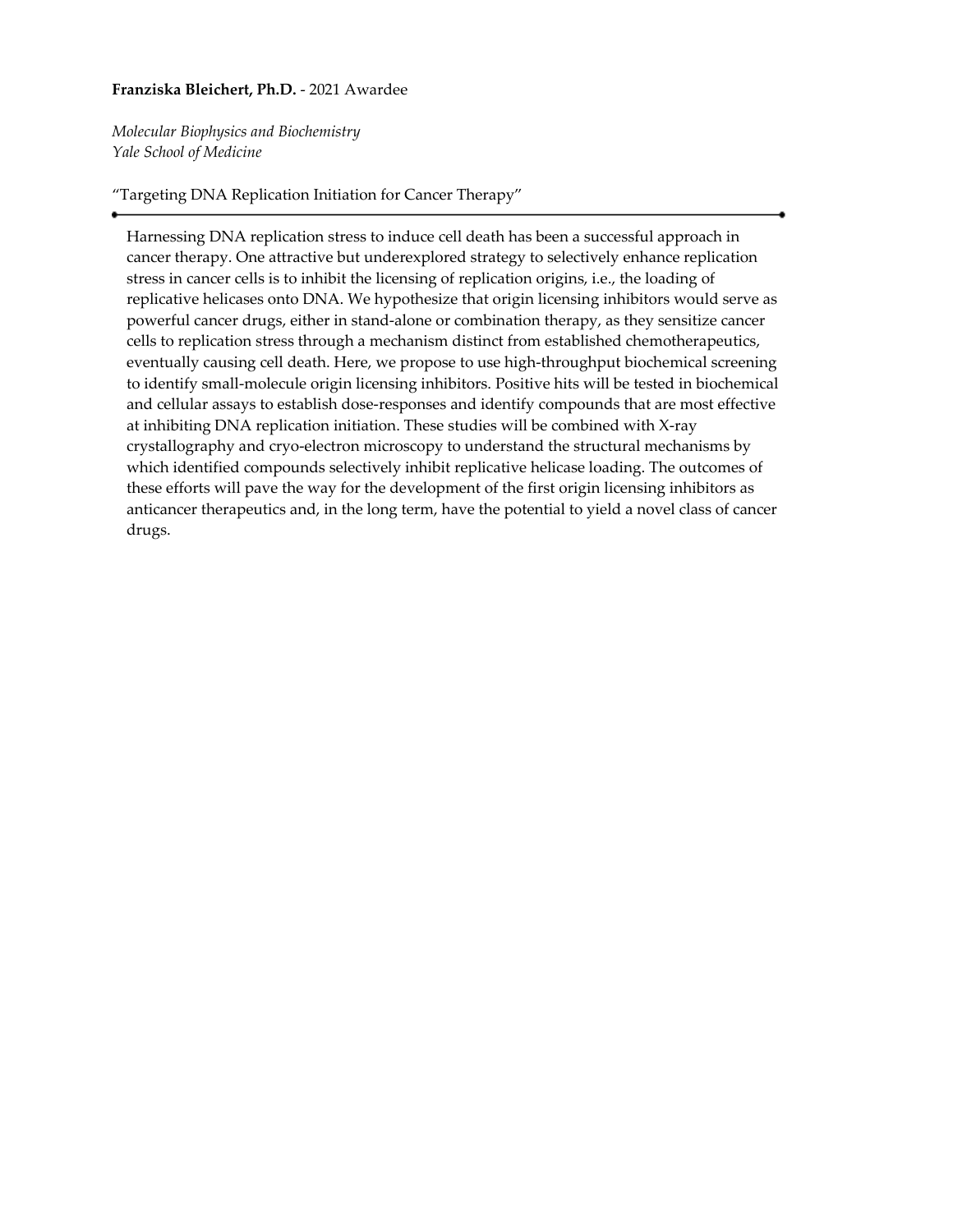# **Vladimir Bogdanov, Ph.D.** - 2021 Awardee

*Internal Medicine University of Cincinnati*

"Preclinical Development of a First-In-Class Humanized Antibody Targeting Alternatively Spliced Tissue Factor"

This proposal is focused on pancreatic ductal adenocarcinoma (PDAC) – a highly lethal cancer with poor treatment options. We study alternatively spliced Tissue Factor (asTF), a protein whose expression is high in tumor tissue and blood of patients with PDAC. asTF activates integrins, which promotes proliferation, migration, and metastasis of cancer cells. We developed 1) a humanized, inhibitory monoclonal anti-asTF antibody termed hRabMab1 with a favorable pharmacokinetic profile and tumor-suppressing properties in vivo; and 2) asTFspecific ELISA. The Specific Aims we propose are: 1. Test the hypothesis that hRabMab1, a firstin-class biologic, may help treat PDAC. Our preliminary data shows that hRabMab1 suppresses the growth of pre-formed, orthotopically grown PDAC tumors when administered intravenously as a single agent. We will assess hRabMab1's ability to suppress the growth of several PDAC cell lines and patient-derived xenografts in combination with standard-of-care regimens; and hRabMab1's ability to impede metastases. 2. Test the hypothesis that measuring circulating asTF may help evaluate response to therapy. We found that asTF levels in plasma drop post-treatment; this extends our earlier findings that plasma asTF levels are high in PDAC patients compared to healthy subjects, and positively correlate with non-resectability. In this aim, we will determine if asTF levels rise with recurrence post-surgery. In partnership with investigators conducting a Phase II trial examining an adaptive approach to neoadjuvant therapy, we will determine if plasma asTF rises in those subjects who recur, and whether said rise precedes the emergence of conventional signs of recurrence. Our studies will help us validate asTF as a new target and a biomarker in PDAC, bringing this technology closer to the clinic.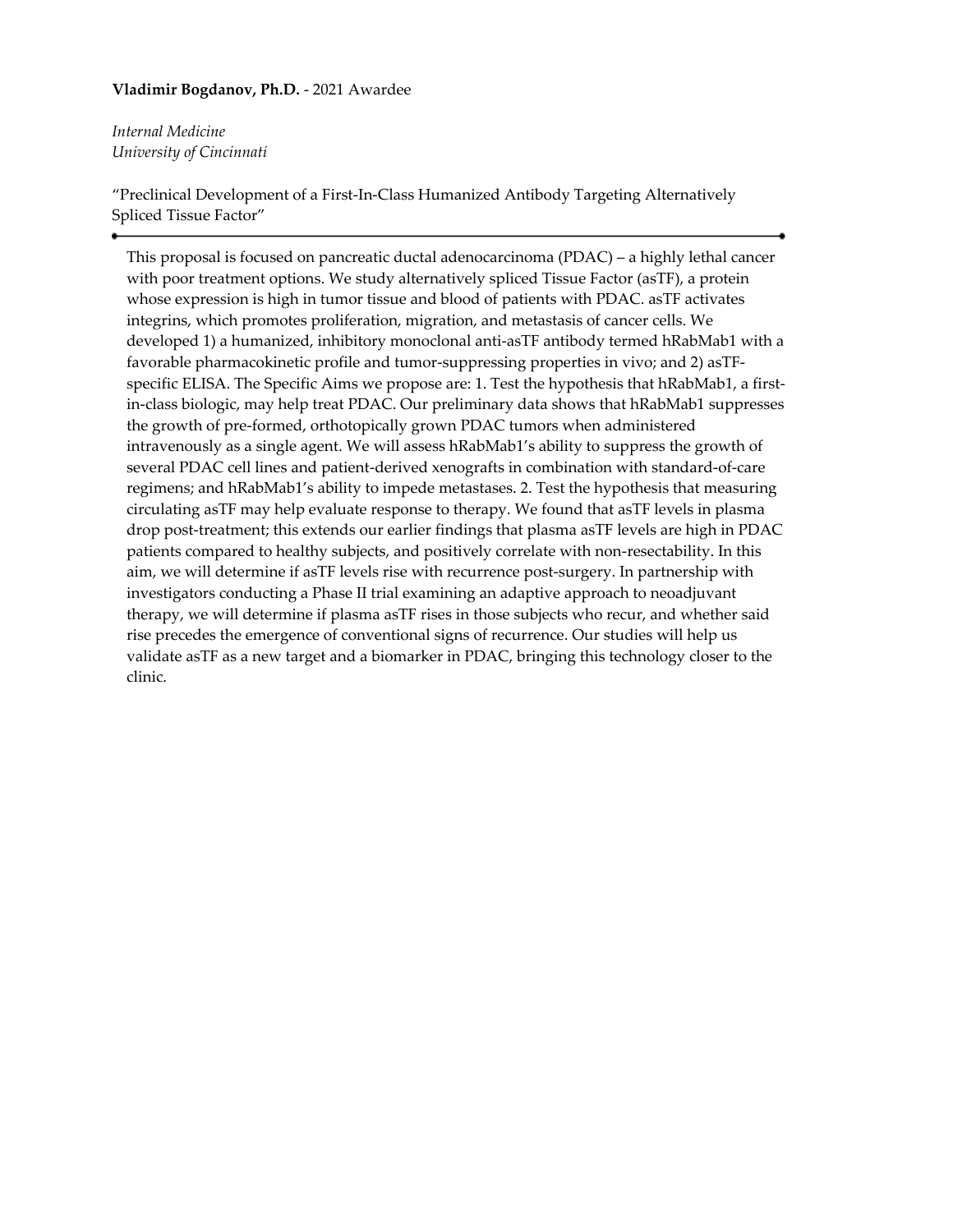# **Karlene Cimprich, Ph.D.** - 2021 Awardee

*Chemical and Systems Biology Stanford University*

### "A Novel Biomarker for the Detection of Genomically Unstable Cancers"

Early cancer detection is a critical factor in patient survival. However, sensitive and specific diagnostic tools are limited. Many cancers exhibit genome instability, a hallmark of cancer. Among the causes of genome instability are mutations in DNA repair genes, including the hereditary breast cancer susceptibility genes, BRCA1 and BRCA2. Mutations in BRCA1/2 lead to elevated levels of R-loops, nucleic acid structures that form when nascent RNA hybridizes to the template DNA. Although R-loops have regulatory roles in the cell, their deregulation causes DNA damage and genome instability. We have identified RNA-DNA hybrids as a product of R-loop processing, which accumulate in the cytoplasm of cells lacking BRCA1/2. We hypothesize that these hybrids could be a circulating biomarker suitable for liquid biopsy and thus, early cancer detection. Our approach has three aims with the overarching goal of evaluating hybrids in the serum of BRCA1/2-deficient high-risk individuals. We plan to detect and sequence extracellular hybrids from BRCA1/2-deficient cell lines (aim 1) and serum samples (aim 2), and test a quantitative qPCR-based assay for serum hybrid analysis (aim 3). A highly sensitive, non-invasive, and inexpensive method for early cancer detection in individuals of elevated genetic risk would transform current management and surveillance schemes.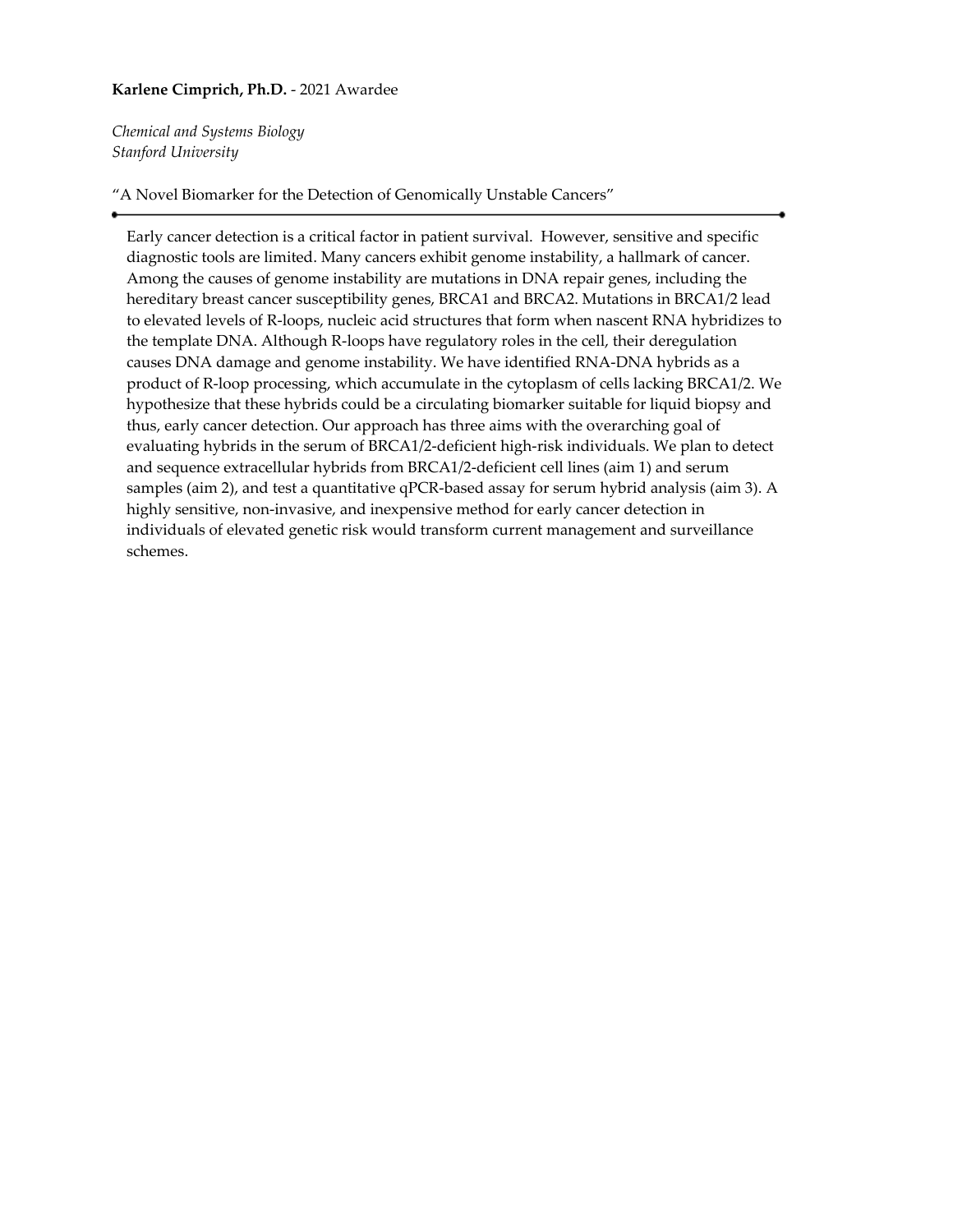# **Swetha Gowrishankar, Ph.D.** - 2021 Awardee

*Anatomy and Cell Biology University of Illinois College of Medicine at Chicago*

"Evaluation of the In Vivo Efficacy of Novel Autophagy Activators for Amelioration of Alzheimer's Disease Pathology in the 5xFAD Mouse Model"

Alzheimer's disease (AD) is a progressive neurodegenerative disease that affects over 5 million people in the United States and is characterized by amyloid plaques, tau tangles, loss of synapses and ultimately, neuronal death. FDA-approved drugs for AD treat the symptoms of the disease but do not improve the underlying cell damage that leads to disease progression, highlighting the need for novel neuroprotective therapeutic options. Dysfunction in the autophagic and lysosomal pathways, which are critical for protein and organelle homeostasis in neurons, is associated with different stages of the disease, and thus modulation of autophagy has emerged as a new strategy for developing AD-targeted drugs. To this end, we have identified novel, small-molecule autophagy activators in a high-throughput screen that rescued key pathological features in human neuronal culture models of the disease. We hypothesize that these novel activators will restore optimal autophagy, clear protein aggregates, prevent disease progression, and ameliorate AD symptoms in the 5xFAD mouse model. We will test this hypothesis through determination of the drug metabolism and pharmacokinetic parameters of these two autophagy activators to identify a lead compound and evaluation of the in vivo efficacy of this compound in 5xFAD mice.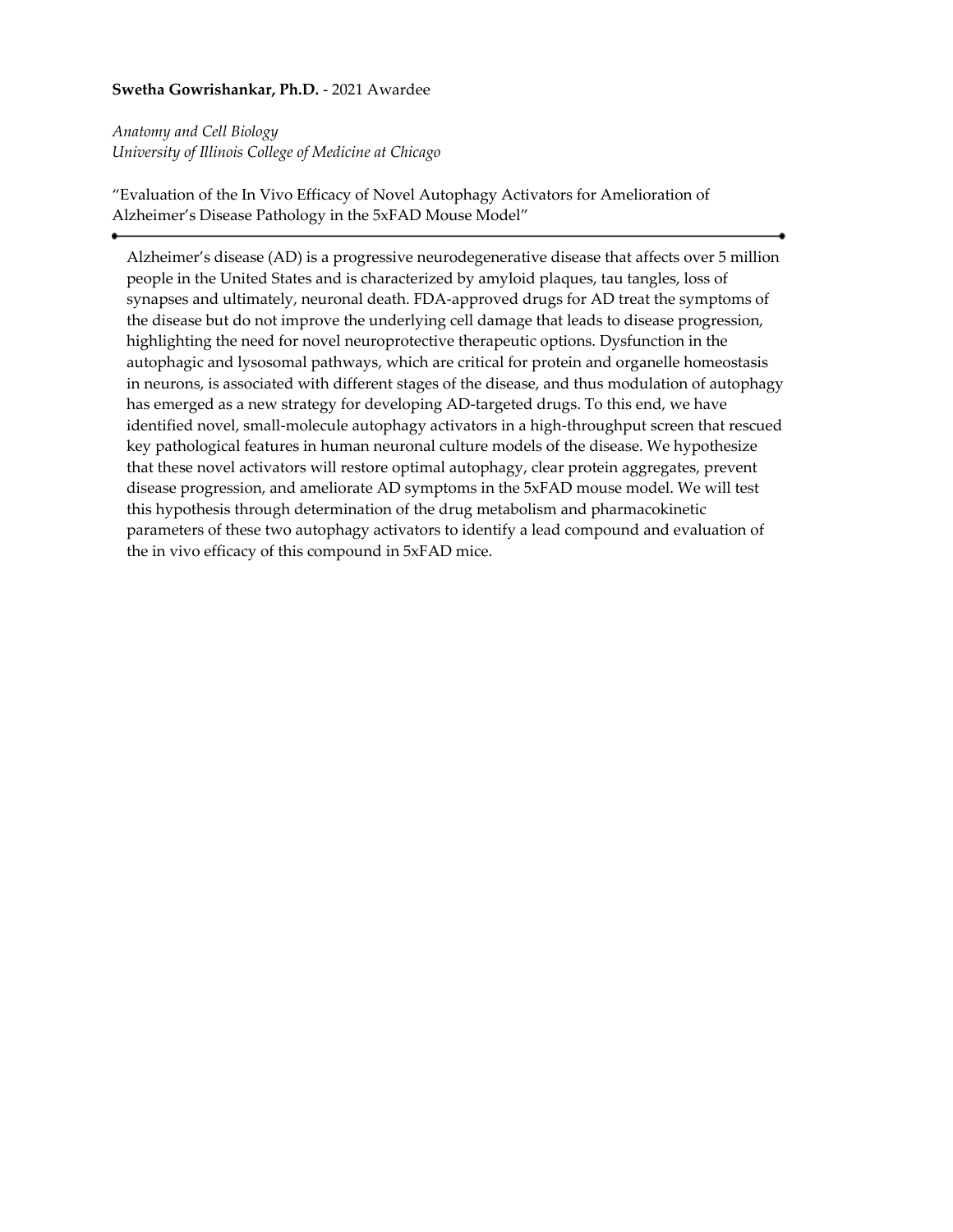# **Nikki Johnston, Ph.D.** - 2021 Awardee

*Otolaryngology Medical College of Wisconsin*

"Aerosolized HIV Inhibitors for the Treatment of Laryngopharyngeal Reflux (LPR)"

More than 20% of the US population suffer from LPR with no effective medical therapy. We have identified two, well tolerated, drugs which hold promise for the treatment of LPR. While the FDA has approved a proof-of-concept clinical trial using the high dose oral formulation (Transformational Application), the long-term objective is to develop a metered inhaler for local delivery. Local administration of a low dose to the laryngopharynx can achieve the same therapeutically effective drug level as the high dose, oral formulation. It follows that the use of a lower dose will be associated with fewer and/or less severe side effects. We therefore propose to:

Specific Aim 1: Develop a water-based formulation of fosamprenavir and darunavir that is amenable for inhalation administration in humans, and

Specific Aim 2: Compare the dose response of oral and inhalation administration of fosamprenavir and darunavir for pepsin-mediated laryngeal epithelial damage in our established LPR in vivo mouse model.

Aerosol formulation offers the potential for generating Intellectual Property and thereby the means to connect with an industrial partner to carry out the detailed drug product development needed for an effective treatment for the millions of people in the US that suffer from LPR.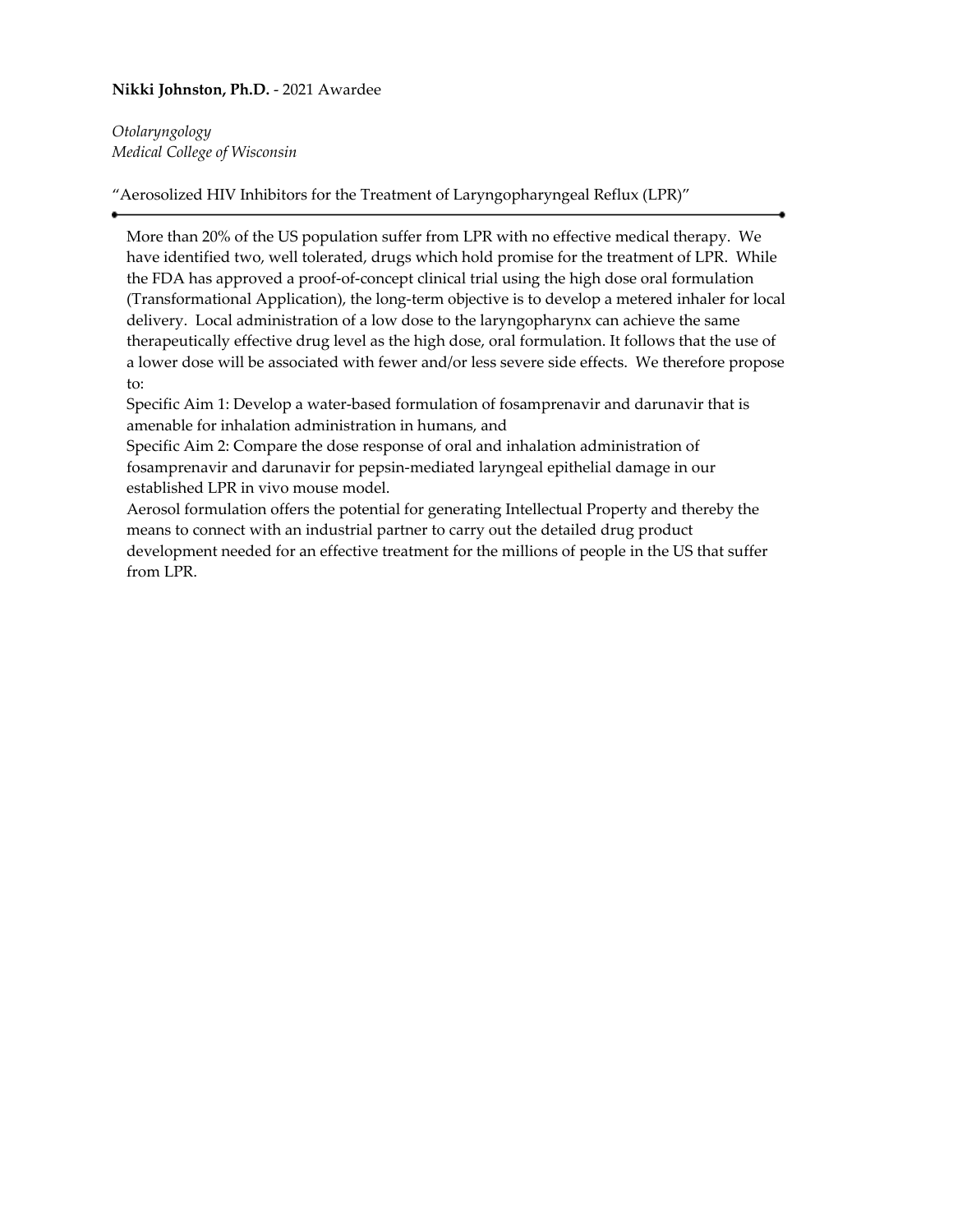# **Mark Kaplan, Ph.D.** - 2021 Awardee

*Microbiology and Immunology Indiana University*

"Inhibitors Targeting Peanut-Specific Allergic Reactions"

Allergies are a result of allergen proteins cross-linking allergen-specific IgE (sIgE) on the surface of mast cells and basophils. The diversity and complexity of allergen epitopes, and high-affinity of the sIgE–allergen interaction have impaired the development of allergenspecific inhibitors of allergic responses. This study presents the design of food allergen-specific sIgE inhibitors termed covalent heterobivalent inhibitors (cHBIs) that selectively form covalent bonds to only sIgEs, thereby permanently inhibiting them. We have developed peanut-specific inhibitors that have demonstrated efficacy and specificity in blocking mast cell or basophil degranulation and anaphylaxis using in vitro assays, ex vivo samples from peanut-allergic patients, and humanized mouse models. The next critical step in moving these inhibitors to testing in humans is more formal toxicology analysis and establishing efficacy of the inhibitors for cutaneous anaphylaxis as a prelude to testing inhibition of skin prick testing. Thus, the specific aims of this application are to 1. Validate the inhibitory potential of cHBIs for cutaneous reactivity in humanized mouse models; and 2. Assess the cHBI toxicity and pharmacokinetics in non-human primate models. Together, these Aims will provide the critical data required to move forward with IND approval and preparation for phase I clinical trials.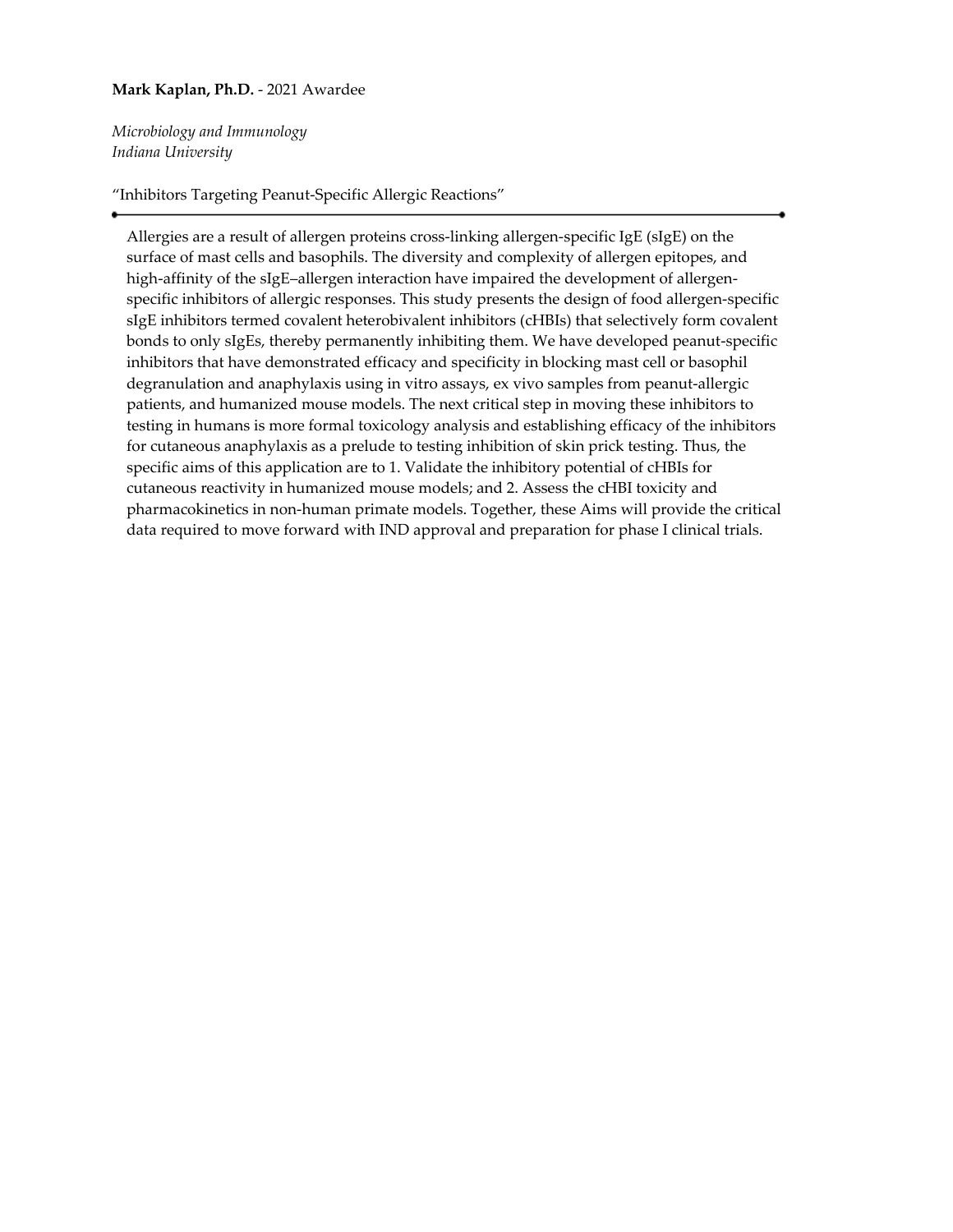### **Jonathan Kurtis, M.D., Ph.D.** - 2021 Awardee

*Pathology and Laboratory Medicine Brown University*

### "Apoptosis-inducing Anti-Malaria Drugs Targeting PFGARP"

The overall aim of this application is to discover novel therapeutics for Plasmodium falciparum malaria. P. falciparum is a leading cause of morbidity and mortality in developing countries, infecting hundreds of millions of individuals and killing over 300,000 children each year 1. The spread of parasites resistant to the artemisinin family of compounds 2 threatens recent progress achieved by antimalarial campaigns and underscores the urgent need to identify new antimalarial drugs.

In previous work, we discovered PfGARP, a previously unrecognized vaccine candidate found only in P. falciparum. Antibodies to the highly invariant carboxyl-terminal of PfGARP (PfGARP-A, aa 411-673) inhibit parasite growth in vitro by 99% compared to controls (P < 0.001) by killing trophozoite stage parasites. In confocal and transmission electron microscopy studies, PfGARP localized to the exofacial surface of the RBC membrane in trophozoite and early schizont infected RBCs, but not to other parasite stages or uninfected RBCs. Importantly, the growth inhibition assays are performed in the absence of any immune effector molecules (complement) or cells- thus the remarkable anti-parasite effect of anti-PfGARP results from antibody binding alone. This is further supported by the killing effect of recombinant mAb (KD 2.9 nM,  $(95\% \text{ CI} = 1.3 - 5.9 \text{ nM})$  and its rec monovalent Fab that target aa 443-459 (VKNVIEDEDKDGVEIIN) of PfGARP.

The Scientific Premise of this application is that PfGARP is a high-value druggable target based on: 1) its surface expression on infected RBCs, 2) the absence of any significant amino acid homology with human host proteins, and 3) the ability of antibody binding to PfGARP to kill essentially all parasites within 12-24 hours.

In the current proposal, we will: 1) conduct a targeted, high-throughput drug screen to discover drugs which mimic the lethal activity of antibodies recognizing PfGARP, 2) optimize and down select these candidates, and 3) validate these new drug candidates in a humanized mouse model of P. falciparum.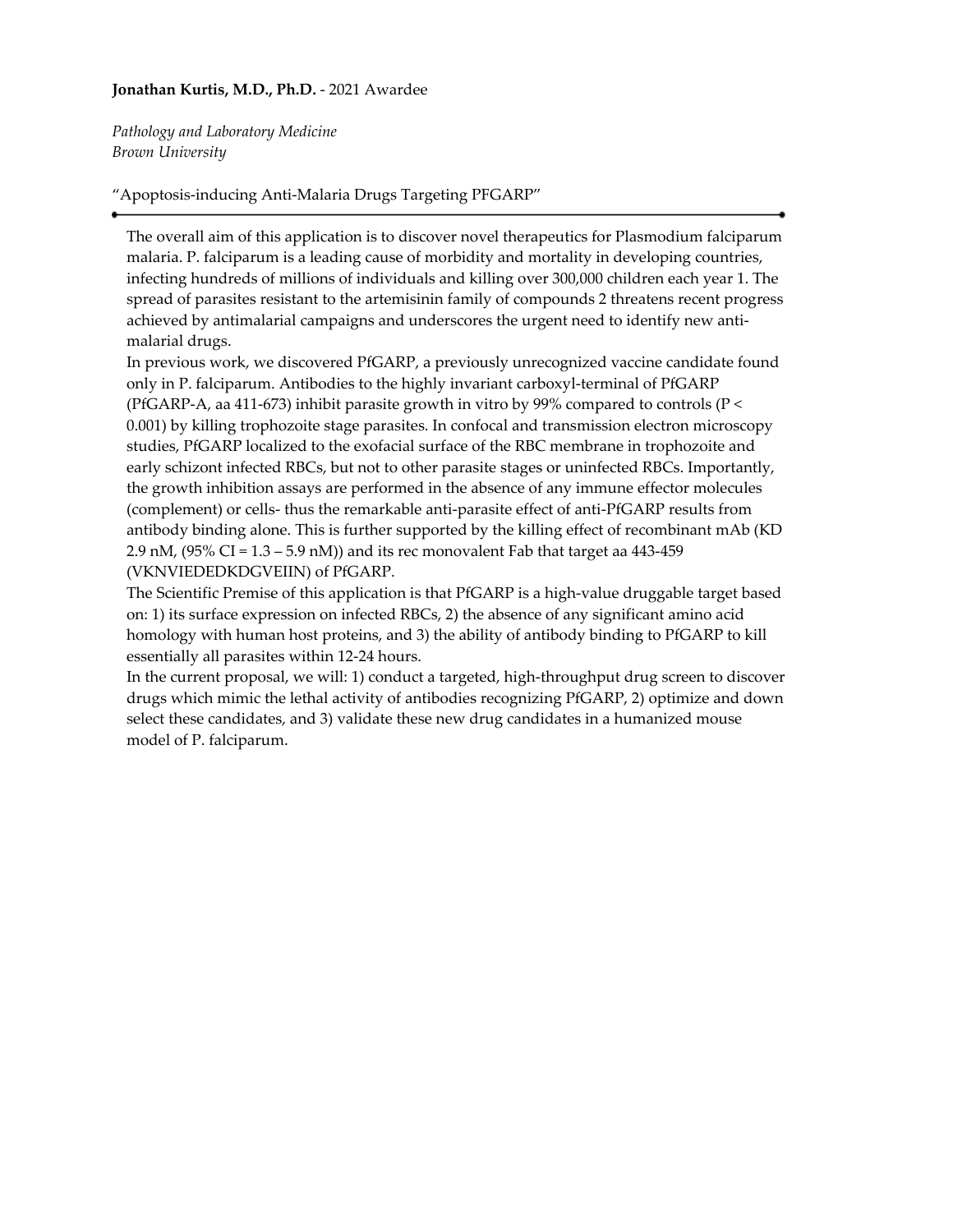# **Kelvin Lee, M.D.** - 2021 Awardee

*Medicine Indiana University*

"Targeting PIM2 and its Regulation of the c-Myc Oncogene in Multiple Myeloma and Other Cancers"

Multiple myeloma (MM) is a malignancy of plasma cells that is the second most common hematologic malignancy (20% of all cases), and remains incurable for almost all patients. The primary cause of treatment failure is upregulation of pro-survival resistance mechanisms, and identifying these mechanisms remains key for new therapeutic development. We have recently reported that the serine-threonine kinase PIM2 has a major pro-survival role in MM, and that inhibition of PIM2 with a first-in-class PIM2-selective non-ATP-competitive kinase inhibitor JP11646 (JP) caused significant MM cell death in vitro and in vivo in preclinical MM models. Unexpectedly, JP was much more effective than the ATP-competitive PIM kinase inhibitors due to JP's unique ability to downregulate of PIM2 gene and protein expression. This has led to our findings that PIM2 has critical but previously unrecognized kinase-independent (KI) functions, which would be a change in paradigm. One such PIM2 KI function that is inhibited by JP is induction of the expression (mRNA and protein) of the c-Myc oncogene, which is dysregulated in ~50% of all human cancers, including MM. Our additional findings suggest a completely novel mechanism where JP disrupts PIM2 interaction with a partner protein (possibly c-Myc itself) that results in downregulation of c-Myc expression and loss of c-Myc driven PIM2 gene expression, collapsing a self-reinforcing loop that sustains both PIM2 and c-Myc expression. Targeting c-Myc expression through PIM2 inhibition represents an entirely unexplored therapeutic approach. The overall goal of this proposal is to develop JP11646 for the treatment of refractory/relapsed MM, and potentially for other cancers. The Specific Aims of the proposal are:

Aim 1. Define the kinase-independent mechanisms by which PIM2 supports MM survival, and how JP11646 inhibits these.

Aim 2. Conduct preclinical and IND enabling studies for a phase I clinical trial of JP11646 in refractory/relapsed multiple myeloma.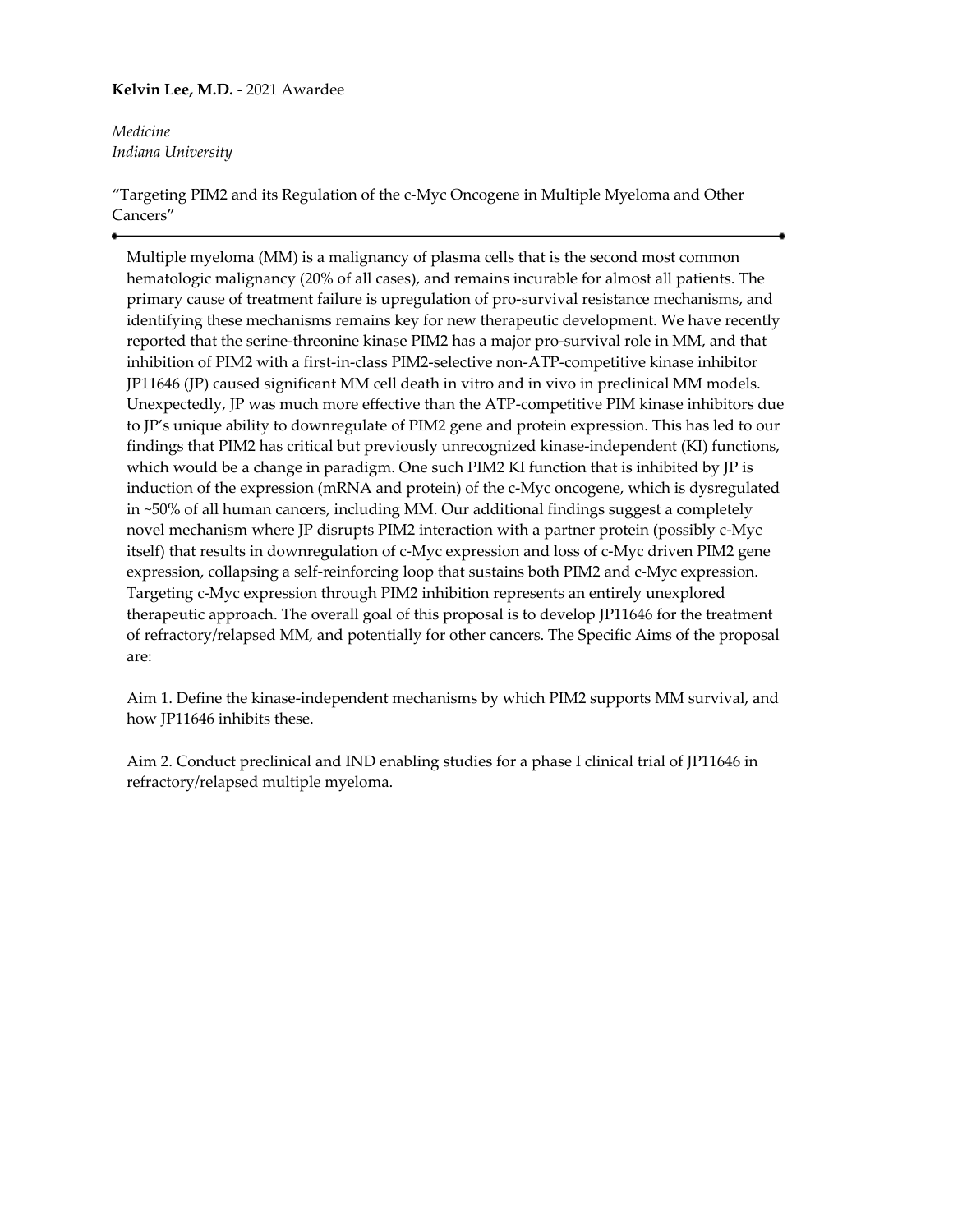# **Tristan Maerz, Ph.D.** - 2021 Awardee

*Orthopaedic Surgery University of Michigan*

"Targeting Pathological Rspo2-mediated Wnt/β-Catenin Signaling as a Novel Treatment for Osteoarthritis"

Recent evidence has associated overactivation of canonical Wnt signaling through βcatenin(cWnt) with multiple pathological processes in osteoarthritis (OA). The cWnt agonist, Rspondin 2 (Rspo2), is a soluble ligand that our preliminary data demonstrates is sufficient to induce joint degeneration in vivo, making it a promising therapeutic target. The antidepressant drug Mianserin was recently identified as an Rspo2 inhibitor by blocking Lgr5 binding. Our overall objective is to elucidate the role of Rspo2 in OA pathogenesis and test the efficacy of sustained intra-articular Rspo2 inhibition using Mianserin-loaded polymeric microspheres. We will:

Aim 1: Demonstrate the joint-protective effect of Rspo2 ablation. We hypothesize that joint injury-induced Rspo2 potentiates OA by activating cWnt signaling in multiple intra-articular cell types, promoting pathology. Using a global, inducible Rosa26-CreERT2; Rspo2flox mouse, we will globally ablate Rspo2 at the time of injury (Rspo2cKO) and comprehensively evaluate OA severity.

Aim 2: Test the efficacy of sustained intra-articular Rspo2 inhibitor therapy as a novel OA treatment. We will formulate PLGA microspheres to deliver the Rspo2 inhibitor Mianserin to the joint, assessing dose-dependent pharmacokinetics and pharmacodynamics of Mianserin release in vivo. Then, we will test the OA disease-modifying effects of Mianserin-loaded PLGA-MS in mice, benchmarking against repeated direct Mianserin injections.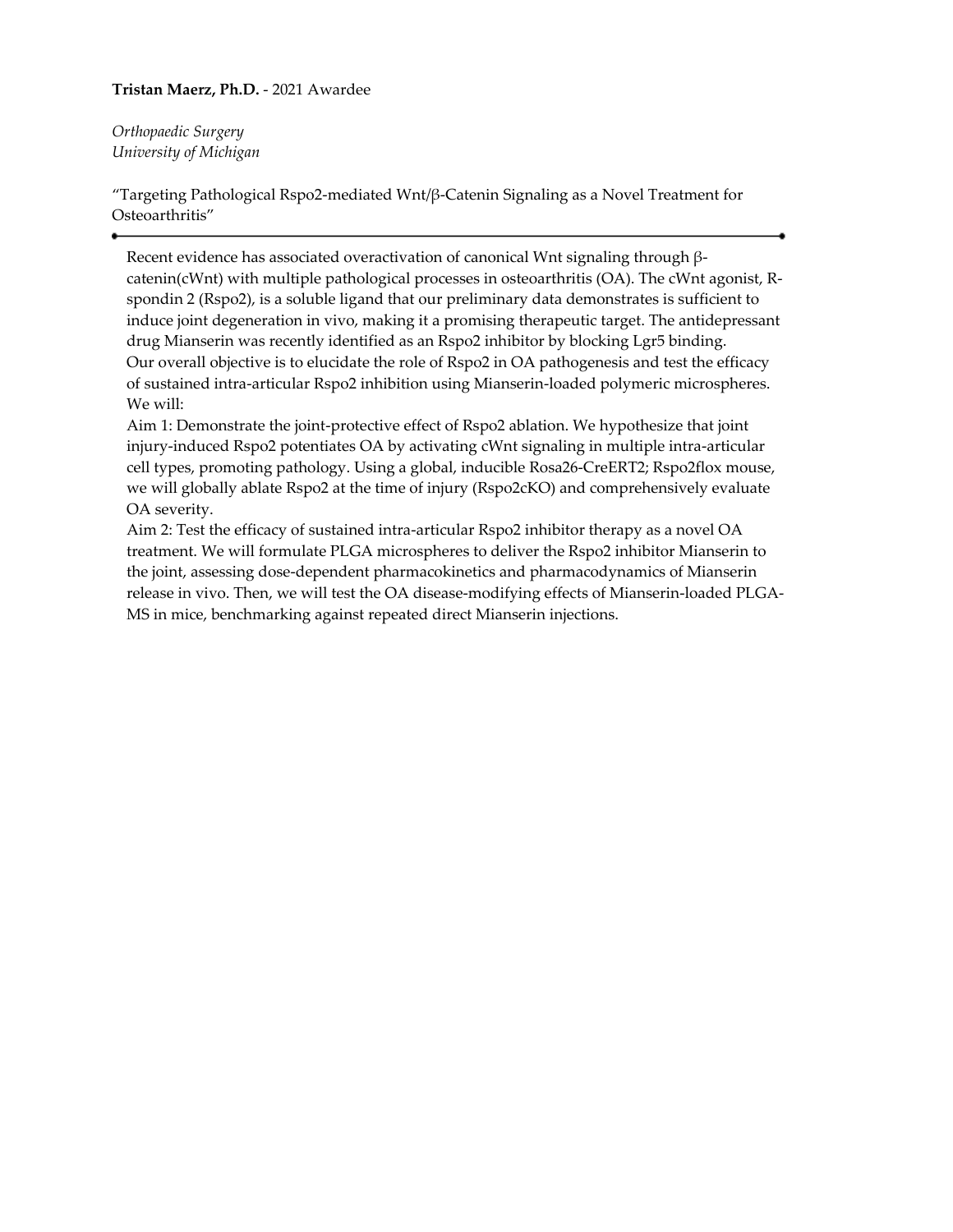### **Reshmi Parameswaran, Ph.D.** - 2021 Awardee

# *Medicine Case Western Reserve University*

### "BAFF CAR-NK Cells: An Efficacious and Safe Immunotherapy for B Cell Cancers"

CAR-T immunotherapies have produced remarkable clinical responses, but several challenges remain including disease relapse due to antigen escape/decreased CAR-T persistence, fatal side effects (cytokine release syndrome, neurotoxicity), the cost and time to produce CAR-T cells. We have developed novel B cell activating factor (BAFF) ligand-based BAFF CAR with multireceptor specificity to target BAFF receptors (BCMA, TACI, BAFF-R) expressed by B cell cancers. We deliver BAFF-CAR to human NK cells using a non-viral TcBuster transposon platform, enabling safer, simpler, and more cost-effective CAR-NK production. Our preliminary data demonstrates in vitro and in vivo cytotoxicity of BAFF CAR-T cells against human malignant B cell lines. The overall objective of this proposal is to develop, optimize and evaluate BAFF-CAR NK cell therapy for the treatment of B cell malignancies. Aim 1: Achieve stable, non-viral integration of various BAFF CAR constructs in human NK cells. Aim 2: In vitro functional validation and characterization of BAFF CAR-NK. Aim 3: In vivo evaluation of dosing and efficacy of BAFF-CAR-NK cells using mantle cell lymphoma (MCL) xenograft NSG mouse model. Persistence of engineered NK cells will be evaluated in parallel with efficacy, as well as examination of preliminary safety endpoints and disease relapse.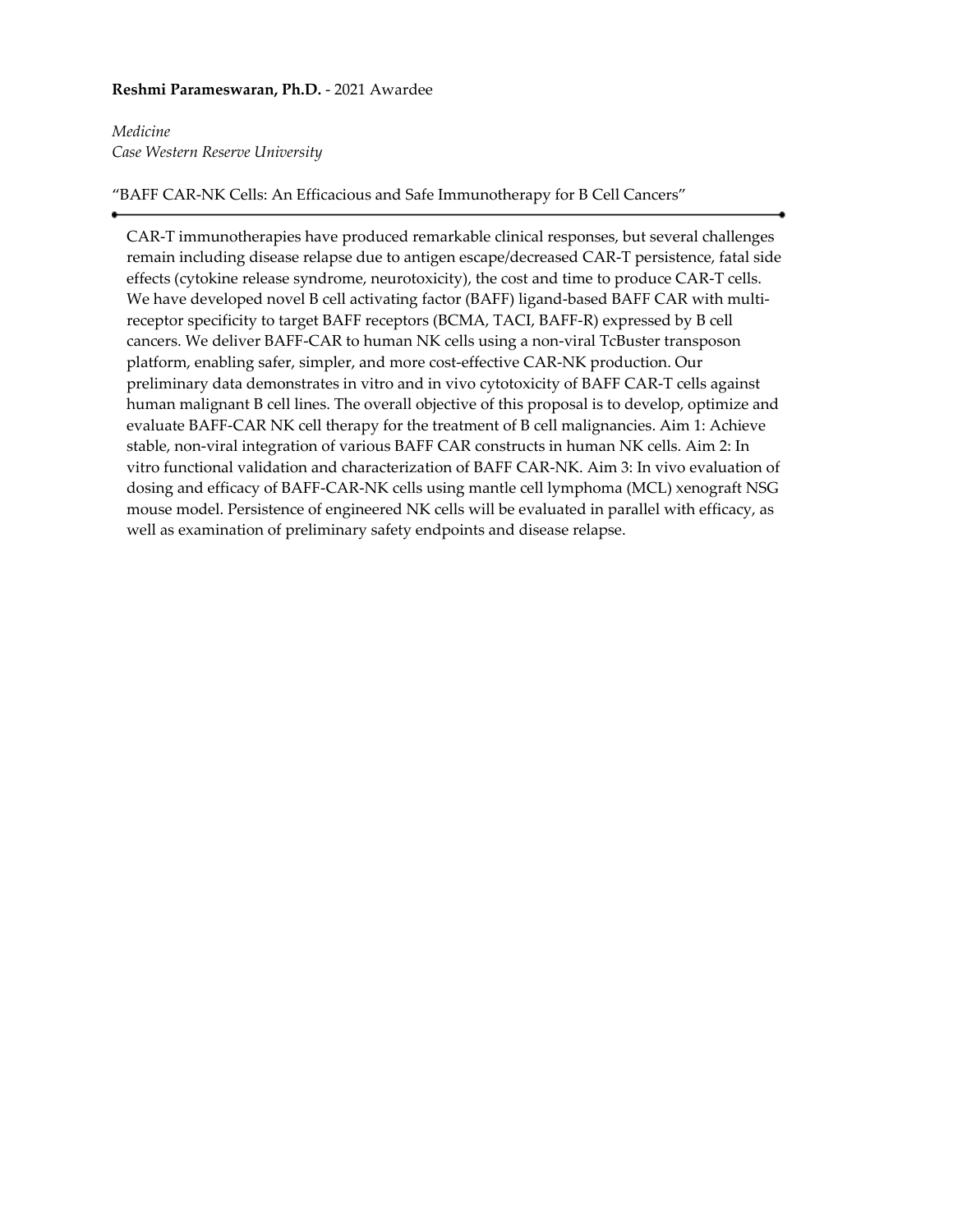#### **Richard Pomerantz, Ph.D.** - 2021 Awardee

#### *Biochemistry*

*Jefferson Medical College of Thomas Jefferson University*

# "PROTACs for Targeting BRCA-Deficient Cancers"

DNA polymerase (Polq) is a unique polymerase-helicase DNA repair protein that has recently been validated as a synthetic lethal drug target in cancer cells harboring mutations in BRCA1 or BRCA2 (BRCA) tumor suppressor proteins. Polq promotes DNA repair via the microhomology-mediated end-joining (MMEJ) pathway (also referred to as alternative endjoining). Polq is essential for BRCA-deficient cells, but is dispensable for normal cells and Polq null mice show no phenotypes. Thus, Polq is synthetic lethal with BRCA1/2. Consistent with this, recently published Polq inhibitors (Polqi) selectively kill BRCA-deficient cells, while showing no effects in BRCA-proficient cells. Yet, whether these early stage Polqi will lead to clinically effective drugs is unknown.

 Towards the goal of developing a clinically effective Polqi, our laboratory and collaborators have taken a different approach for targeting Polq: to develop a Proteolysis Targeted Chimera (PROTAC) Polq degrader to completely abolish all Polq activities in cancer cells. Because Polq null mice are healthy with no phenotypes, simultaneous inactivation of Polq polymerase (Polqpol) and helicase (Polq-hel) enzymatic domains is expected to be a safe and a highly effective therapeutic method. Based on this rationale, we plan to develop a Polq PROTAC targeting the Polq-pol domain as a unique therapeutic for treating BRCA-mutant cancers.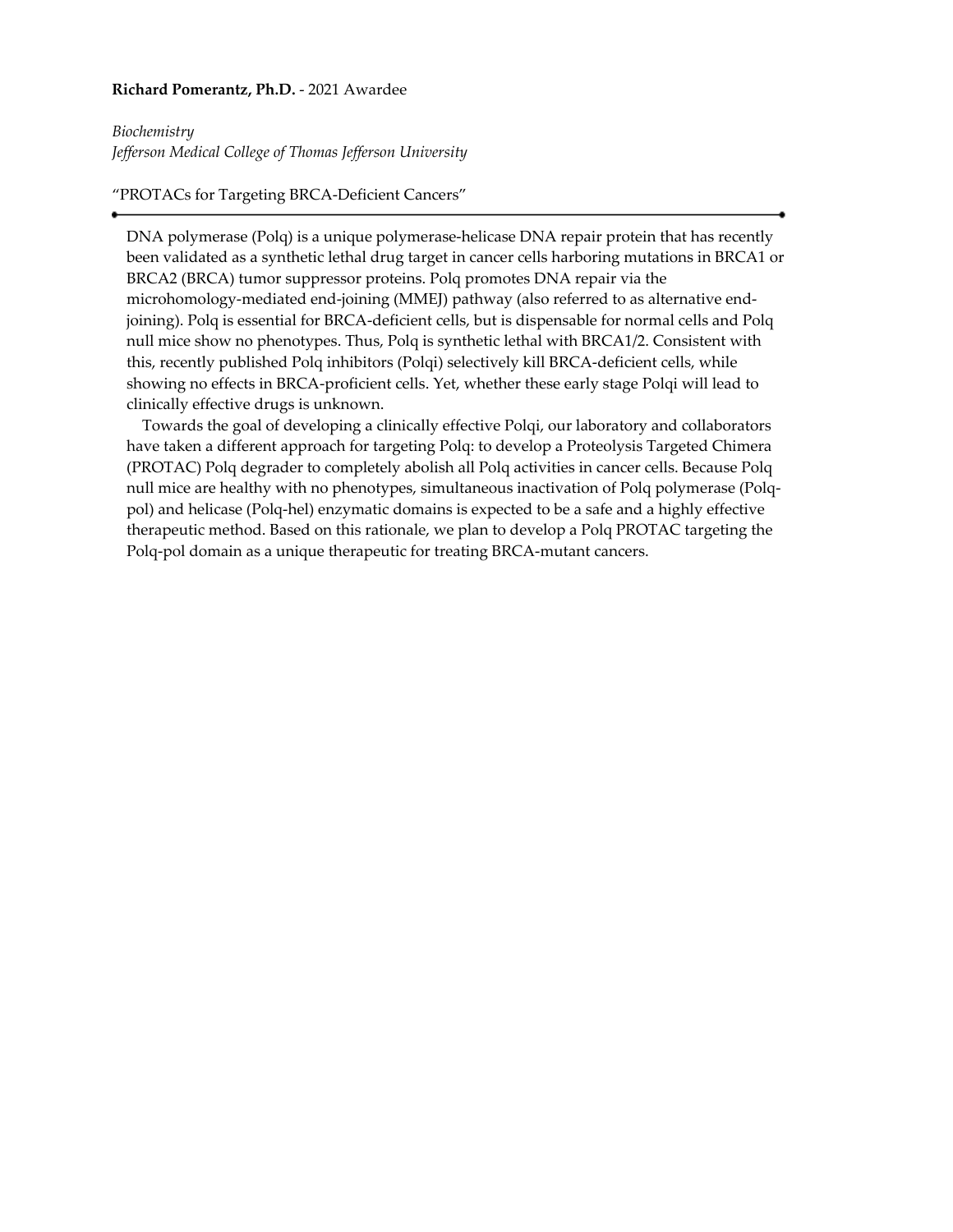# **Ying Sun, Ph.D.** - 2021 Awardee

*Human Genetics*

*Children's Hospital Medical Center dba Cincinnati Children's Hospital Medical*

"Novel Brain-penetrable and Orally-available Small Molecule Pharmacological Chaperones to Treat Gaucher Disease and Parkinson's Disease"

Our drug discovery effort seeks to develop brain-penetrable and orally available small molecule pharmacological chaperones to restore defective acid β-glucosidase (GCase) as a new disease-modifying treatment for neuronopathic Gaucher disease and Parkinson's disease. We have identified novel small molecules that are non-inhibitory chaperones capable of improving multiple important endpoints: a) GCase activity, b) GCase substrate reduction and c) penetration through the blood brain barrier. We are presently at the critical optimization stage and will select lead compounds to advance as drug candidates for preclinical studies. In this proposal, we will optimize our lead compounds to improve activity and bioavailability. Newly designed compounds will be screened to increase GCase activity using cell-based multi-well screening platform. The chaperone property of selected compounds will be evaluated in fibroblasts and neurons carrying common GBA1 mutations found in Gaucher disease and Parkinson's disease patients. Selected compounds will be assessed for CNS drug properties, biodistribution, and preclinical evaluation in our diseased mouse models. Upon completion of the proposed milestones, we will have identified promising drug candidates of non-inhibitory chaperones that will be implemented for IND-enabling studies and advance a drug candidate into clinical trials to test the compound's benefit for patients with Gaucher and Parkinson's diseases.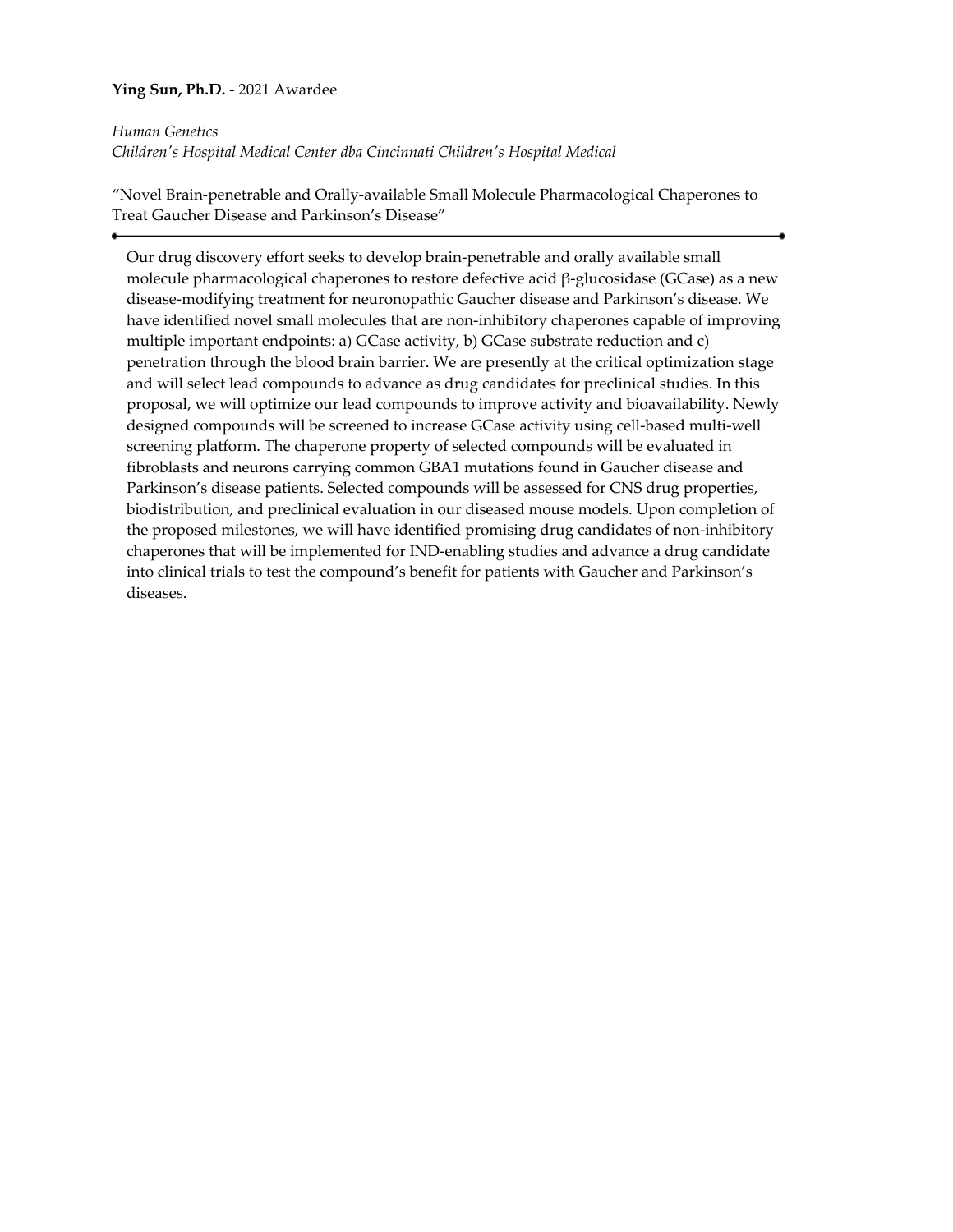# **Sherry Thornton, Ph.D.** - 2021 Awardee

### *Rheumatology*

*Children's Hospital Medical Center dba Cincinnati Children's Hospital Medical*

"Biomarkers for the Advancement of Targeted Therapies for Children with Juvenile Arthritis"

Juvenile idiopathic arthritis (JIA) is the most common chronic inflammatory rheumatic disease of childhood, affecting 1:1,000 children worldwide. This prevalence is about the same as juvenile diabetes. Currently, physicians lack laboratory tests to support them in the initial choice and sequence of medications prescribed to a child with JIA. This deficiency increases not only health care cost but also adversely impacts the prognosis of children with JIA. What is needed is a JIA-Rx Biomarker Panel, i.e., a comprehensive, yet concise group of biomarkers that helps anticipate the response of a child with JIA to a given immunosuppressive treatment. Over the next 1 year, we will (1) delineate serum biomarkers that individually, or in combination, forecast response of JIA therapy; (2) develop a mathematical algorithm to provide a numeric estimate for the probability of experiencing response to therapy, and (3) test the performance of these candidate biomarkers and algorithm in children with JIA who are newly started on TNFblocking medications. We will use serum samples, gene expression RNAseq data, and clinical information from 187 children with JIA who participated in a 44-week, double-blinded international clinical trial (NCT02592434) of tofacitinib. Data and samples have been donated by Pfizer to CCHMC Rheumatology. We will enroll 60 children with JIA who are newly prescribed TNF inhibiting medication and study them prospectively. We expect to delineate an actionable JIA-Rx Biomarker Panel and interpretation rules to immediately support treatment decisions for children with JIA.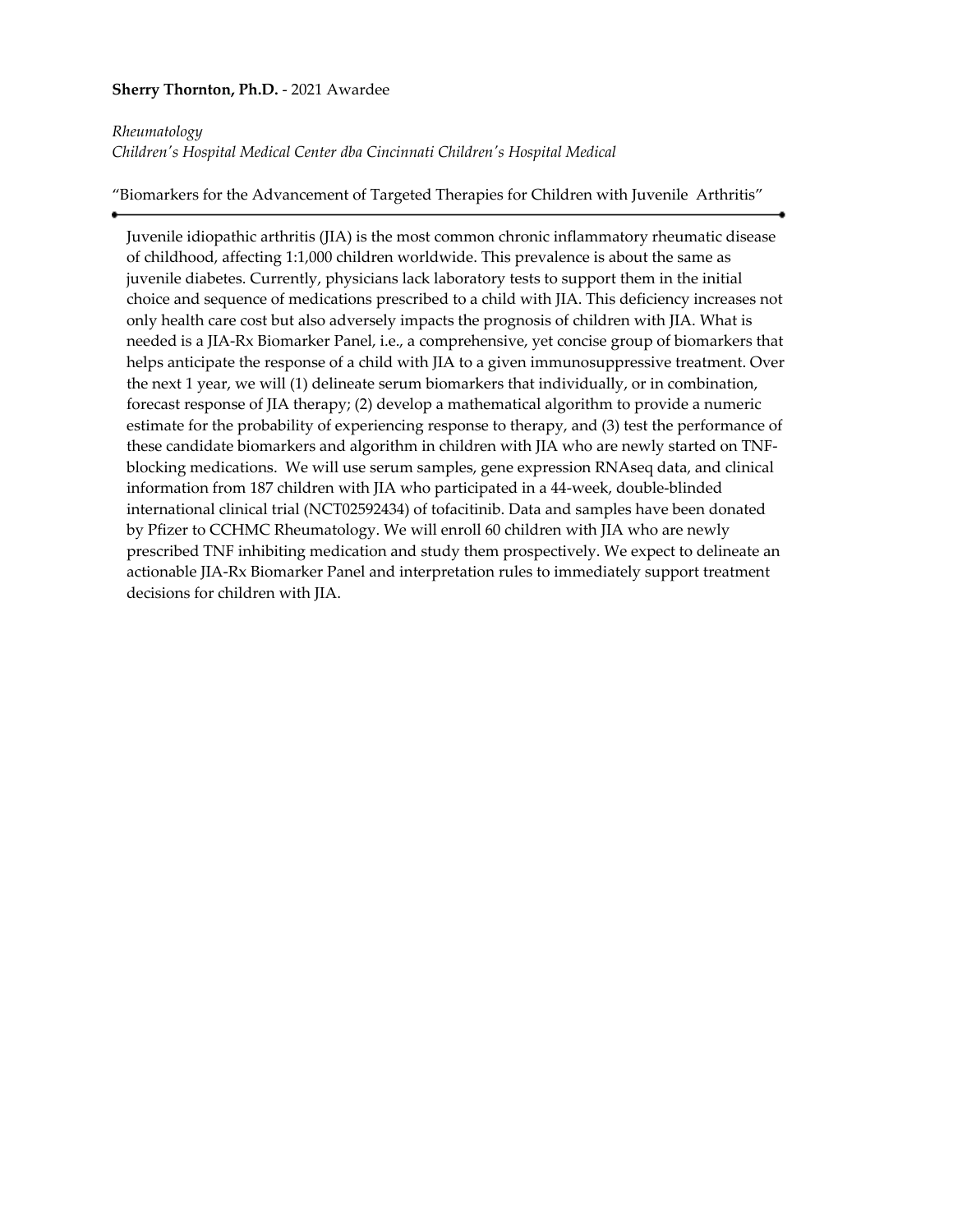# **Wei Xu, Ph.D.** - 2021 Awardee

*Oncology University of Wisconsin-Madison*

# "CARM1 Inhibition Enhances Immunotherapy Response in Triple-Negative Breast Cancer"

Triple-negative breast cancer (TNBC) is the most aggressive breast cancer. Treatment options for this subtype are limited, as it is lacks expression of ER, PR, and HER2. Immune checkpoint inhibitors (ICI) have shown promising effects, but response rates are low, underscoring the need for combination therapy. However, there are many critical roadblocks for developing combination regiments, including identifying which combinations will be effective, and identifying biomarkers to select patients that are most likely to benefit from treatment.

This project is based on our groundbreaking discovery of the role of CARM1-mediated BAF155 methylation in modulating the efficacy of immunotherapy. We found that pharmacological inhibition of CARM1 boosted host immune responses by enhancing cytotoxic T cell activity and tumor infiltration, leading to tumor regression. Moreover, a combination of CARM1 inhibitor with ICI synergistically inhibited tumor growth. CARM1 is overexpressed in TNBC and is a druggable enzyme with several pharmaceutical inhibitors. Our studies suggest that inhibiting CARM1 methylation of BAF155 primes tumors to become immunologically 'hot', and sensitizes BC to ICIs.

Furthermore, methylated BAF155 (me-BAF155) is readily detected in circulating tumor cells of metastatic BC patients, making me-BAF155 a potential biomarker for selecting patients for the combined CARM1i and immunotherapy.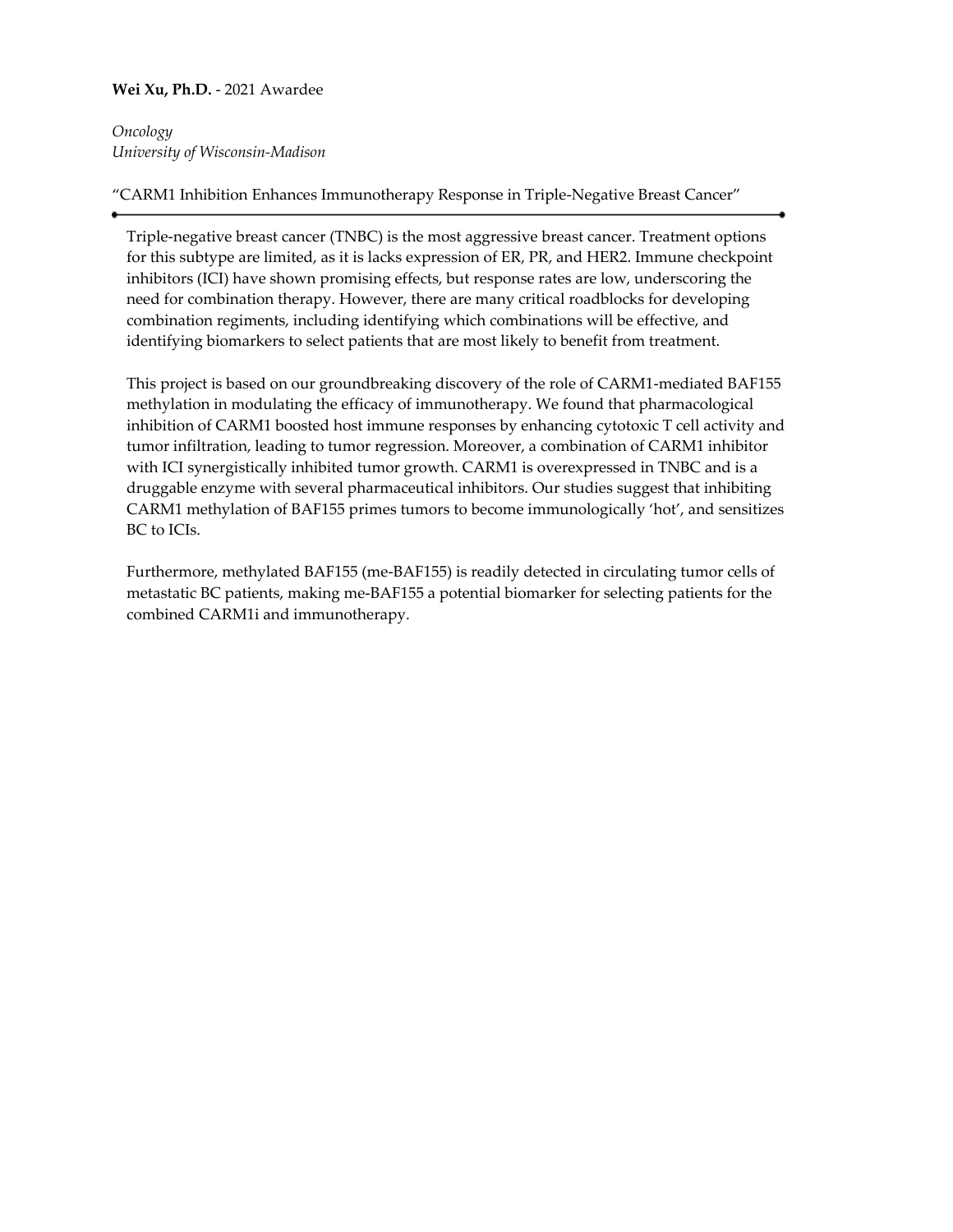# **Hongwei Yu, M.D.** - 2021 Awardee

*Anesthesiology Medical College of Wisconsin*

"A Novel Analgesic Approach for Chronic Pain: Small Peptide Inhibition of Nav1.7 in Anatomically Targeted Sensory Neurons"

The peripheral nervous system is an appealing site for devising new analgesic treatments since primary sensory neurons (PSN) play a central role in the development and maintenance of chronic pain, and can be safely medicated in a highly targeted fashion. The Nav1.7 sodium channel plays fundamental roles in mediating pain, so development of PSN-targeted NaV1.7 inhibitors could provide highly effective analgesia. However, success in creating small molecule NaV1.7 inhibitors remains elusive. For a new approach, we propose a strategy in which small peptides derived from Nav1.7 ion channels are developed as interfering peptide aptamers (iPAs) for highly effective and selective blockade of pain signaling. These will be delivered selectively to anatomically targeted sensory neurons by recombinant adenoassociated viral (AAV) vectors to achieve analgesia without side effects or addiction potential. Candidate peptides will be identified by combined computational and experimental strategies and tested for selective and effective NaV1.7 channel blockade. Analgesic efficacy will be tested in established animal pain models representing neuropathic and arthritis pain, following AAV-NaV1.7iPA injection into peripheral segmental nerves. Preliminary observations with a prototypic NaV1.7iPA candidate predict highly safe and effective analgesia. Achievement of these goals will provide candidate agents suitable for development in the subsequent transformational phase.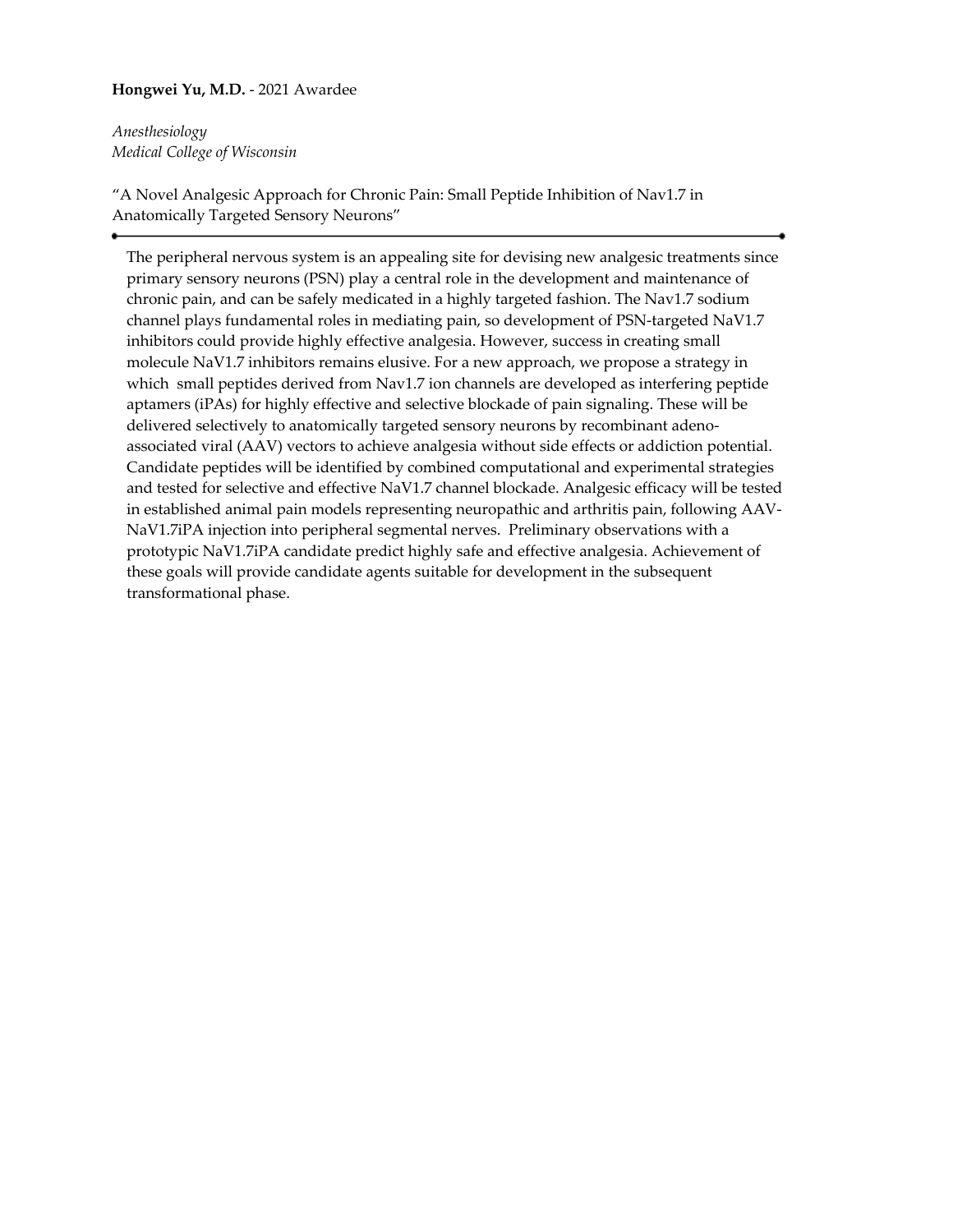# **Jennifer Yu, M.D., Ph.D.** - 2021 Awardee

*Cancer Biology, Radiation Oncology Cleveland Clinic Lerner Research Institute*

"Targeting Hypoxic Cancer Stem Cells to Improve Glioblastoma Treatment"

Glioblastoma is an incurable primary brain tumor that is characterized by regions of hypoxia and marked resistance to radiation. A major roadblock in the treatment of glioblastoma is the inability to kill the cells that give rise to disease recurrence, the glioma stem-like cells (GSCs). GSCs are highly resistant to standard cytotoxic treatments, have a high capacity for selfrenewal, and are frequently located in hypoxic areas, which renders them even more difficult to kill with radiation and chemotherapy. Here, we propose to develop a new therapeutic strategy to kill these GSCs, with the long-term goal of extending glioblastoma patient survival. We have found that the long non-coding RNA (lncRNA) Lucat1 is an important regulator of GSC response to hypoxia. Lucat1 is frequently overexpressed in glioblastoma and is associated with poor prognosis. Our data support that Lucat1 is induced by hypoxia and forms a positive regulatory loop to promote HIF1alpha-mediated signaling. Lucat1 helps to maintain GSCs in hypoxia and promote tumor growth. By targeting Lucat1, GSCs fail to adapt to hypoxia, resulting in cell death. Silencing Lucat1 extends animal survival in mouse models of glioblastoma. Importantly, our data suggest that targeting Lucat1 has fewer side effects than direct inhibition of hypoxia regulator HIF1alpha. In this study, we propose to develop and optimize novel anti-sense oligonucleotide (ASO) therapeutics that inhibit Lucat1-HIF1alpha signaling and test the efficacy of these ASOs in mouse models of glioblastoma. Our findings will provide a new therapeutic approach for targeting GSCs in hypoxia to improve glioblastoma control.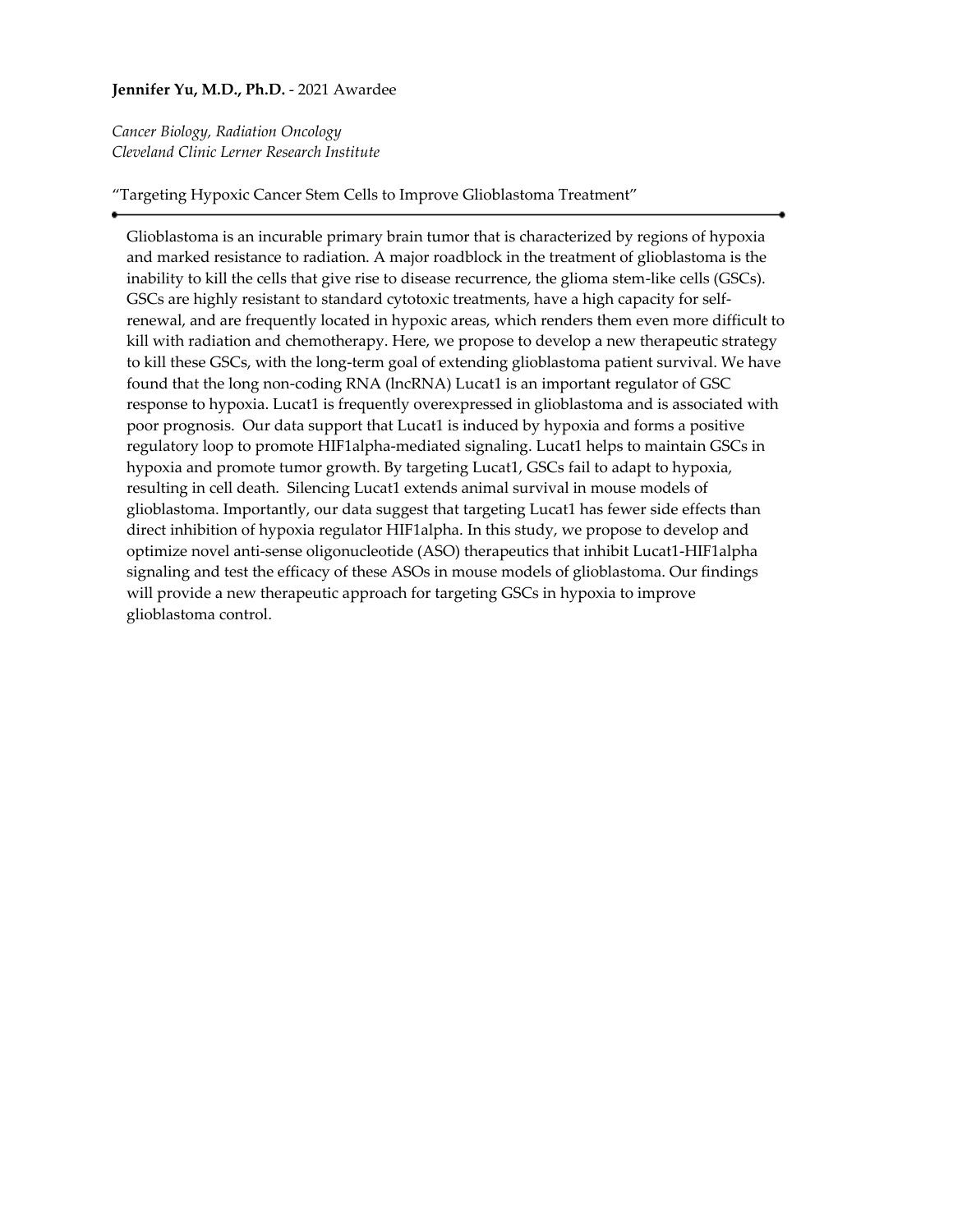# **Hermine Brunner, M.D., M.B.A., M.Sc.** - 2020 Awardee

*Pediatrics, Division of Rheumatology*

*Children's Hospital Medical Center dba Cincinnati Children's Hospital Medical*

"Lupus Nephritis Biomarkers for the Advancement of Therapies for Lupus Nephritis"

Lupus, incurable autoimmune disease affects round 1.5 million persons living in the United States. Among the main risk factors for poor disease outcome is the presence of lupus nephritis (LN). The applicants have discovered and initially validated a panel of LN-biomarkers [NGAL,MCP-1,Kim-1,ceruloplasmin,adiponectin,hemopexin]. Considering the urine levels of these LN-biomarker we delineated an algorithm, the Renal Activity Lupus Index (RAIL), where higher scores reflect more kidney inflammation as seen on kidney biopsy. Changes in RAIL scores allow us to predict LN flares and LN response to therapy at least 3 months earlier than when using current clinical tools. Further, our pilot studies suggest that the RAIL score can be used to refine the dosing of current LN therapies; we observed that high-dose intravenous steroids lead to a dramatic reduction of the RAIL score that does not occur when only daily oral steroids are used for LN therapy.

Critical Scientific Roadblock to be addressed: To enable the application of these highly promising LN-biomarkers and the RAIL algorithm in clinical care and for research, following work needs to be conducted: (1) development of a high-quality multiplex assay (RAIL-MPLA) to rapidly measure all of the LN-biomarkers concurrently; (2) additional validation of the RAIL in an independent cohort of adults and children.

Approach: Working together with Ethos Research & Development and pharmaceutical companies, we will: (1) develop a RAIL-MPLA; (2) define changes of RAIL scores that reflect clinically relevant improvement of LN and reference values for absent, controlled and active LN across age-ranges; and (3) test the hypothesis that high-dose intravenous steroids result in a significantly higher reduction of the RAIL score compared to standard doses of oral steroids alone.

Expected Results/Deliverables:

- Develop a novel clinically actionable multiplex assay that accurately quantifies the biomarkers used in the RAIL within 4 hours of sample receipt.
- Increase the usability of RAIL by refining the interpretation of RAIL scores
- Immediately advance the treatment of LN by providing the scientific underpinning for the preferred use of intravenous rather than oral steroids alone.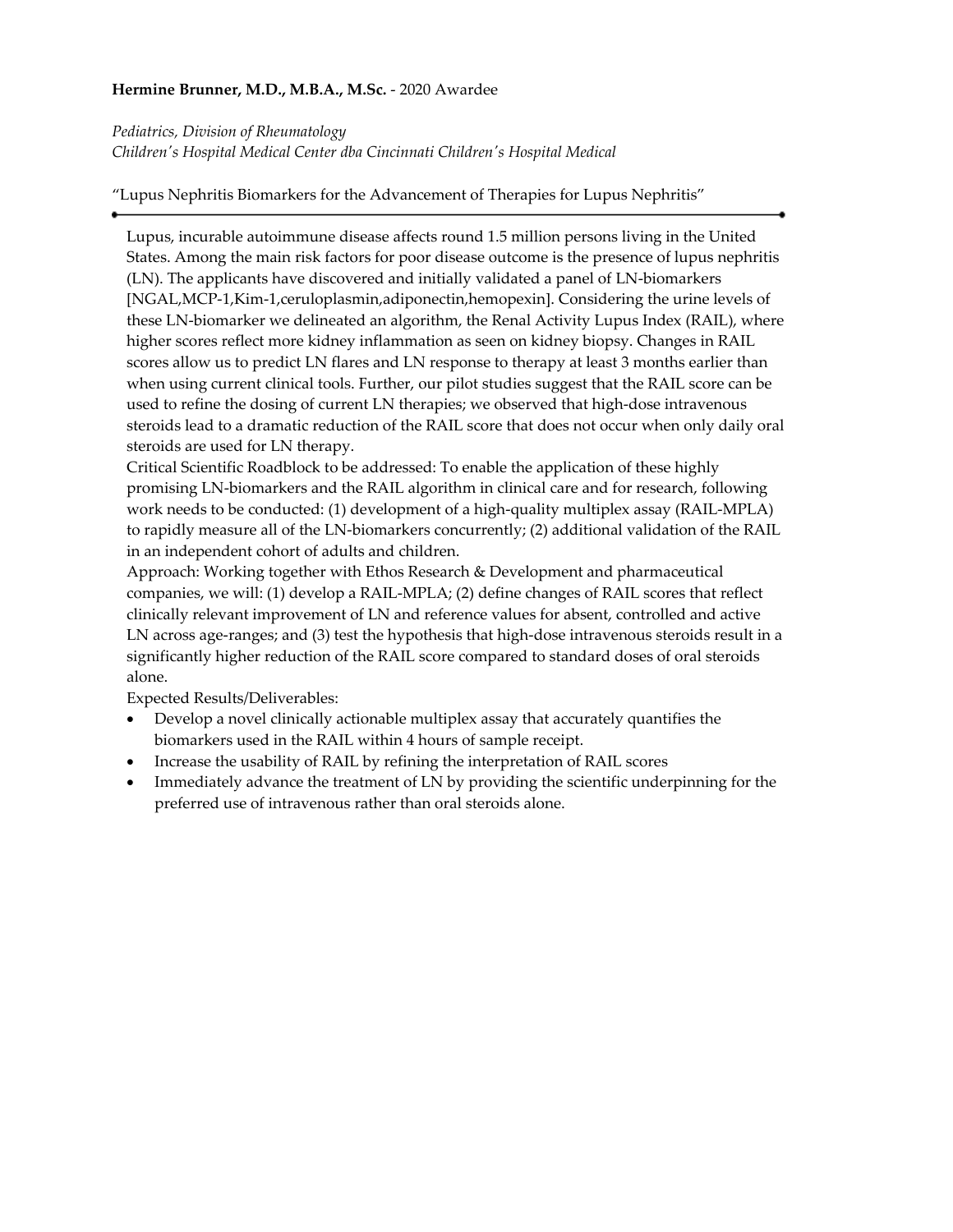# **Christina Curtis, Ph.D.** - 2020 Awardee

*Medicine Stanford University*

"Identifying and Targeting the Drivers of Metastasis and Resistance in High-Risk of Relapse Estrogen-Receptor Positive Breast Cancer"

Women with early-stage estrogen receptor-positive (ER+) breast cancer face a persistent risk of distant recurrence and breast cancer death up to 20 years post diagnosis. We have recently reported the 20 year follow-up of nearly 2000 early-stage breast cancer patients with accompanying tumor molecular profiling. This work identified 11 integrative clusters (ICs) of breast cancer, defined based on integration of genomic copy number alterations and transcriptional profiles, with markedly variable risk of recurrence over time. Four of these ICs had exceedingly high risk of recurrence – over 40 percent 20 years post diagnosis – and together comprised nearly one-quarter of ER+/HER2- patients. Importantly, each of these ICs harbored a characteristic and putatively targetable gene amplifications. We hypothesize that therapy targeted at the driver genes present in each of the high-risk ER+/HER2- IC groups will reduce tumor cell proliferation, providing a path forward to design targeted therapeutic strategies aimed at preventing recurrence and reducing mortality associated with lethal metastatic breast cancer. Having identified and validated biomarkers of breast cancer relapse, several of which themselves represent potential new therapeutic targets, we propose to functionally characterize the drivers of the high-risk Integrative Clusters (ICs), to uncover their oncogenic dependencies and to elucidate mechanisms of resistance to endocrine and targeted therapies. Accordingly, we will leverage advances in CRISPR technology to perform pooled multiplexed CRISPR/dCas9-interference (CRISPRi) screens in representative 2D cell lines and 3D spheroid cultures to delineate 3D-specific vulnerabilities (Aim 1). In tandem we propose reciprocal experiments in which we oncogene engineer non-malignant mammary cells via CRISPR/dCas9-activation (CRISPRa) pooled screens to define the genes that promote malignant growth (Aim 2). Further, we will exploit a powerful cellular barcoding techniques to trace clonal dynamics during treatment and delineate the functional determinants of response to targeted and endocrine therapies in representative patient-derived organoid models (Aim 3). These complementary approaches will systematically define novel therapeutic targets and mediators of drug sensitivity in aggressive ER+ breast cancer, thus informing subsequent clinical trials.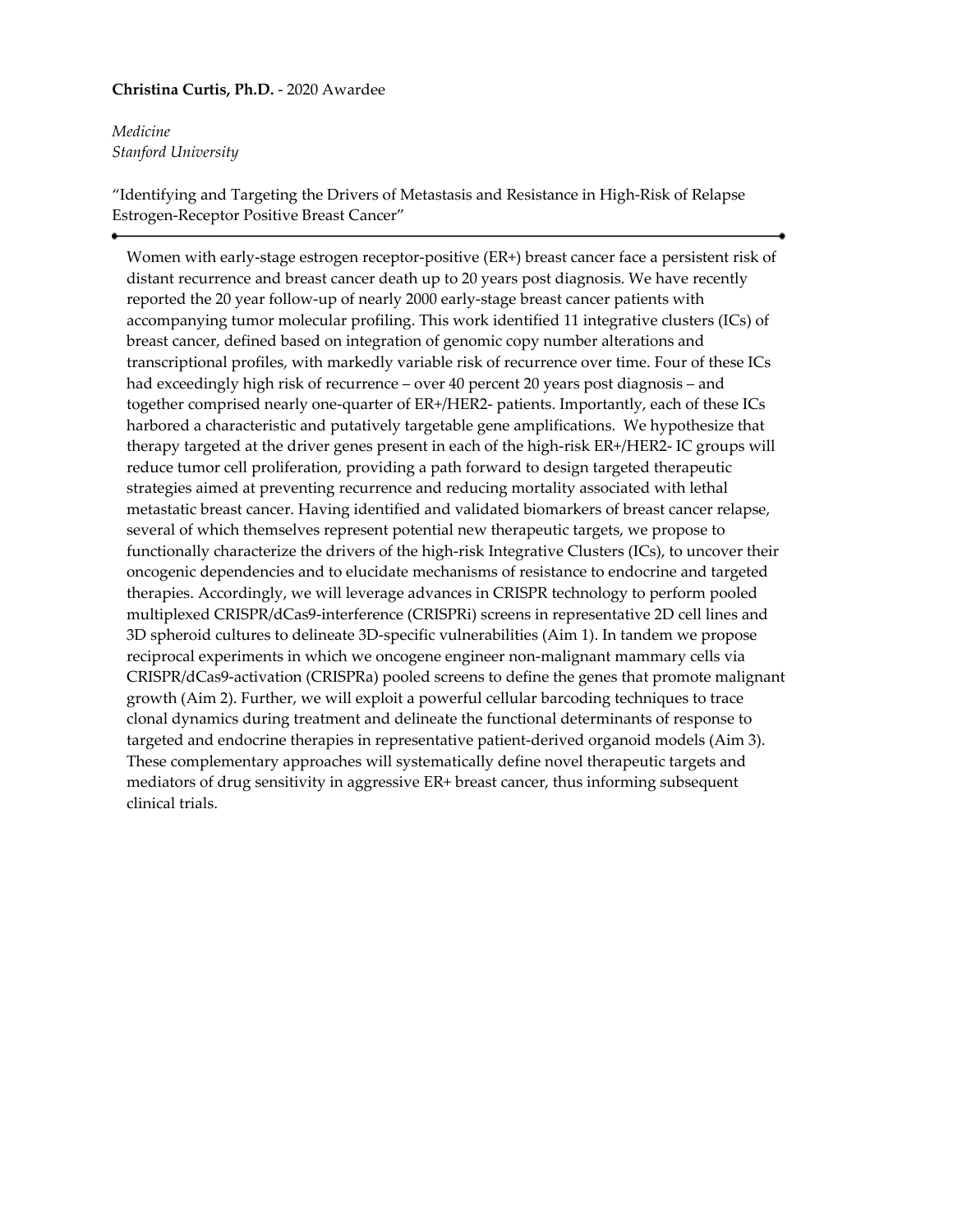# **Richard Harvey, M.D.** - 2020 Awardee

*Physical Medicine and Rehabilitation and Physical therapy and Human Movement Sciences Rehabilitation Institute of Chicago*

"HUMMINGBIRD: Advancing Technology for Motor Recovery in Hand and Fingers for Stroke and Spinal Cord Injury"

The purpose of this project is to develop a usable bedside hand therapy device that that takes advantage of early neuroplasticity following stroke and cervical spinal cord injury (SCI) to retrain functionally relevant movement in individual fingers of the neurologically impaired hand. It is well established in neuroscience that neural recovery and neuroplasticity at the level of cortex in animals and humans is dependent on active motor practice. In this Catalyst project we will determine and assure that the second-generation device we have develop, which has not yet been used in humans, is usable in the clinical setting and that patients with stroke and cervical SCI find it a meaningful tool for relearning hand movement. We will also assess whether use of the device daily for 2 weeks results in improved functional hand use, improve finger strength and improved ability to control individual finger movements. Although these abilities are foundational to functional manipulation of objects with the hand, there is presently no specific therapeutic interventions, nor time available in conventional early (acute) rehabilitation to address these goals. Thus, early intensive hand recovery is an obvious but unmet need in neurorehabilitation. Our goals for this one-year project are determine if the device:

1. can facilitate improve hand function.

2. can improve finger strength and individuation.

3. is usable in a clinical setting and serves as a meaningful therapy tool to patients with stroke and cervical SCI.

If successful, this project will lead to a refined therapy protocol in preparation for a larger clinical trial to establish efficacy of this training approach for both stroke and cervical spinal cord injury. We chose to study both patient populations as we believe this tool can have benefit for both groups and to study both provides generalizability to a wider group of patients needing rehabilitation. If we achieve our long-term goal, this device will evaluated in a large multi-center pivotal trial in preparation for transition to the clinical marketplace as new rehabilitation technology that has proven scientific evidence supporting its efficacy in early hand rehabilitation.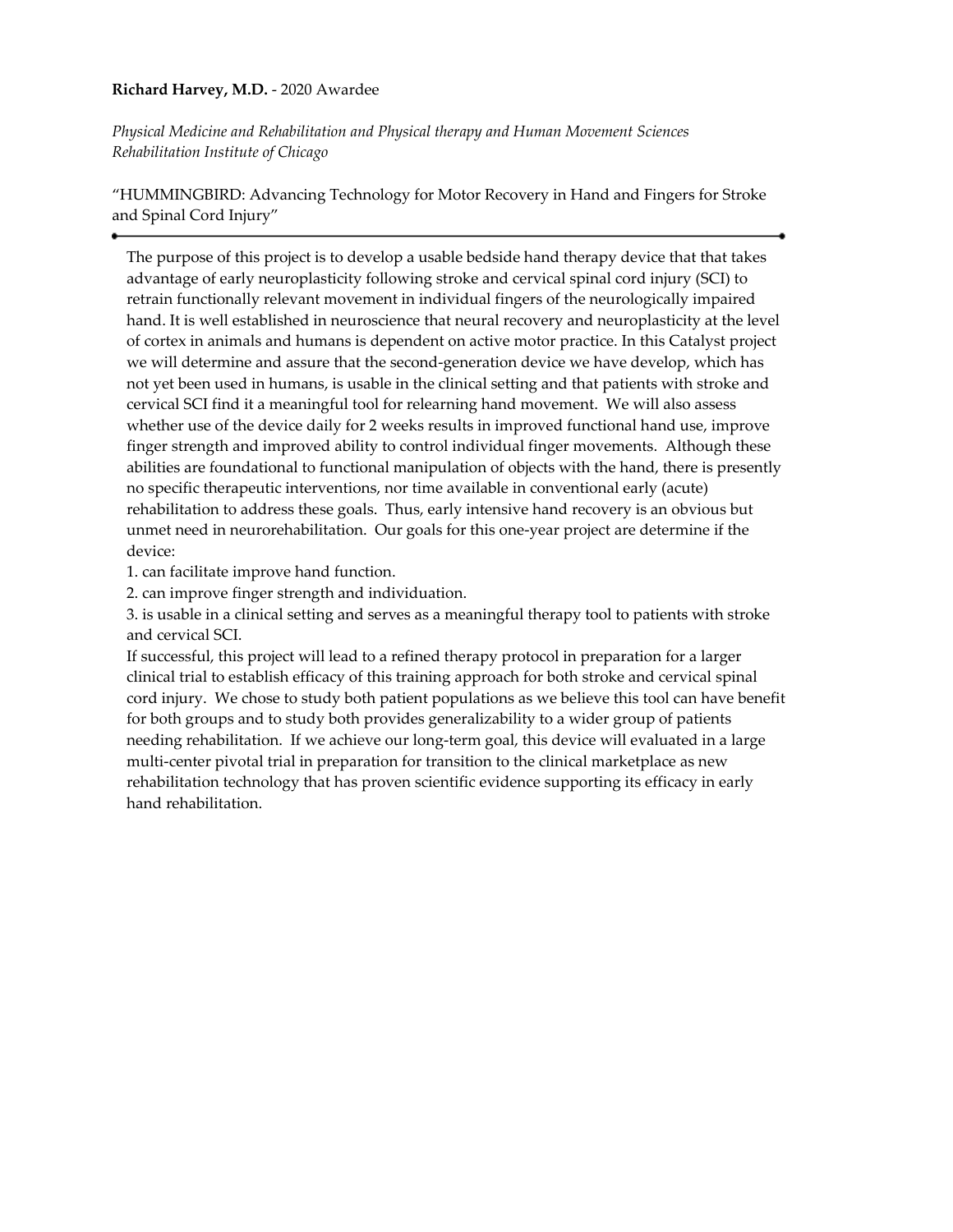## **Hannelore Heemers, Ph.D.** - 2020 Awardee

*Cancer Biology The Cleveland Clinic*

"Developing Citron Kinase Inhibition As A Mechanistically Novel Approach To Overcome Cancer Treatment Resistance"

Treatment resistance causes nearly all cancer deaths. Novel treatments that bypass this resistance and inhibit the biology that drives cancer progression are needed to improve patient survival. Using prostate cancer (CaP) as model, we isolated citron kinase (CIT) as a target for such a therapy. CIT is a previously unrecognized novel druggable target that is functionally distinct from current targets yet is a critical determinant of cancer cell proliferation and induces cancer growth and treatment resistance. CIT silencing inhibited growth of cell lines and xenografts representing different stages of CaP progression and diverse forms of treatment resistance but not of benign epithelial prostate cells. CIT's stimulation of cancer progression relied entirely on its kinase activity, isolating CIT's kinase activity as a completely new target. A specific CIT inhibitor has not yet been developed. By analyzing the target spectrum of kinase inhibitors and CIT kinase assays, we identified 3 multikinase inhibitors that inhibit CIT, decrease CaP cell proliferation and inhibit CIT substrate phosphorylation. Because these drugs are not selective for CIT and thus not likely to succeed as cancer therapies, we developed a lead compound that inhibits CIT at low doses, has improved CIT selectivity and promising DMPK. Our objective is to develop our lead compound into first-in-class selective CIT inhibitor as a novel cancer treatment. We hypothesize that novel CIT inhibitors will overcome acquired resistance to conventional cancer therapies, which will be reflected in the phosphorylation status of CIT substrates. We will test 2 Specific Aims:

1. To determine the therapeutic efficacy of novel CIT inhibitors during cancer progression using multiple chemistry and crystallography approaches and kinome screens to improve CIT specificity and DMPK and verifying growth inhibition of clinical relevant treatment-resistant cancer models.

2. To determine the substrates by which CIT kinase action conveys aggressive cancer behavior using integrated state-of-the-art biotin-based proximity ligation assays, kinase substrate arrays, and mass spectrometry approaches.

We expect these studies to have a significant positive impact because they will provide CIT inhibition as an entirely new and functionally diverse cancer treatment and the phosphorylation status of CIT substrates as a treatment-specific biomarker of response.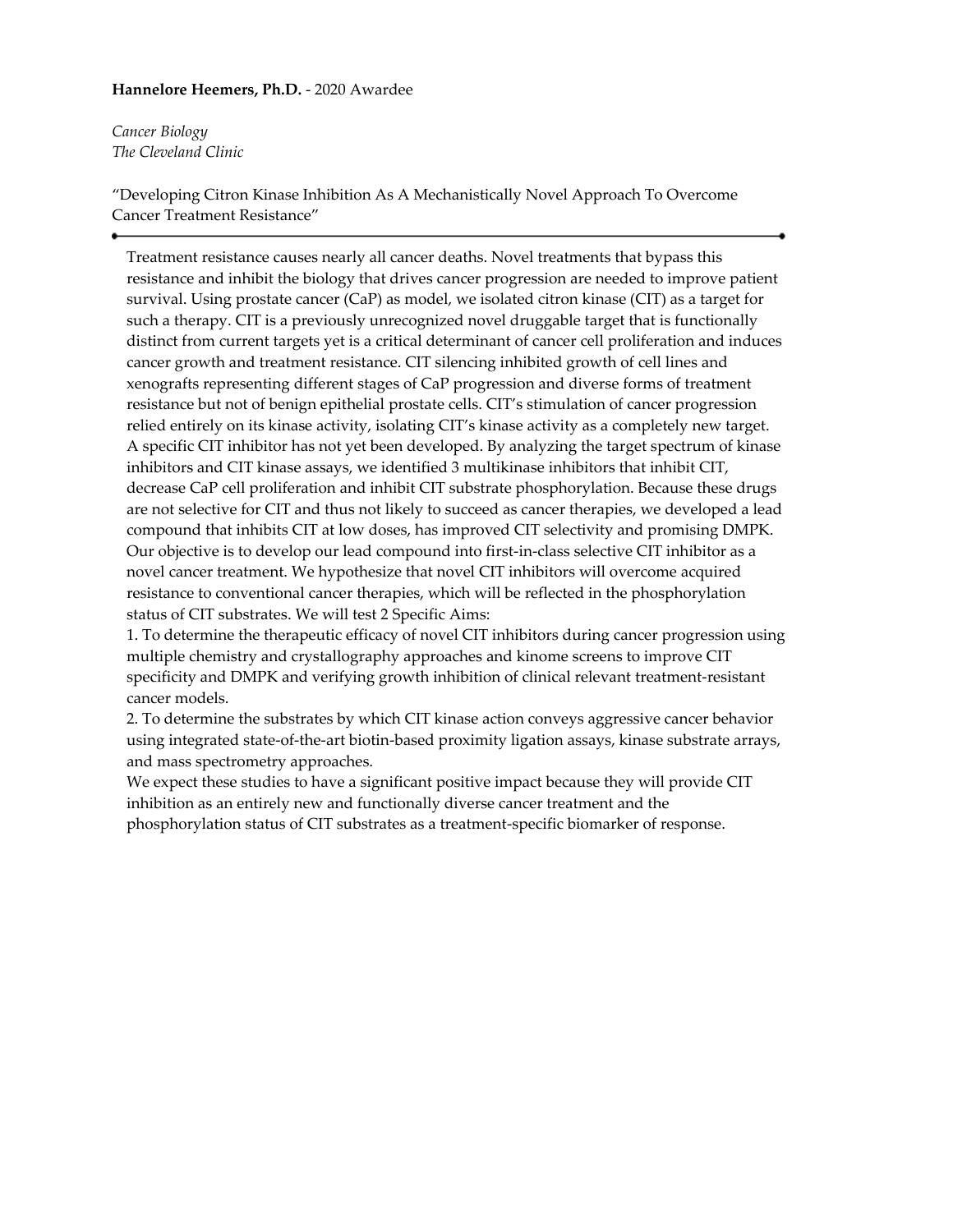### **David Hildeman, Ph.D.** - 2020 Awardee

#### *Pediatrics, Division of Immunobiology*

*Children's Hospital Medical Center dba Cincinnati Children's Hospital Medical*

"IL-10 Blockade to Boost Influenza Vaccination in Non-human Primates"

Declining immune function is well described in the elderly, and leads to increased risk and severity of infection, poorer control of cancer, and impaired responses to vaccination, all major public health concerns. Further, the elderly population is at high risk of mortality if infected with new viral pathogens, such as SARS-CoV2. So, even if vaccines are quickly developed against emerging pathogens, they are likely to have reduced efficacy in the elderly. Thus, there is an urgent need to identify strategies to increase vaccine responses in elderly humans. Our exciting and newly published data show that levels of IL-10, an immune suppressive cytokine, are increased dramatically with age. Further, we found that the majority of this IL-10 is produced by a population of cells called T follicular helper (Tfh) cells, which are normally critical for productive antibody responses. Notably, these aged, IL-10-producing Tfh cells are found in both mice and humans. Strikingly, neutralization of IL-10R signaling in aged mice substantially increases antibody responses, nearly to the levels observed in young mice. In monkeys, we defined the pharmacokinetics of an IL-10 neutralizing antibody as well as a soluble receptor. Given these compelling data, we hypothesize that Tfh10 cells play an important role in impaired age-related vaccine responsiveness that is conserved between mice, monkeys, and humans. Here, we propose to determine if short-term IL-10 blockade will restore Flu vaccine responsiveness in aged macaques. We propose an iterative approach, assessing whether concomitant blockade of IL-10 alongside flu vaccination will: (i) increase anti-influenza neutralizing antibody responses in response vaccination without increasing systemic inflammation (ii) promote resistance to influenza challenge. These studies will likely have important translational implications, as a short-term blockade of IL-10 signaling could be envisioned to improve vaccine responsiveness in elderly humans. Our long-term goal is to develop therapeutic strategies to enhance protective immune responses in the elderly.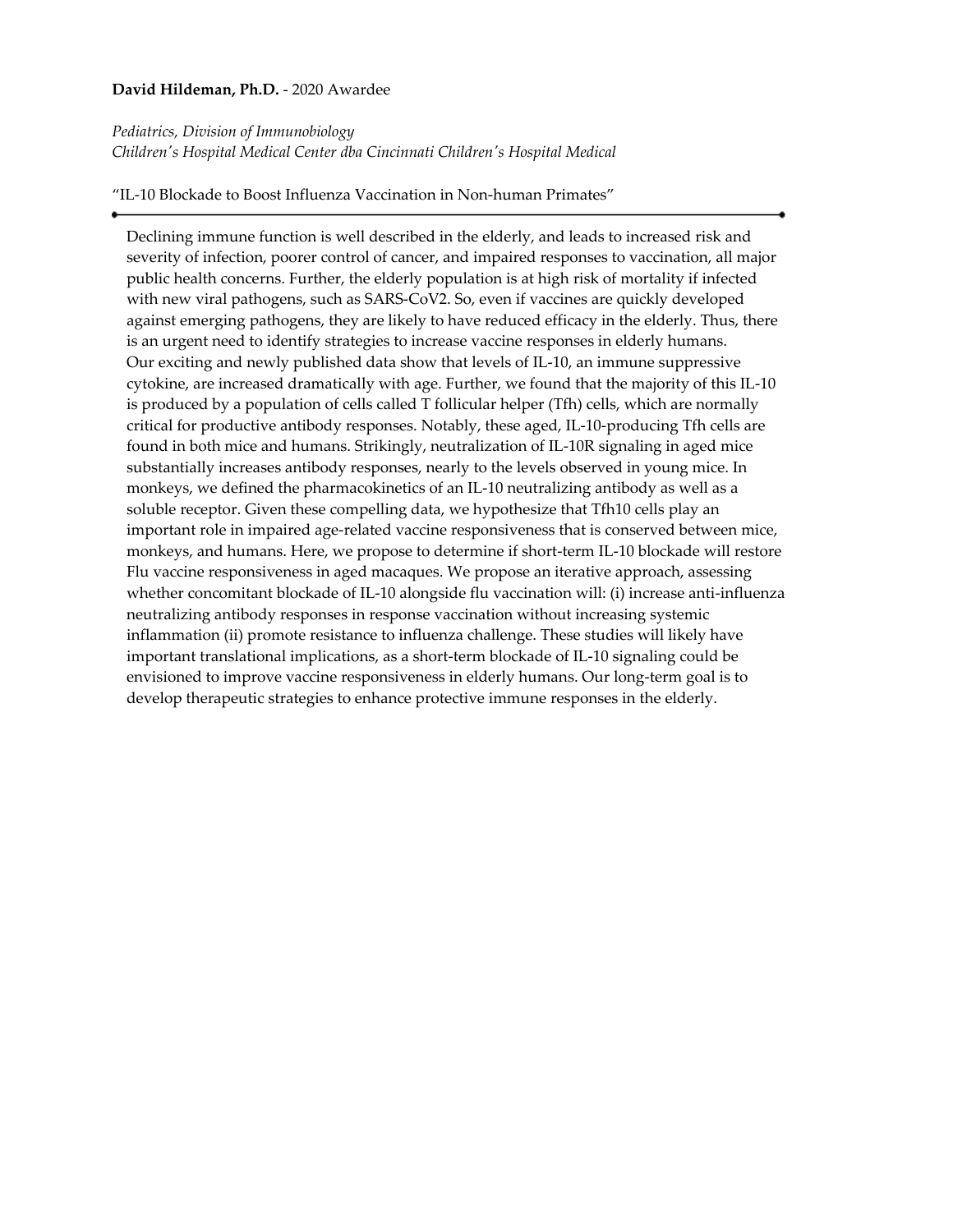# **Evangelos Kiskinis, Ph.D.** - 2020 Awardee

### *Neurology*

*Northwestern University Feinberg School of Medicine*

"Development of Spherical Nucleic Acid-Based Anti-Sense Oligos for the Therapeutic Treatment of Pediatric Epilepsy Disorders"

Heterozygous mutations in KCNQ2, which encodes a pore-forming K+ channel subunit responsible for neuronal M-current, cause neonatal epileptic encephalopathy (EE), a complex disorder presenting with severe early-onset seizures and impaired neurodevelopment. The condition is exceptionally difficult to treat, partially because the effects of KCNQ2 mutations on the development and function of human neurons are unknown. Using induced pluripotent stem cells (iPSCs) and gene editing we have established KCNQ2-EE disease model systems, and measured the functional properties of patient-derived neurons using electrophysiological and optical approaches at single-cell resolution. We find that patient-derived excitatory neurons develop intrinsic and network hyperexcitability that mimics epileptic electroencephalogram (EEG) activity. Using heterologous expression systems, we have also found that some disease-causing variants exhibit a dominant-negative effect, reducing the channel activity by more than 50%. We hypothesize that deleting the mutant transcript will restore channel activity and alleviate the associated neuronal firing defects. Here, we propose to collaborate with Exicure Inc, to design, screen and test allele-specific antisense oligonucleotides (ASOs), which will target and degrade the mutant KCNQ2 allele. Exicure, is a clinical-stage biotechnology company developing spherical nucleic acid (SNA) based ASOs for genetic disorders. We will assess the specificity of ASOs using established digital droplet PCR assays and examine the efficacy of ASOs by measuring their ability to restore the firing activity of patient-derived neurons. If successful, our work will provide a rational therapeutic approach for this devastating disease.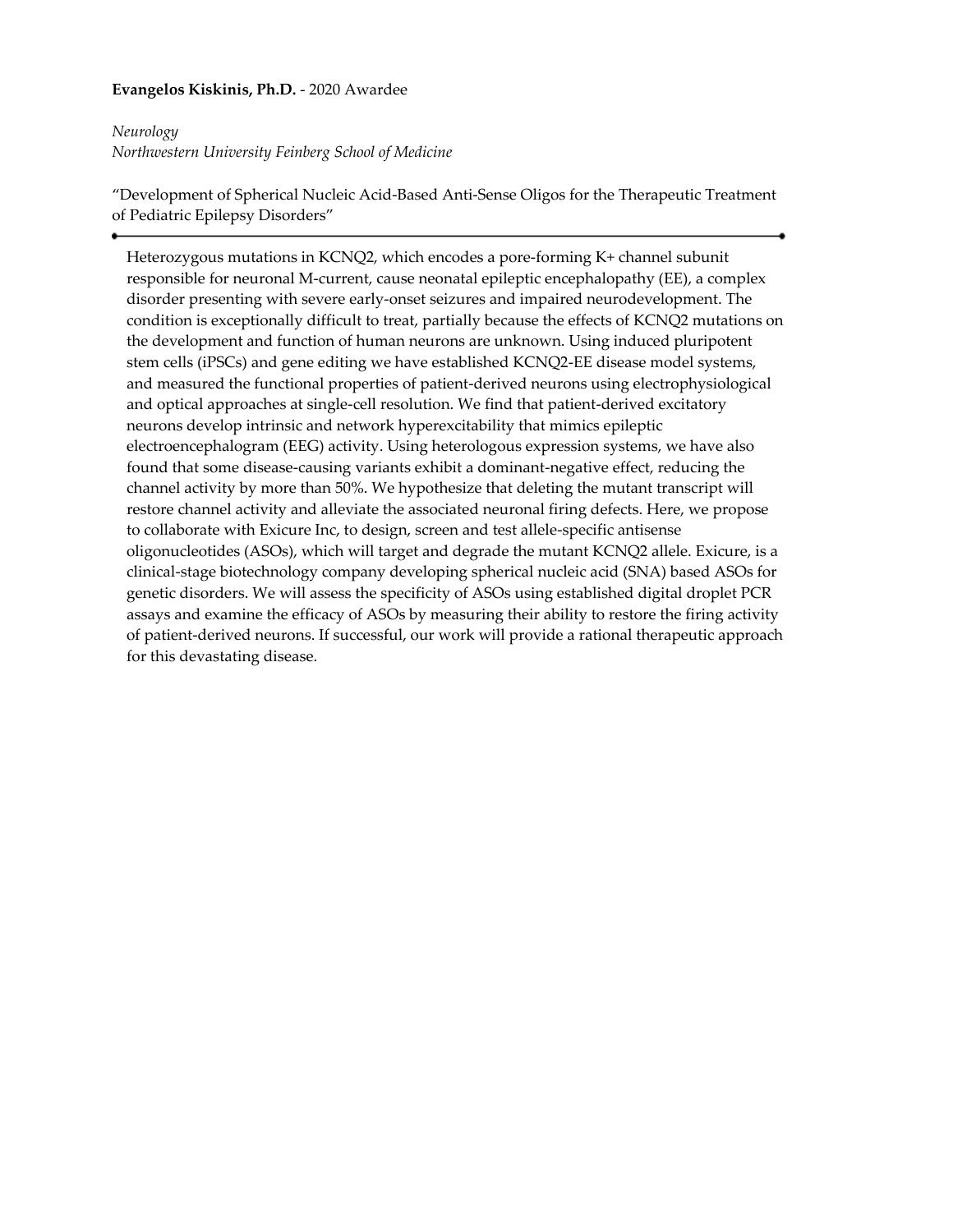### **Eric Morrow, M.D., Ph.D.** - 2020 Awardee

*Molecular Biology, Cell Biology and Biochemistry Brown University*

"Development of a Preventative Treatment for a Novel Neurometabolic Disorder in Childhood"

Intellectual disabilities are common and carry high lifetime costs to families. We have identified a new neurodevelopmental disorder caused by loss-of-function mutations in the mitochondrial enzyme glutamate pyruvate transaminase 2 (GPT2). GPT2 disease involves postnatal microcephaly, cognitive disability, epilepsy, and progressive spastic paraplegia. GPT2 localizes to mitochondria and catalyzes the reversible addition of an amino group from glutamate to pyruvate, yielding alanine and alpha-ketoglutarate, a metabolite in the tricarboxylic acid (TCA) cycle. Metabolic diseases in children, such as GPT2 disease, may be amenable to treatments, via dietary restrictions or supplements, that can prevent intellectual disabilities when treated early. With the prospect of newborn screening supported by genome-wide sequencing on the horizon, there will be new opportunities to intervene in childhood brain disease. Therefore, we rapidly need to determine which new neurometabolic diseases may be amenable to interventions in early childhood. Our preliminary data provide support for disease mechanisms wherein GPT2 plays a critical role in alanine synthesis, as well as in neuronal anaplerosis. Anaplerosis (filling-up) is the metabolic process whereby TCA cycle intermediates are replenished. Anaplerosis is important during high biosynthetic demand, such as during brain development, when TCA cycle intermediates are consumed for synthesis of macromolecules for cell growth. We have established potential treatment strategies for GPT2 disease that may be implemented in the near term. To guide these interventions, we propose to complete needed pre-clinical studies. Our overriding hypothesis is that GPT2 is required for metabolic mechanisms central to neuronal and axonal growth during brain development, particularly in long projection neurons of the motor system. In Aim 1, we will test mechanismbased treatments in our mouse model of GPT2 disease. Our Gpt2-null mouse recapitulates key aspects of disease, such as motor abnormalities, akin to spastic paraplegia seen in patients. In Aim 2, to translate our basic findings to the clinic, we will establish the infrastructure and collaborations, including with industry, to develop a protocol for biomarker studies and a clinical trial in patients. The impact of this research is that we will establish the basis for therapeutics in a childhood disease for which there is no current treatment.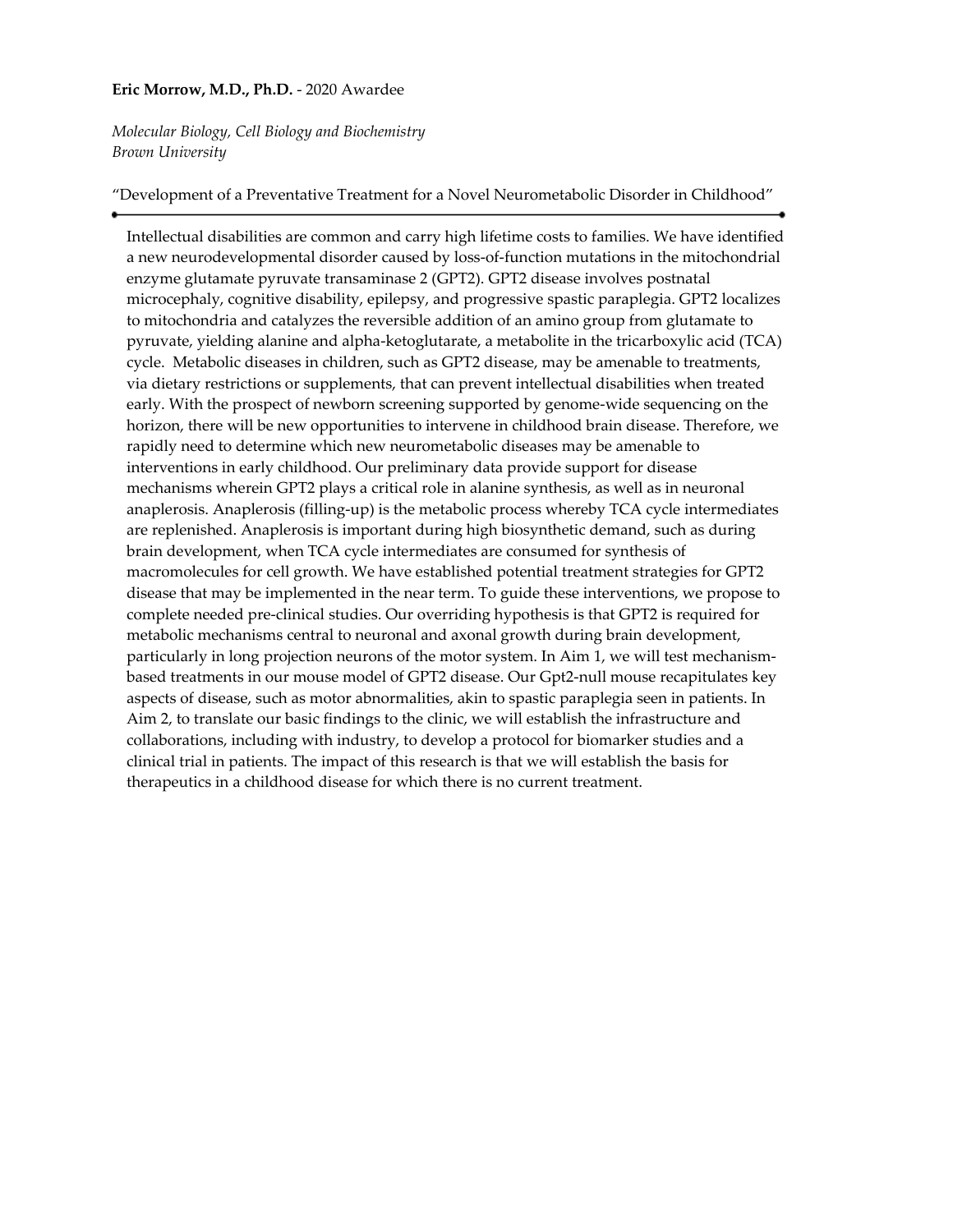### **Lonnie Shea, Ph.D.** - 2020 Awardee

*Biomedical Engineering University of Michigan*

### "A Cell Capture Implant to Predict Acute Cardiac Allograft Rejection"

Over 36,000 solid organ transplants are conducted annually in the US, costing \$30 billion. Immunosuppressive drugs protect these donor grafts from acute rejection but increase the risk of opportunistic infections and cancer, especially in pediatric transplant recipients, who require immune suppression for decades. As there is no method for determining which grafts will be rejected, immunosuppression is aggressively applied in a one-size-fits-all approach.

We have developed a novel implantable scaffold device to monitor recipient immune response to the transplant that would enable the use of personalized immunosuppression while maintaining graft acceptance. We employed these scaffold devices in a murine skin allograft model to develop a highly sensitive and specific scoring system from a 19 gene biomarker signature to distinguish between recipients with healthy grafts and recipients with rejecting grafts.

In heart transplantation, organ scarcity requires that clinicians remain vigilant in preventing acute cardiac allograft rejection (ACAR) through frequent graft biopsy and aggressive immunosuppression, at the expense of toxicities due to over-suppression. A novel surveillance method is urgently needed to calculate the early risk of transplant rejection to allow personalized immunosuppression regimes. Here, we present a novel subcutaneous scaffold implant that collects biomarkers of graft health that will predict ACAR onset to preserve graft function while reducing the need for frequent graft biopsy and overly aggressive immunosuppression. In this proposed work, we will employ these minimally-invasive cell capture scaffolds in four cohorts of heterotopic heart transplants in mice in which we will identify a signature gene panel of graft rejection, validate this scaffold biomarker signature, assess the predictive power of the signature, and employ the biomarker signature to monitor the immunosuppression response. We hypothesize that the dynamic changes captured in the scaffold device as the allograft is recognized as non-self by the recipient immune system will enable the development of a novel predictive biomarker panel for ACAR. This minimallyinvasive immune cell-capturing scaffold could prove transformative in directing and personalizing immunosuppression in solid organ transplant recipients.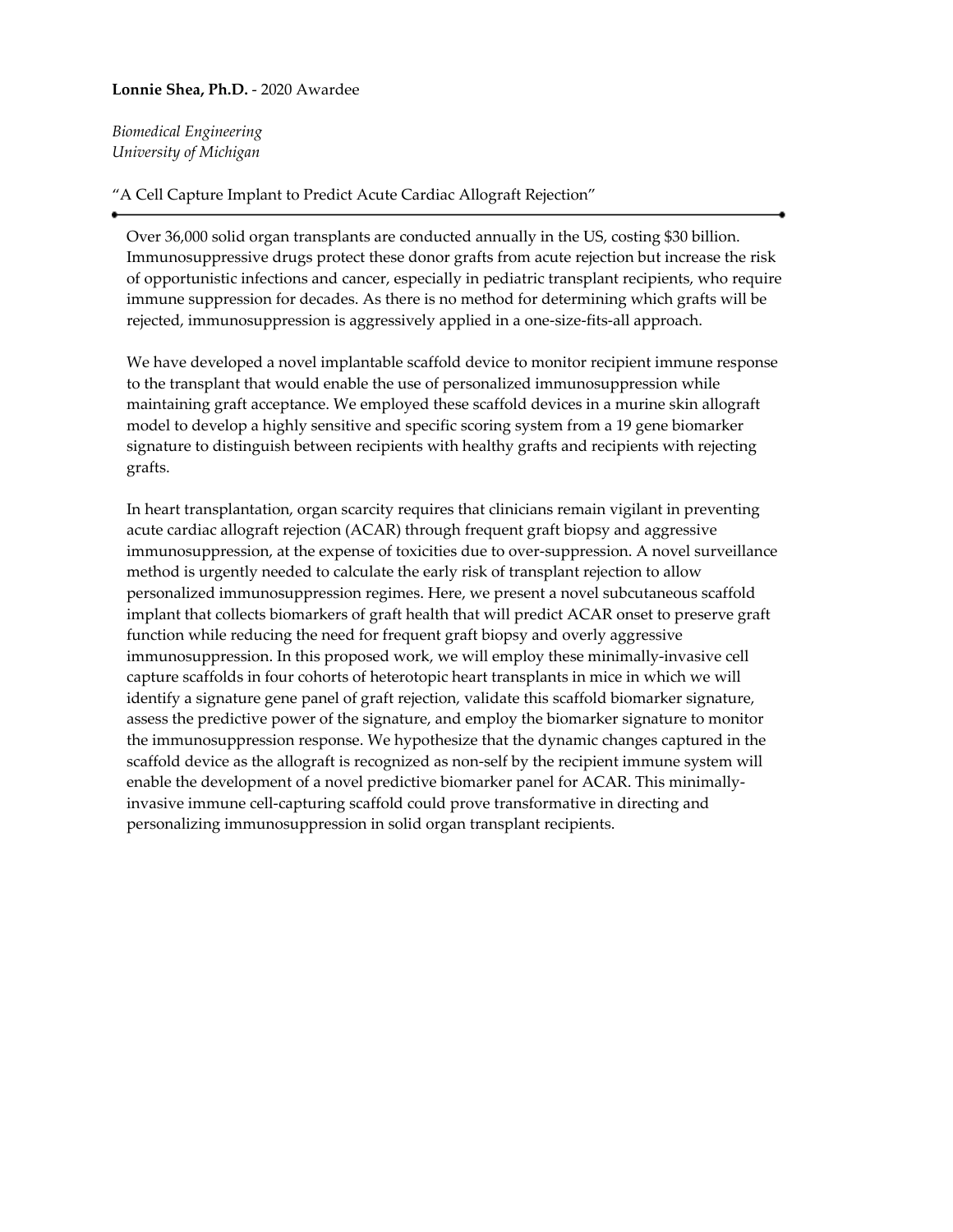# **David Spiegel, M.D., Ph.D.** - 2020 Awardee

*Chemistry Yale School of Medicine*

"Development of Bifunctional Molecules that Cross the Blood-Brain Barrier and Degrade Pathogenic Neurological Proteins"

Unique challenges are presented when treating neurological disease due to the physical obstacle formed by the Blood-Brain Barrier (BBB). Many neurodegenerative diseases result from the accumulation of pathogenic proteins and could potentially be avoided with the early detection and removal of these species. The Spiegel lab is developing a novel class of bioactive molecules that can bind proteins non-covalently and chaperone them across the BBB. These small molecules will be used for the removal of pathogenic proteins from the brain as a novel therapeutic approach to the treatment of neurological diseases. The bifunctional small molecules consist of a protein-targeting motif and a motif for the transport of the target protein across the blood-brain barrier, and subsequent degradation.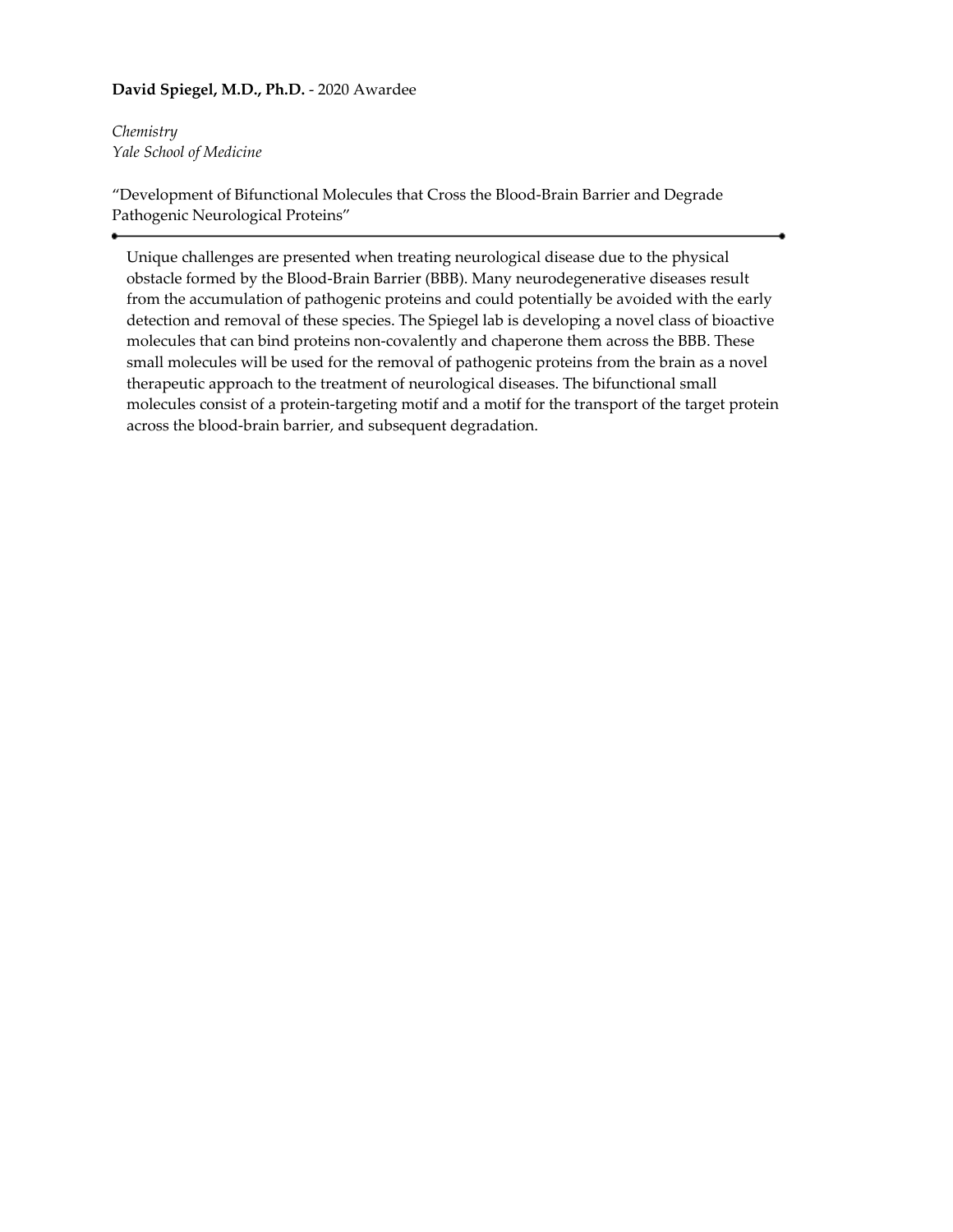#### **Stephen Strittmatter, M.D., Ph.D.** - 2020 Awardee

*Neurology Yale School of Medicine*

"Neural Repair for Spinal Cord Injury by Axon Regeneration"

Devastating and persistent functional deficits occur after Spinal Cord Injury (SCI), despite survival of nearly all neurons. Partial recovery would be adequate for patients to gain a level of independence in wheelchair transfers, bowel and bladder management, and locomotion. Today, there is no approved medical therapy for the over 300,000 individuals in the USA with SCI, rendering therapy a totally unmet medical need. Because the primary cause of disability is disconnection of networks by axon transection, axon regrowth has the potential to provide recovery by restoring connectivity, without requiring "new" cells. Unfortunately, without therapeutic intervention, the adult brain and spinal cord produce extremely limited reparative axon growth after damage.

 We surveyed the mouse genome in an unbiased approach for loci with undiscovered functions in axon regeneration. This screen identified 400 genes whose suppression yielded greater axon regeneration in vitro. In Preliminary Studies, we leveraged the in vitro results to identify pathways that might be targeted to improve CNS neural repair in vivo using a simple optic nerve crush model. In control eyes, very few axons regenerate, but knockdown of 40 of the in vitro hit genes produced significantly increased regeneration. These genes were validated gene editing using CRISPR/Cas9 in vitro and in vivo.

 In the current proposal, we will test two of these novel regeneration genes as attractive therapeutic candidates for their ability to promote axon growth and behavioral recovery after spinal cord injury in mice. We hypothesize that their demonstrated axon regeneration activity will translate into improved neural repair. Validation of this hypothesis will support development of their potential in translational research.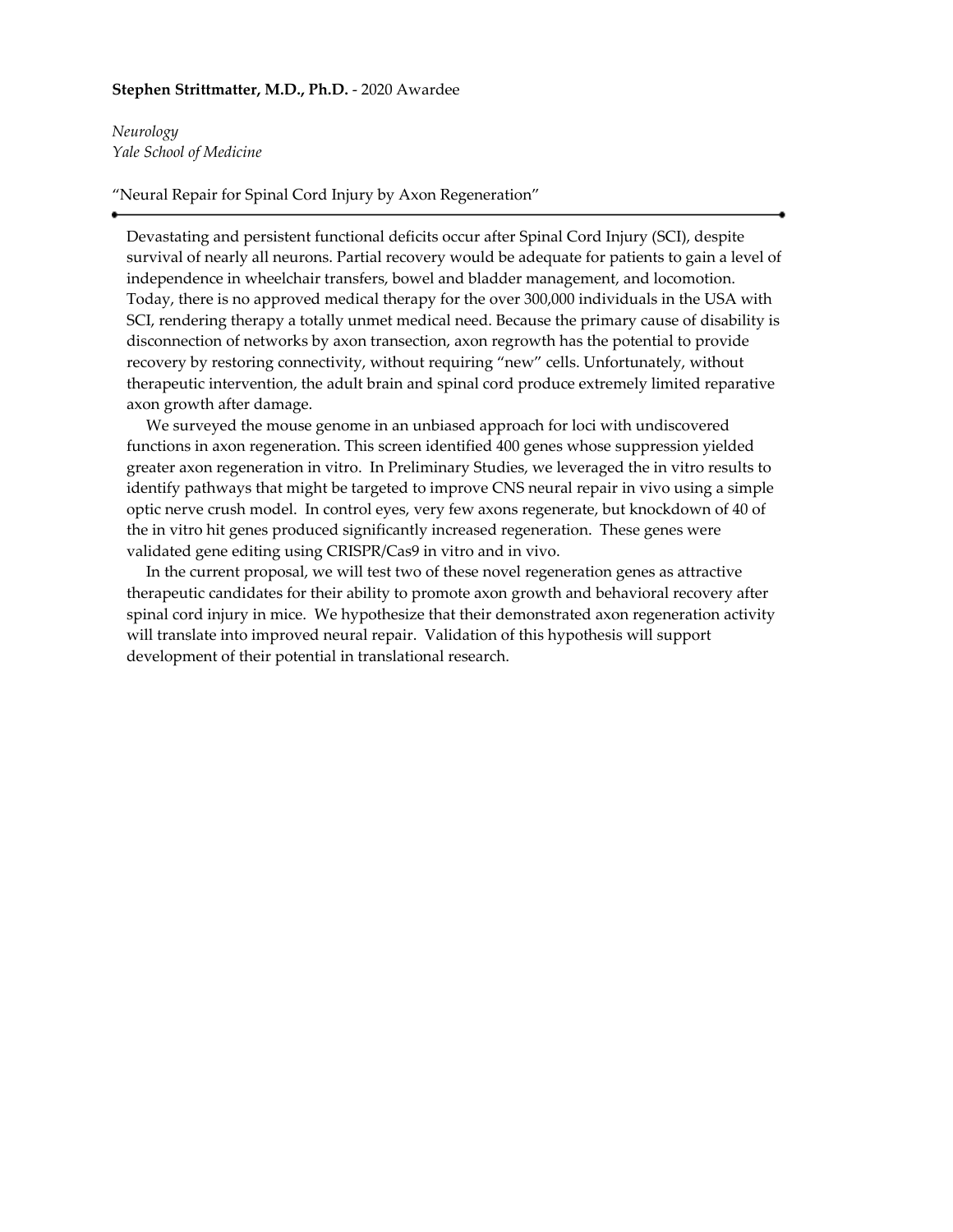### **Ross Summer, M.D.** - 2020 Awardee

# *Medicine Thomas Jefferson University*

"Preventing De-condensation of Nascent Chromatin in the Treatment of Pulmonary Fibrosis"

The goal of this project is to develop an effective therapy for Idiopathic pulmonary fibrosis (IPF), a devastating lung disease that progressively scars the lung and has a prognosis worse than many aggressive cancers. A defining feature of IPF is the differentiation of fibroblasts into myofibroblasts, followed by the production of massive amounts of extracellular matrix (ECM) and the formation of collagen-rich scars, which restrict movement of the lung and impede respiratory gas exchange. While two anti-fibrotic drugs are approved to treat IPF, neither therapy is highly effective. Our long-term objective, and the focus of this high-risk, high-yield application is to develop a new, effective therapy for IPF. Previous work has shown that differentiation of embryonic and hematopoietic stem cells requires the transient decondensation of chromatin at sites of repressed genes and that failure to do so prevents the binding of critical differentiation transcription factors (TF). The hallmark of condensed arrays of nucleosomes in chromatin is H3K27me3, and transient global removal of this mark is required for activating repressed genes during differentiation of stem and progenitor cells. The same mechanism was also found in more differentiated naïve T cells during their differentiation into Th1 and Th2 helper cells, leading us to hypothesize that removal of H3K27me3 chromatin marks might also dictate the differentiation of fibroblasts into myofibroblasts. Because transient de-condensation of the H3K27me3-marked chromatin is achieved by the activities of the H3K27me3 de-methylases (KDM) UTX and JMJD3, we hypothesized that inhibiting these enzymes via a small molecule 'epigenetic' inhibitor GSKJ4 would arrest pulmonary fibrosis. In preliminary studies presented here, we show that GSKJ4 effectively blocks the formation of myofibroblasts in vitro and limits the production of extracellular matrix genes in experimentally induced IPF mouse models. We now wish to extend these observations in hopes of moving this concept to the clinic. To achieve this goal, we propose 3 rationally designed Specific Aims that are mechanistically link but fully independent. Studies in this application aim to challenge current approaches to the treatment of IPF and provide support for targeting nascent chromatin in the treatment of a wide assortment of fibrotic diseases.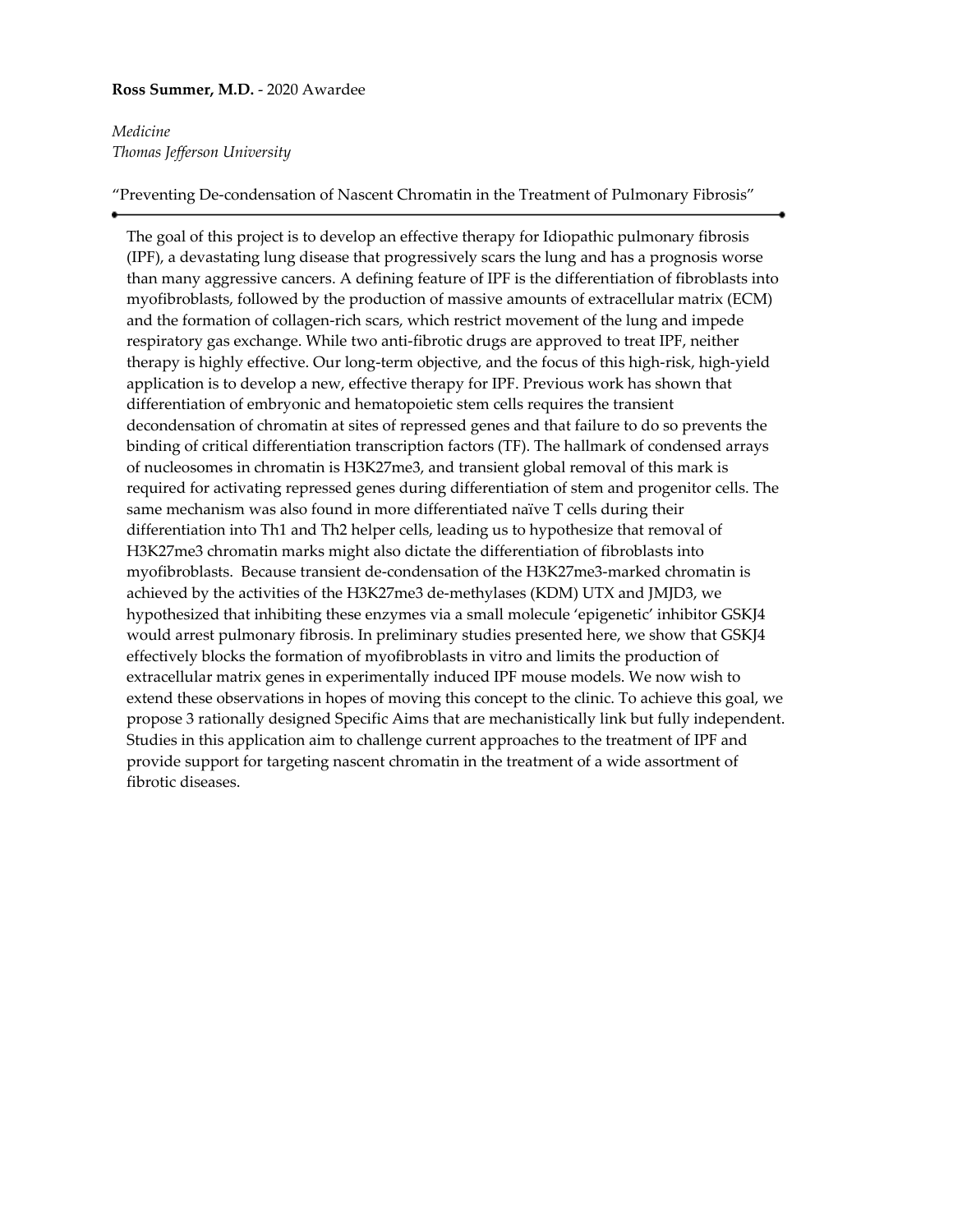# **Allan Brasier, M.D.** - 2019 Awardee

*Medicine University of Wisconsin-Madison*

"Targeting the Myofibroblast Epigenome for First-In-Class Treatment of Chronic Obstructive Pulmonary Disease, COPD"

Chronic Obstructive Pulmonary Disease (COPD) affects 13.5 million (M) people in the US with a regional age-standardized death rate that will be the 4th leading cause of death by 2020. This obstructive lung disease is characterized by acute episodic decompensations, "exacerbations" associated with increased symptoms that result in substantial morbidity and costs through unscheduled hospital visits. Importantly, exacerbations are associated with more rapid declines in pulmonary function for which no effective therapies exist. These patients suffier substantially reduced quality of life and over half will die of acute-on-chronic respiratory failure.

COPD is initially triggered by oxidative airway injury that results in the activation of a pathogenic mesenchymal myofibroblast population in the small bronchioles of the airway. Myofibroblasts produce fibronectin and collagen that reduce the normal elastic properties of the lung and impair gas exchange.

The broad goal of this Catalyst Award is to advance first in-class therapeutics that target myofibroblast transdifferentiation. This advance will come in two stages, each a focus in this application. First, there are no high resolution, non-invasive methods for detection of airway remodeling or determination of therapeutic response. We will validate an integrated proteomic and imaging diagnostic for airway remodeling based on our unbiased pharmacoproteomics study of inhibiting BRD4 in airway remodeling. Quantitative selective reaction monitoring assays of a panel of airway remodeling proteins will be paired with minimally invasive optical imaging of mucosal collagen deposition using optical coherence tomography (OCT). Second, we will advance a lead highly selective BRD4 inhibitor to an aerosol formulation encapsulated in proprietary Dendron Micelles. Understanding that foci of myofibroblasts are initially formed in the small bronchioles, we will develop aerosolized therapeutics that target fibronectin-rich foci. Nanoparticle formulation have additional advantages that they will enhance duration of effect, and reduce potential systemic toxicity. We will demonstrate enrichment using advance mass spectrometry based imaging, and demonstrate efficacy in an established model of COPD. By advancing, in parallel, minimally invasive biomarkers and targeted therapeutics, we will be uniquely poised to translate these into first-in human studies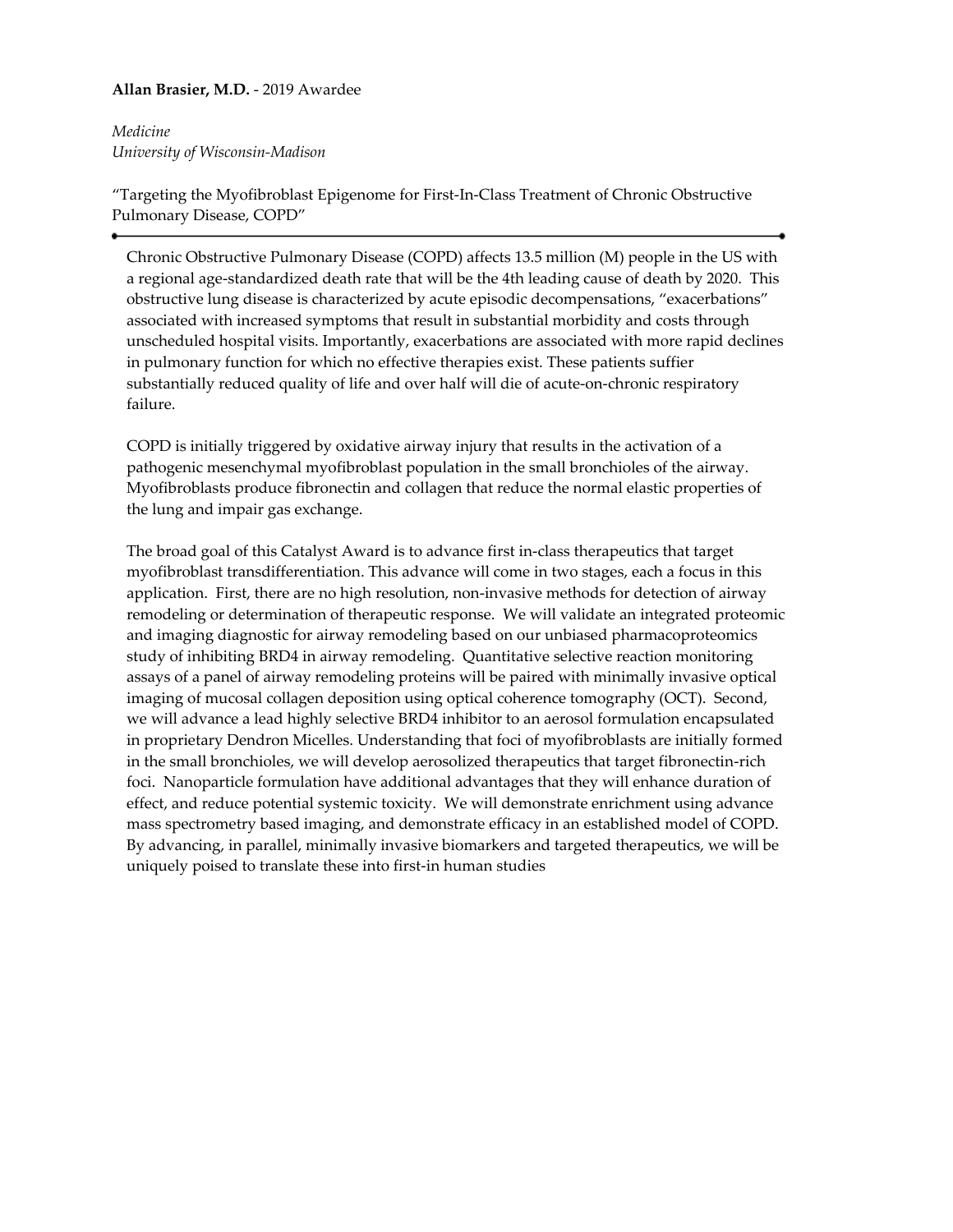#### **John Bushweller, Ph.D.** - 2019 Awardee

*Molecular Physiology and Biological Physics University of Virginia*

#### "RUNX1-ETO Targeted Small Molecule Therapy for t(8;21) Acute Myeloid Leukemia"

The gene encoding RUNX1 (AML1) is disrupted by the t(8;21) that is associated with 4-12% of adult acute myeloid leukemia (AML) patients and ~13% of pediatric AML patients. The t(8;21) results in a fusion protein containing the N-terminus of RUNX1, including the Runt domain, fused to almost all of ETO. The RUNX1-ETO (also called AML1-ETO) fusion protein acts as a dominant repressor of RUNX1 function, dysregulating the expression of multiple genes required for normal hematopoiesis and, in cooperation with secondary mutations, leads to the development of leukemia. The RUNX1-ETO fusion protein has clearly been established as the primary driver of t(8;21) AML. About 60-70% of t(8;21) patients are alive at 5 years, however disease recurrence is the major treatment failure with 30-40% of these patients relapsing after standard intensive chemotherapy, highlighting the need for new approaches to treatment. The standard chemotherapy used to treat these patients has serious long-term side effects, which is particularly problematic for pediatric patients who will deal with these effects throughout their lives as well as for older patients who can't tolerate standard chemotherapy as well. In order to overcome this, it is essential to develop drugs which directly and selectively target the RUNX1- ETO fusion protein driver to treat the disease.

 We propose to develop small molecule inhibitors of RUNX1-ETO that block its ability to bind to DNA and which selectively inhibit RUNX1-ETO while having minimal if any effect on wildtype RUNX function. Such a high level of selectivity of action has rarely been achieved, but we have previously done so in targeting the CBFβ-SMMHC fusion protein driver in inv(16) AML. We are proposing to develop a hetero-bivalent compound which targets both the Runt domain of RUNX1 (DNA binding domain) and the TAF domain of ETO (the nearest ETO domain to the Runt domain in the fusion protein). We have screened and optimized a compound which binds to the TAF domain displacing HEB with a low µM IC50. We have identified compounds which covalently react with Cys residues on the Runt domain. For this grant, we will focus on covalently linking the TAF domain inhibitor to optimized Cys reactive compounds. Linker length and chemical structure will be varied to identify optimal linkers. Compounds will be evaluated in t(8;21) cell lines for their ability to inhibit growth, alter the expression of RUNX1-ETO target genes (qPCR), and ability to inhibit binding of RUNX1-ETO to its genomic sites (ChIP).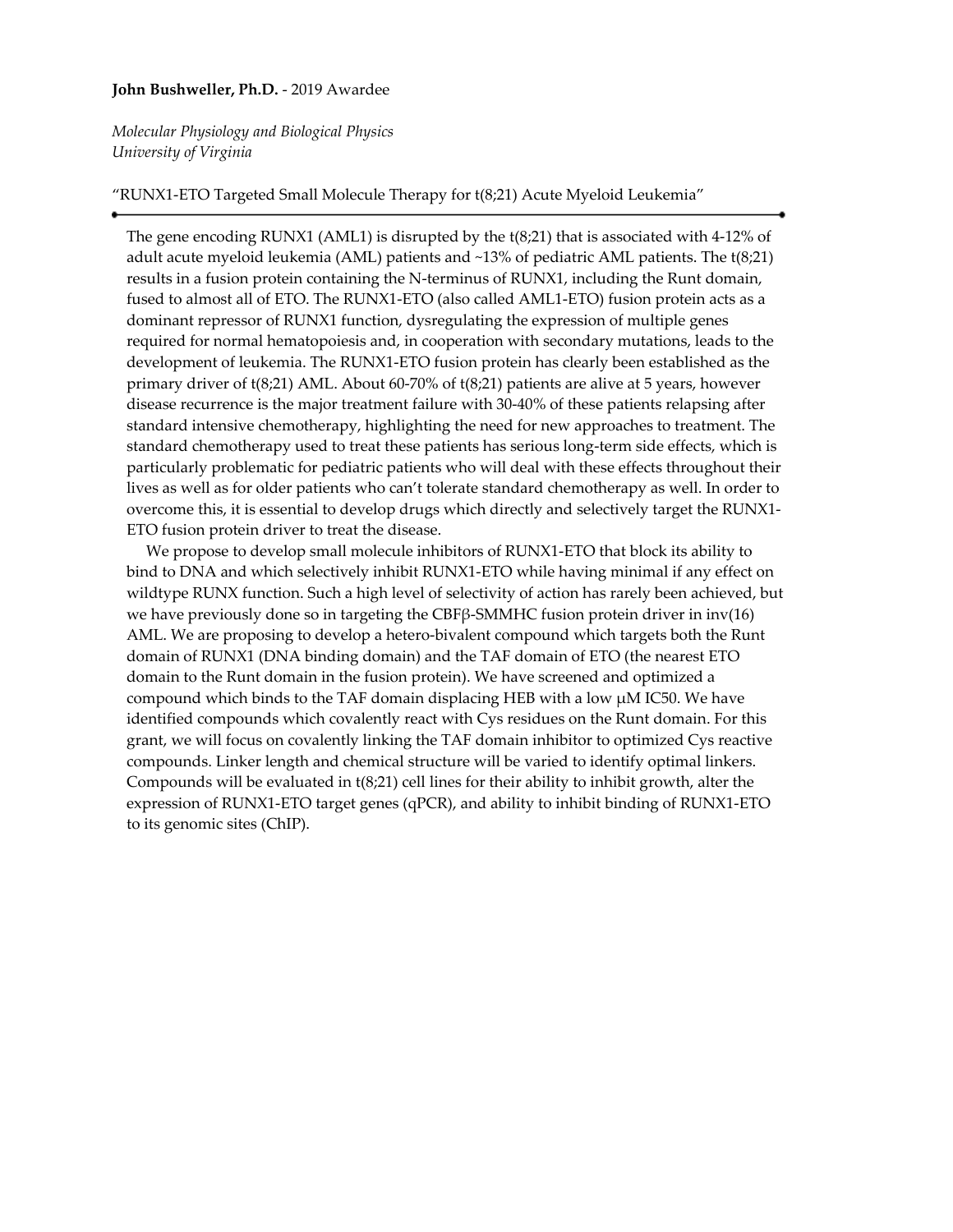#### **Lin Guo, Ph.D.** - 2019 Awardee

# *Biochemistry and Molecular Biology Thomas Jefferson University*

### "Developing Therapeutic Agents to Rescue Neurotoxicity of FUS Aberrant Phase Transition"

It is now universally appreciated that accumulation of misfolded proteins, which can acquire alternative proteotoxic states, causes a series of deleterious molecular events resulting in numerous lethal neurodegenerative diseases. Among these, amyotrophic lateral sclerosis (ALS) is the most common motor neuron disease. There are no effective therapies for ALS and very few treatment options. Therefore, new therapeutic target and strategies are greatly needed. ALS-linked mutations have been discovered in several prion-like domain (PrLD) containing nuclear RNA-binding proteins (RBPs) including FUS, which is a stress granule (SG) component. Cytoplasmic mislocalization and inclusion formation, which are common pathological features of FUS proteinopathies, have been connected to persistent SGs. Upon stress, ALS disease proteins are recruited to SGs, which are reversible cytoplasmic membraneless organelles that form through Liquid-liquid phase separation (LLPS) and behave like liquid-droplets. Because SGs condensate ALS disease proteins such as FUS that are intrinsically aggregation-prone, if SGs are not cleared in time, FUS can go through aberrant phase transition to form solid fibrils that can induce toxicity and neurodegeneration. The longterm goal of this project includes understanding the molecular mechanisms underlying the aberrant phase transitions of SGs and leveraging our understanding of aberrant phase transition to develop therapeutic agents to mitigate the neurotoxicity of these pathological events. This proposal focuses on developing two types of therapeutic agents to rescue FUS neurotoxicity caused by aberrant phase transition. We have discovered a novel function of nuclear import receptor-Kapbeta2 in reversing FUS aberrant phase transition and aggregation. However, ALS-causing mutations in FUS PY-NLS such as P525L reduces Kapbeta2's activity as protein disaggregase. Therefore, the first goal of the proposal is to discover small molecules that can enhance Kapbeta2's activity to reverse FUS P525L aberrant phase transition. Kapbeta2 reverses FUS aberrant phase transition by binding to the nuclear localization signal PY-NLS in the C-terminus of FUS. Thus, other FUS-binding biomolecules might also prevent and reverse FUS LLPS and aggregation. Indeed, our preliminary data show FUS-binding RNA can prevent and reverse FUS aggregation. Therefore, the second aim of the proposal focuses on developing RNA oligonucleotides to reverse FUS aberrant phase transition and defining their therapeutic potential in mitigating FUS neurotoxicity. The in vitro activities of the agents developed in this proposal will be characterized using pure protein biochemical and biophysical assays. Top ranking agents will then be validated in iPSC-derived motor neurons for their ability to mitigate FUS aberrant phase transition and the resulted neurotoxicity.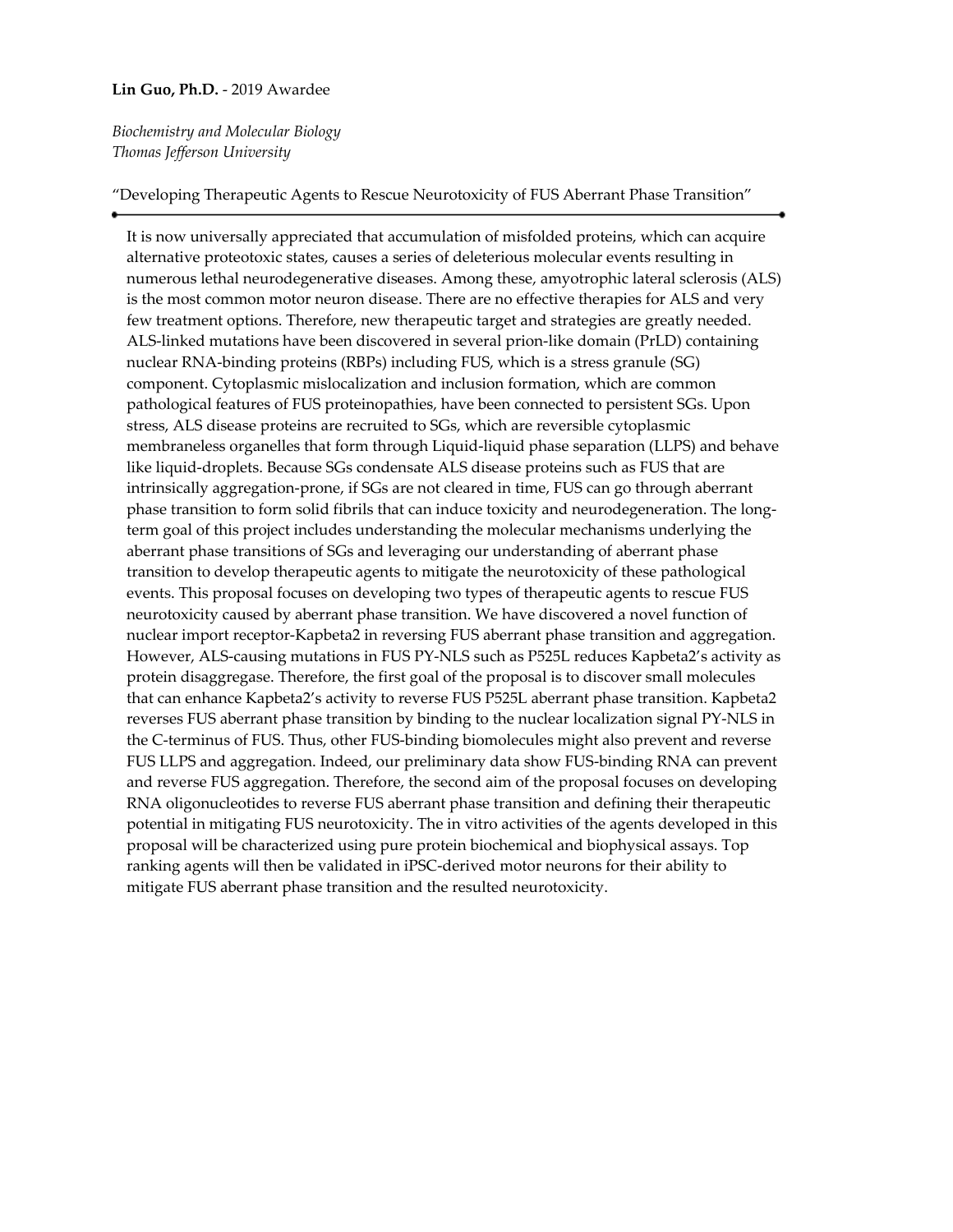# **Yogendra Kanthi, M.D.** - 2019 Awardee

*Internal Medicine, Division of Cardiovascular Medicine University of Michigan*

## "Combating Venous Thrombo-Inflammation with Precision Bio-functional Therapies"

Venous thromboembolism (VTE), comprised of deep venous thrombosis and secondary pulmonary embolism, affects 900,000 people and is the third leading cause of cardiovascular death. Current therapies are limited to anticoagulation, which carries significant bleeding risks and don't address the inflammatory processes that initiate and propagate VTE. Therapies that directly target inflammatory processes would address the underlying catalyst of disease and have the potential to fundamentally transform the treatment of VTE.

A distinguishing feature of VTE is the recruitment of leukocytes to the thrombus. We discovered that this is driven by marked neutrophil activation, the expulsion of DNA as neutrophil extracellular traps (NETs), and inflammasome activation to release a potent inflammatory cytokine, interleukin 1-beta(IL-1beta). This phenomenon further polarizes the vascular environment in a self-amplifying loop culminating in VTE. We showed that hyperactive neutrophils are more prone to form NET 'scaffolds' for thrombus expansion, and that systemic delivery of anti-IL-1beta antibodies (Ab) can markedly reduce neutrophil activation during thrombogenesis. There is currently no therapeutic approach to specifically target neutrophils, and systemic IL-1beta inhibition is limited by suppression of other innate immune functions essential in host-defense. This represents a critical roadblock in the translation of our findings into the clinic for patients with VTE.

Our goal in this Falk Catalyst proposal is to overcome this current roadblock by developing a synthetic bio-functional molecule to precisely target neutrophils for inhibition during thrombogenesis. This proposal builds on an existing collaboration between experts in venous thrombo-inflammation and vascular-targeting drug carrier design to develop a neutrophiltropic particle that directs to the inflamed neutrophil and arrests thrombosis expansion. The Aims outlined here will optimize our novel nanoparticles to exclusively target to neutrophils (Aim 1, Particle optimization); and determine whether this approach effectively reduces in vivo and in vitro neutrophil activation and venous thrombogenesis (Aim 2, Efficacy). Our proposal is driven by our innovative discoveries, expert cross-disciplinary collaboration, and strong preliminary data, with the long-term objective of developing a neutrophil-inhibiting 'precision' therapy for patients who suffer from venous thromboembolism. The results of these studies will provide a solid rationale for us to translate our discoveries during the Transformational phase of this Award, and form the basis of an innovative and more complete strategy to treat one of the leading cardiovascular diseases.

The University of Michigan has a unique history of organizing around research questions across disciplines, providing a robust foundation for the Catalyst and Transformational phases of this program.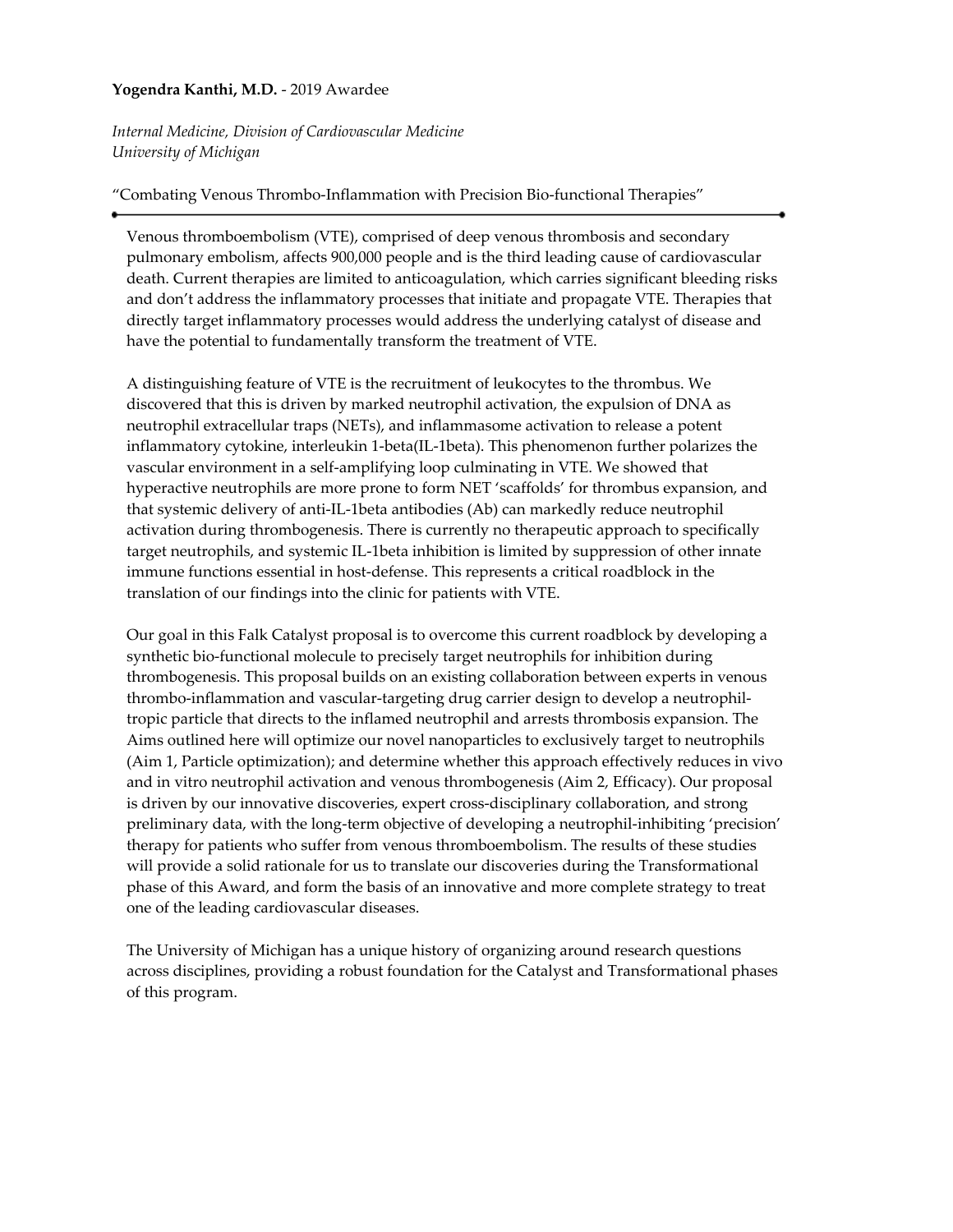### **Chaitan Khosla, Ph.D.** - 2019 Awardee

*Chemistry Stanford University*

"A Novel Therapeutic Approach for Major Depressive Disorder"

Major depressive disorder (MDD) is among the leading causes of illness and disability worldwide. It is a severe and life-threatening disease. Childhood trauma and insulin resistance are known risk factors for MDD. The pathophysiology of MDD remains poorly understood, and there is a serious dearth of new druggable biological targets to guide the development of improved therapeutics. This proposal outlines a research plan to identify a fundamentally new drug therapy for MDD.

In rodent models of depression, the biomolecule acetyl-carnitine promotes a rapid antidepressant response. Endogenous acetyl-carnitine levels are also lower in the plasma of patients with MDD compared with age- and sex-matched healthy controls. Several older studies involving human subjects have also reported neurophysiological and neuropharmacological effects of oral acetyl-carnitine, although these studies were either uncontrolled or under-powered. While not a typical drug-like substance, acetyl-carnitine has properties that make it a promising lead for our purposes. It is classified as a Generally Regarded as Safe (GRAS) substance by the FDA, and is orally bioavailable, while also being transported across the blood-brain barrier.

Our goals for this Catalyst Research Award are to assemble a multidisciplinary team of researchers with relevant backgrounds in chemistry, neuropharmacology, and psychiatry to launch a comprehensive drug discovery effort aimed at optimizing the activity of acetylcarnitine in MDD. Our technical aims are to: (1) Implement robust in vitro and in vivo assays based on our model for the mode of action of acetyl-carnitine in MDD; (2) Design and synthesize acetyl-carnitine analogs, and test them in the above assays; and (3) Compare the activity of the most promising analog vesus acetyl-carnitine in a rodent model of depression. If successful, these team-building and technical achievements will pave the way for a more intensive pursuit of a safe and effective drug candidate for MDD therapy under the Transformational Research Award Program.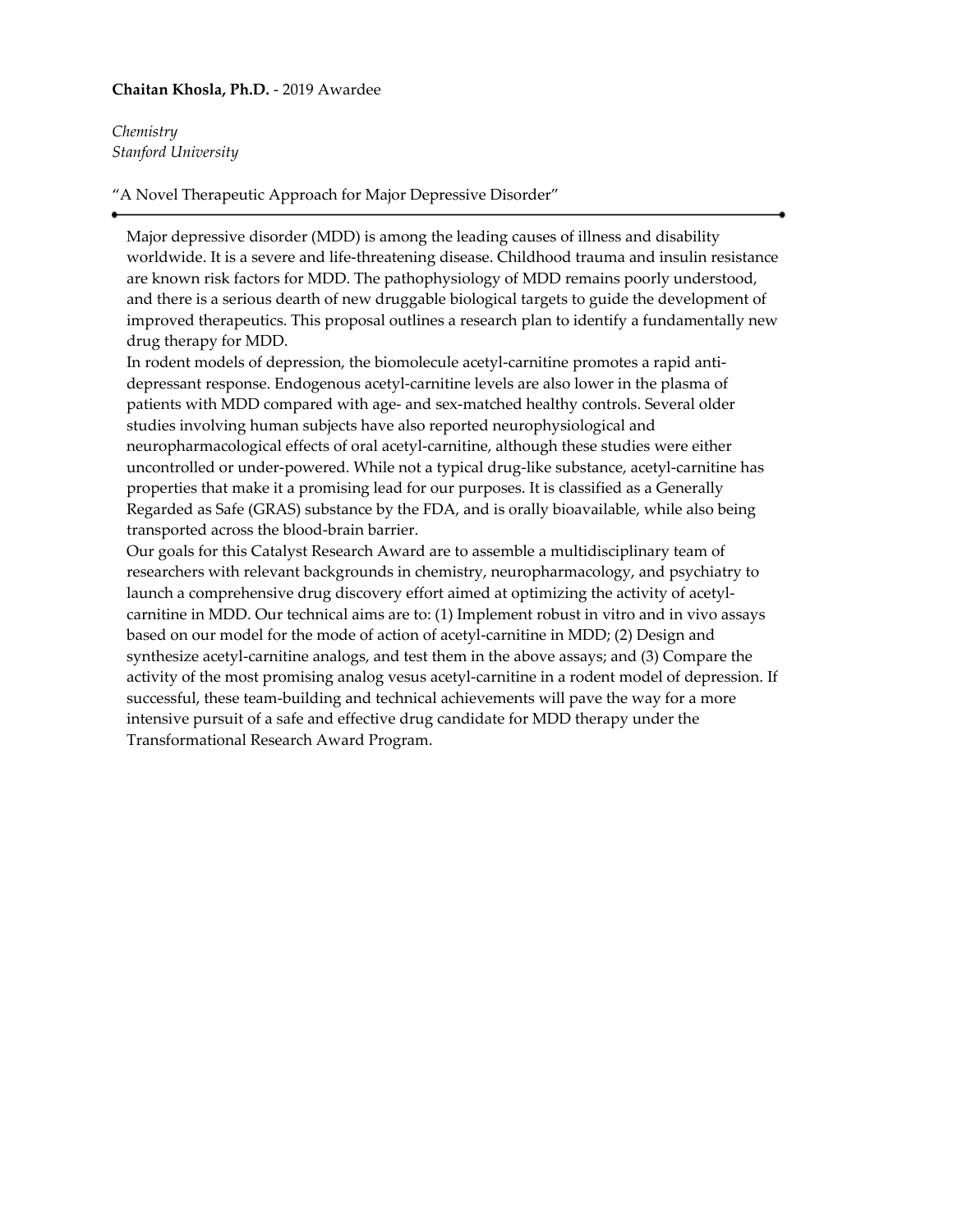### **Jeannette Messer, D.V.M., Ph.D.** - 2019 Awardee

*Inflammation and Immunity The Cleveland Clinic*

#### "Crafting New Weapons for the Fight Against Infectious Diseases"

Infectious diseases caused by bacteria, viruses, fungi, and single-cell parasites kill millions of people worldwide, each year. Although these microorganisms are very different in many ways, the first step of infection with each of them is microbial adherence to human or host tissues. Regardless of the microorganism, adherence essentially always involves binding between a protein on the surface of the microbe and a carbohydrate ligand on the host. Without this binding, microbes cannot infect host tissues and cause disease. It is clear that blocking microbial adherence mechanisms shared among microbes would be a powerful and nearly universal way to treat or prevent infectious diseases. However, no conserved aspects of microbial adherence have ever been identified and there are no proposed strategies to target this type of dangerous microbial behavior.

We have identified a conserved amino acid motif (CAMo-1) with an associated molecular feature in a large number of adherence proteins from bacteria, viruses, fungi, and protozoa. In our preliminary work, we identified this novel drug target and validated it experimentally by showing that a host protein binding to this structure blocks microbial adherence to human cells. The goal of this study is now to identify and develop small molecules that bind to this structural feature and block microbial adherence to host cells for treatment and prevention of these infectious diseases. We hypothesize that we can identify specific small molecules that bind to microbial adherence proteins at CAMo-1 to block the attachment of pathogenic microbes to human tissues. We will test this hypothesis using three different screening approaches as outlined in our specific aims: Aim #1) Use purified recombinant proteins to identify small molecules that bind to microbial adherence proteins at CAMo-1. Aim #2) Use bead-based microbial mimics to identify small molecules that prevent microbial adherence protein binding to host cells. Aim #3) Use live microbes to identify small molecules that prevent microbe binding to host cells. In each of these aims we will be performing primary and secondary screens using diversity and fragment small molecule libraries. Successful completion of this study would provide small molecule leads for development of a completely new type of antimicrobial drug designed to target dangerous microbial behaviors, regardless of the microorganism. This would be a paradigm shift in how these diseases are conceptualized and treated and a major advance towards our long-term objective to provide cures for infectious diseases in which no cures currently exist.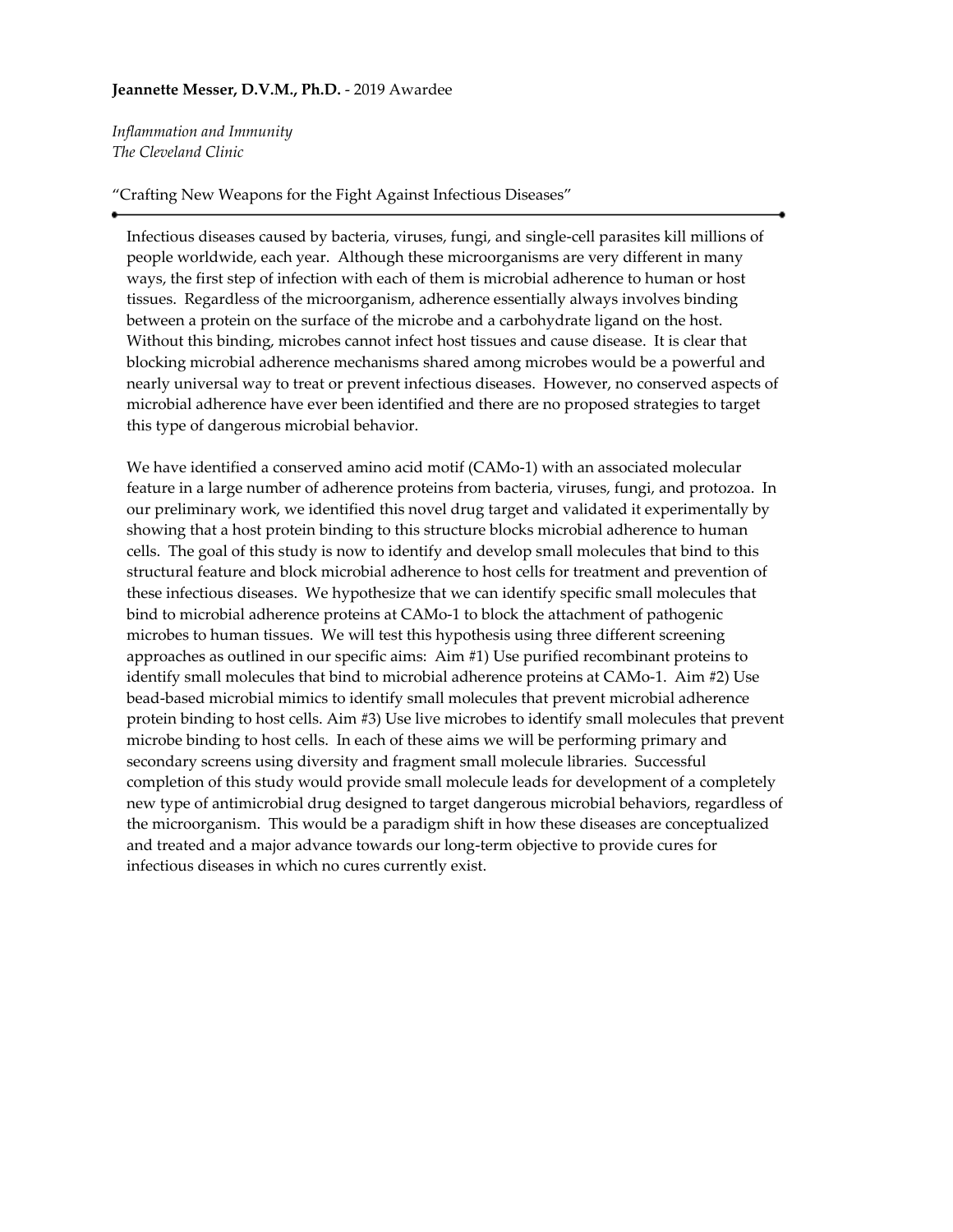### **Jon Parquette, Ph.D.** - 2019 Awardee

*Chemistry and Biochemistry The Ohio State University*

#### "Antioxidant Nanoscaffold Technology for Combinatorial Treatment of Diabetes"

Diabetic patients often develop neuropathies and have a greater risk for vascular or Alzheimer's dementia compared to those without this disease. The epidemic of these diseases indicates a need to improve the treatment of diabetes and reduce neurodegeneration. Patients with diabetes must use increasingly higher doses of therapeutics over time, which increases the risk for side effects. These side-effects are partly a consequence of the fact that insulin is a growth factor that recruits glucose for anabolic processes. Consequently, diabetic patients treated with insulin are prone to weight gain and dyslipidemia that increases the risk of cardiovascular mortality. In this work, a series of short peptides are being designed and synthesized, which undergo self-assembly into nanofibers upon exposure to physiological conditions. The positive charge on the nanofibers electrostatically binds negatively charged molecules, including insulin, and can concomitantly bind to critical receptors, i.e. LepR, to stimulate glucose uptake as a cytokine. One peptide, AAC2, alone and bound to insulin, rescued mice from T1D and T2D in preliminary studies. These preliminary data provide the basis for a central hypothesis/question to be tested in this work: Can these peptides improve glucose tolerance and reduce neurodegeneration related to diabetes, based on their interaction with LepR? The overall goal is to develop and optimize this class of therapeutics with dual properties: (1) as a scaffold to bind and stabilize hormones, such as insulin, and (2) as a concomitant activator of LepR to improve glucose uptake, energy balance, and to reduce associated neurological complications. The specific aims of this work are: (1) to optimize the structure of AAC, (2) to modulate the length and stability of the AAC nanofibers, (3) to examine the glycemic and antioxidant effects of AAC variants in vitro, and a future aim will be to (4) to determine the pharmacokinetic and pharmacodynamic profile of the candidate AAC molecule in Akita mouse models of T1D and high-fat diet induced model of T2D.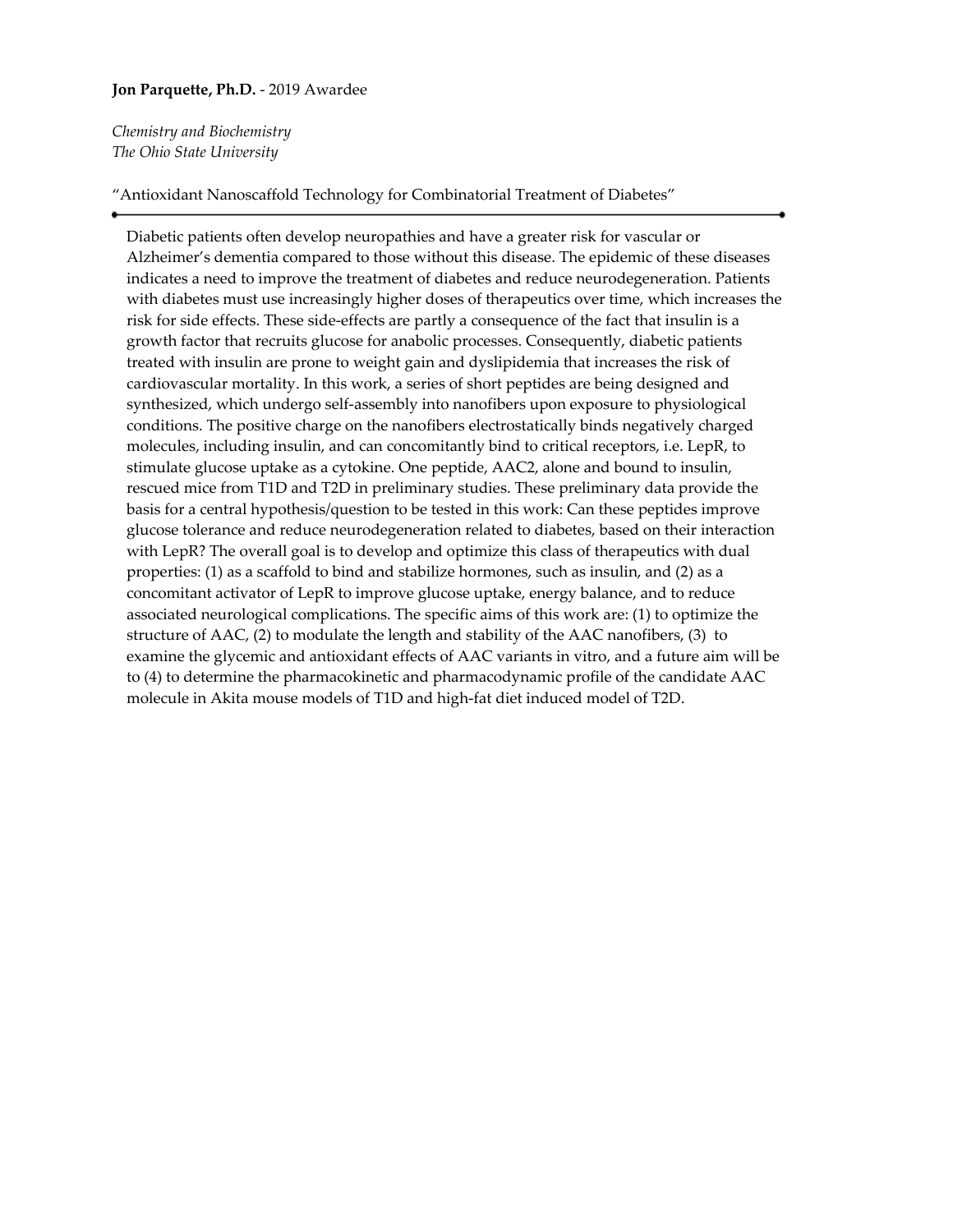### **Anne Rowley, M.D.** - 2019 Awardee

#### *Pediatrics*

*Ann & Robert H. Lurie Children's Hospital of Chicago*

"A New Human Hepacivirus as an Etiologic Agent of Kawasaki Disease"

Kawasaki Disease (KD) is the leading cause of acquired heart disease in children in developed nations. KD can result in coronary artery aneurysms that can lead to lifelong heart disease, myocardial infarction, and death. The clinical and epidemiologic features support an infectious etiology in genetically susceptible children, but the cause has eluded more than 50 years of study. Delayed and missed diagnoses increase the risk of coronary artery aneurysms. The development of urgently needed diagnostic tests and improved therapies are dependent upon identifying the etiology. In this study, we propose to determine if a new human hepacivirus is an etiologic agent of KD. Recent studies have shown that 1-2 weeks after infection with any specific pathogen, 75% of peripheral blood plasmablasts target that specific infection. In preliminary studies, we analyzed the peripheral blood plasmablast response at 1-3 weeks after KD fever onset using single cell RT-PCR and made 61 monoclonal antibodies (Mab) from these plasmablasts. We used these Mab to determine their target antigens. We found that 33/61 Mab, derived from 9/11 KD patients, identify intracytoplasmic virus-like inclusion bodies (ICI) in ciliated bronchial epithelium of KD children but not infant controls. Using a viral peptide discovery array and/or ELISA, we found that 6 of the 33 (18%) Mab, derived from 3 KD patients with coronary artery aneurysms, recognize multiple similar peptides of hepacivirus nonstructural protein 4A (NS4A). An optimized NS4A peptide completely blocks binding of these Mab to KD ICI, indicating the presence of a hepacivirus-like protein in the ICI. We hypothesize that at least a subset of KD cases are due to a previously unidentified hepacivirus. To test this hypothesis, we will identify the KD-associated hepacivirus using a specifically designed pathway for bioinformatics analysis of our KD tissue RNAseq dataset containing >4 billion reads. In addition, we will obtain additional viral proteome data by screening viral peptide arrays/phage display libraries with KD Mab that bind to KD ICI but do not recognize NS4A. We will test KD patients and childhood controls for serologic response to and presence of KDassociated hepacivirus. These studies will lead to improved diagnosis and treatment of KD, enable prevention, and reduce healthcare costs from the long-term consequences of coronary artery aneurysms arising in young childhood.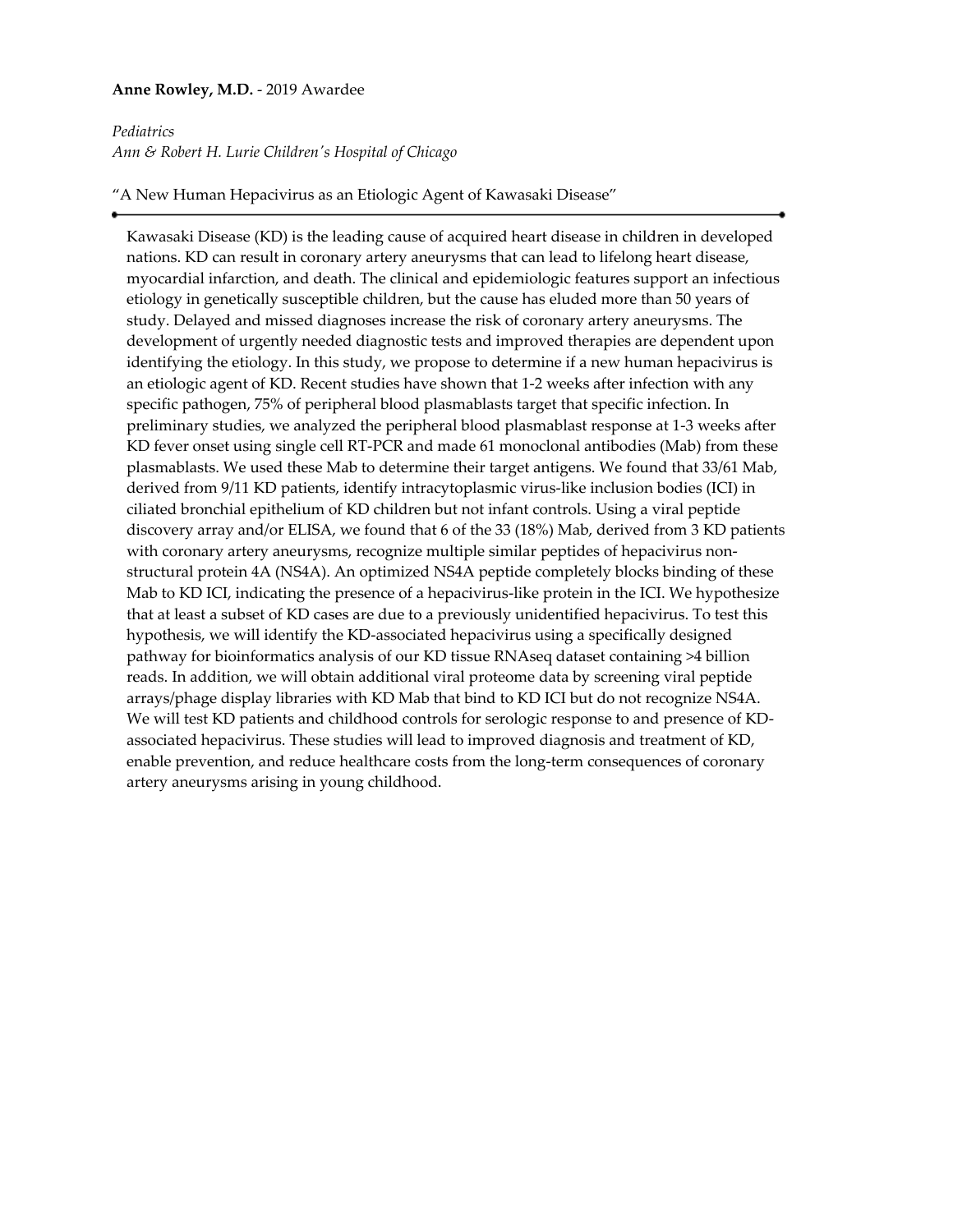### **Sarah Slavoff, Ph.D.** - 2019 Awardee

*Chemistry Yale School of Medicine*

#### "Targeted Degradation of a Melanoma Transcription Factor"

Melanoma, the deadliest skin cancer, was diagnosed in approximately 90,000 Americans and led to over 9,000 deaths in 2019. While BRAF inhibitors and checkpoint inhibitors have revolutionized treatment of metastatic melanoma, these therapies are limited by rapid development of resistance and low response rates, respectively. New therapies, and entirely novel drug targets, are therefore critically needed, ideally targeting not only melanomas but also congenital giant nevi that are precursors to melanomas and are currently removed by repeated surgery. An innovative approach originally developed by Prof. Craig Crews at Yale University, leverages molecules called proteolysis targeting chimeras, or PROTACs, to degrade – rather than inhibit – previously "undruggable" classes of proteins, including transcription factors. PROTACs also have the potential to enhance immunotherapy because the proteolytic peptides arising from target protein degradation are immunogenic. In this work, we propose development of PROTACs targeting a melanocyte-specific transcription factor, SOX10, that is required for melanoma cell, normal melanocyte and nevus cell proliferation. PROTACs consist of a ligand to the protein of interest, a flexible linker, and an E3 ubiquitin ligase ligand. We will therefore first develop a ligand to SOX10 using two high-throughput screening approaches for which preliminary feasibility has been established (Specific Aim 1). While ligand development is in progress, we will utilize a previously reported biotechnology-based strategy to demonstrate that PROTAC-mediated degradation of an engineered SOX10 fusion protein kills melanoma cells (Aim 2). Finally, we will create a small PROTAC library based on our novel SOX10 ligands, from which optimal members will be selected based on their ability to induce degradation of the transcription factor, inhibit melanoma cell, normal melanocytes and nevus cell proliferation, and eliminate melanocytes from human skin tissue in organotypic culture (Aim 3). In the future, we envision that the best PROTACs identified in this study will be further optimized and elaborated into drug candidates for testing in animal models prior to translation to the clinic. More broadly, this work will advance current cutting-edge efforts to drug transcription factors that have been refractory to traditional inhibitor development.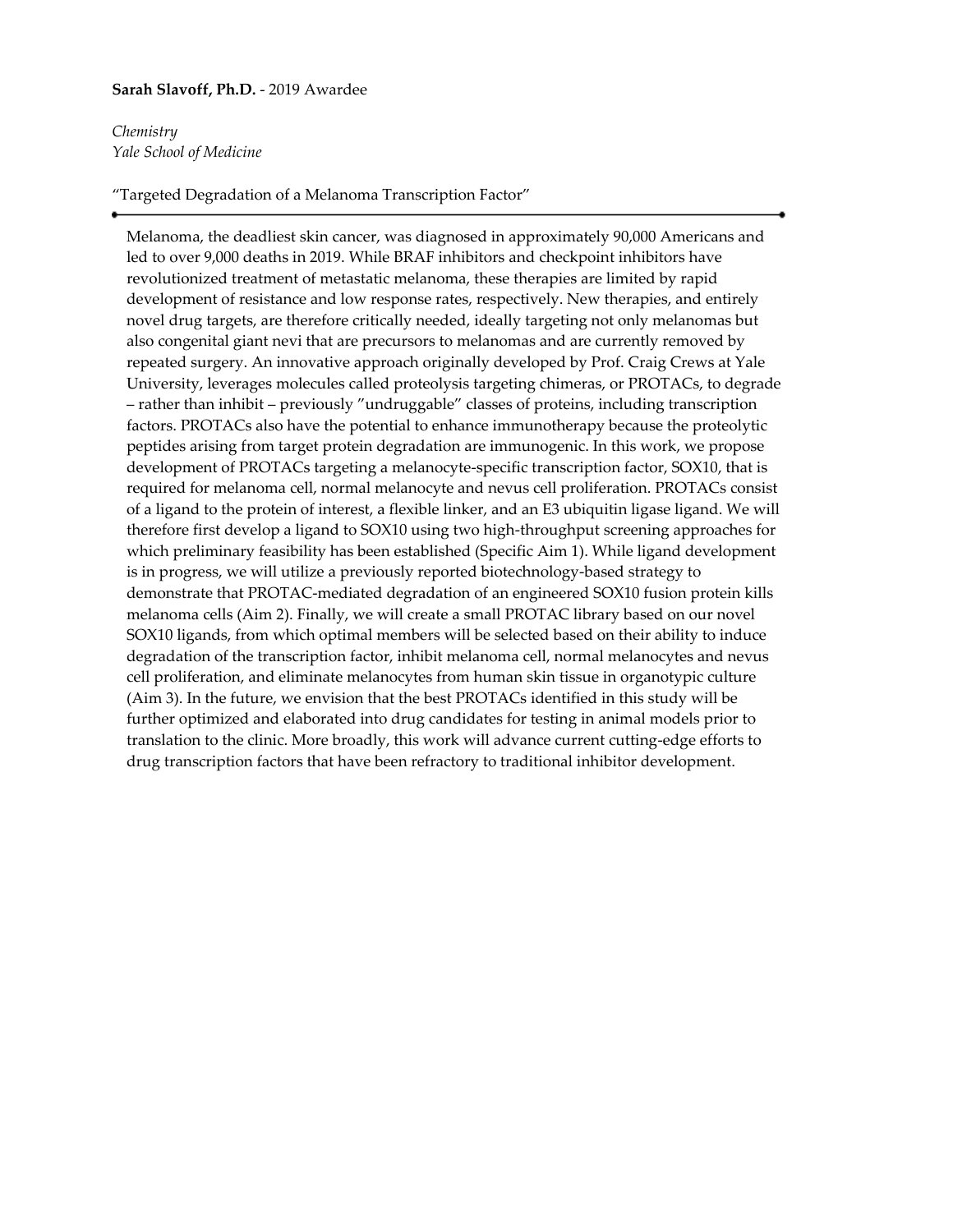# **Fei Song, M.D., Ph.D.** - 2019 Awardee

*Neurology and Rehabilitation University of Illinois College of Medicine at Chicago*

# "Therapeutic Targeting of Disease Progression in ALS"

ALS patients desperately need new approaches and directions to combat this disorder. While motor neuron loss in the spinal cord has been a central area of research focus for this disease, there is extensive pathology in ALS that spans from the neuromuscular synapses to the spinal cord, to the lateral corticospinal tract, and to the cerebral cortex. It is still not known how and where this disease begins nor the molecular mechanisms of how the disease progresses once it starts.

This application represents an innovative and uniquely humanized, collaborative approach for human ALS. It will combine clinical and basic research on rapidly-acquired human postmortem tissues to identify and validate new targets for drug development using a novel injury based model of disease progression. While gene mutations in animal models that rely on rarer forms of the disease with distinct genetic abnormalities have been used extensively, these animal models have not yielded effective therapeutics. The unique aspect here is that we instead focus on targeting disease progression once the disease has already begun, as it does when our patients first present with their disease. Our central hypothesis to be tested here is that the degree of pathological change will correlate with a distinct group of genes, proteins, and biological pathways that will lead us to novel drug targets of disease progression. Currently, we have leads to suggest that inflammation is key to this as well as a custom designed, patented fusion protein that targets this. Targeting disease progression offers a 'final common pathway' approach to treat ALL ALS patients, not just those with rare genetic abnormalities.

The catalyst phase will bring together a diverse team for genomic analysis and mining of our novel tissue repository. Our group has pioneered human tissue functional genomics, cellular predictions, biomarker identification, and drug target identification from human tissues. In parallel, it will build a new animal model of ALS disease progression by bringing together a multidisciplinary team to test targets generated from the human tissue data. These parallel teams will come together for the transformational phase where our top drug targets will be translated into small molecular and/or biologic therapeutics to test on the new animal model of ALS disease progression. In this later phase, our goal will be to select our top three drugs for preclinical testing, toxicology, and filing of IND applications.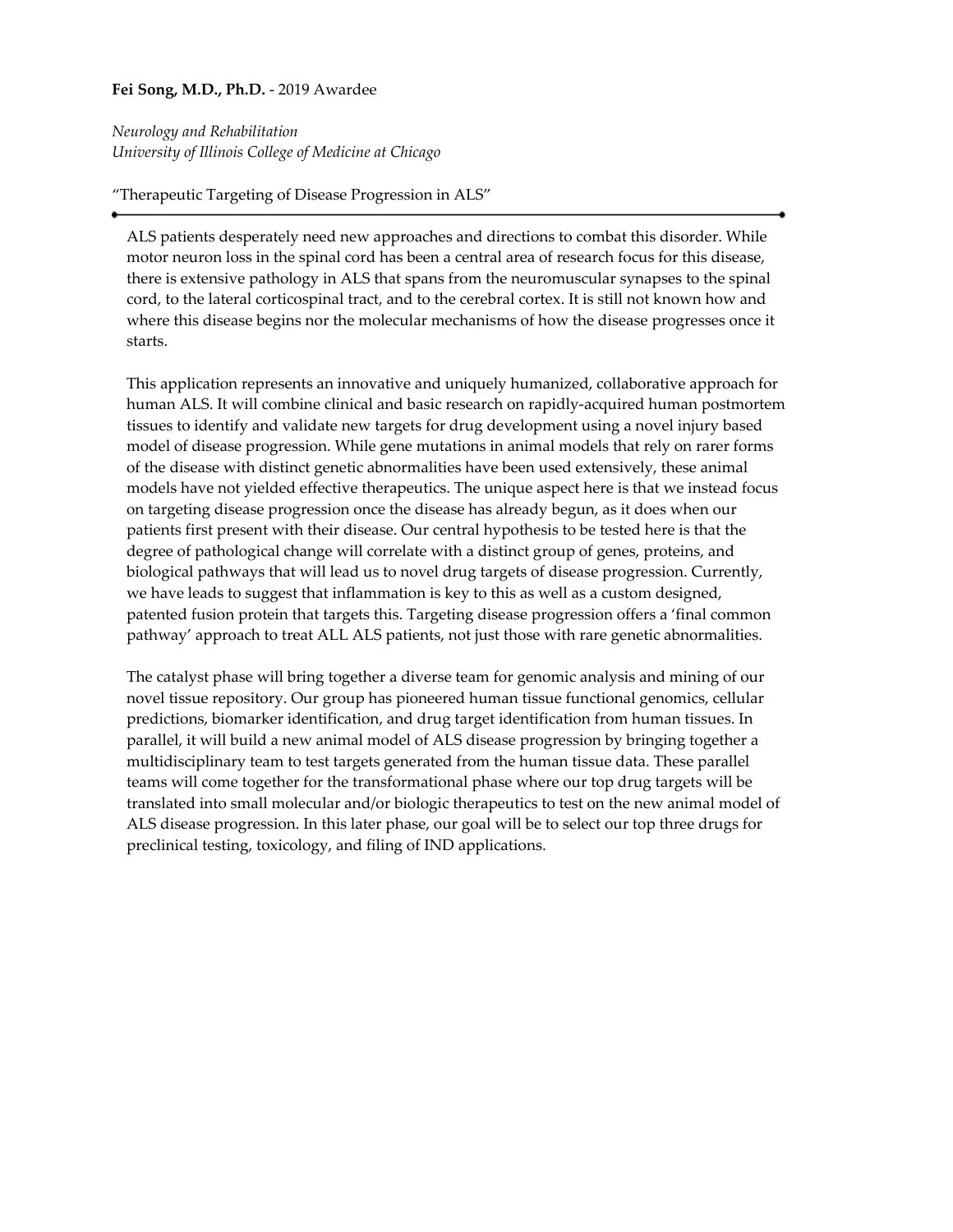### **Takanori Takebe, M.D., Ph.D.** - 2019 Awardee

*Gastroenterology, Hepatology and Nutrition Cincinnati Children's Hospital Medical Center*

#### "Novel Human Organoid Transplant Therapy Against Pediatric Liver Disease"

Disorders affecting urea metabolism are among the most common inborn errors of metabolism in the liver. Defects in metabolism of waste nitrogen from the breakdown of protein and other nitrogen-containing molecules lead to elevated blood ammonium level that causes neurotoxicity and can be fatal. Currently, low protein diets and liver transplantation are the only available therapies for disorders of urea metabolism. Procurement of cadaveric livers or use of hepatocytes/stem cell-based replacement therapies, has remained a significant challenge, driving intense research towards developing alternative liver regeneration strategies for human application. Our own current focus leverages a "self-condensation" culturing methodology wherein human induced pluripotent stem cells (hiPSC) are developmentally specified and together with vascular progenitors, self-organized into 3-D vascularized miniature livers ("organoids"). Our success with this approach is highlighted by rescue of a mouse model of liver disease using these cultured hiPSC-derived human liver organoid (hiPSC-HLO) transplants.

 More recently we showed that hiPSC-HLO can be produced at a scale and purity for detailed testing in animal models. Building on this recent success, we now propose to conduct a preclinical study for the treatment of newborns who have congenital rare urea cycle disorders, more specifically, ornithine transcarbamylase deficiency (OTCD). The initial goal is to provide bridge therapies during the waiting period for liver transplants when surgery is not yet feasible and a liver not available. Our interim goals are (1) To determine if hiPSC-HLO transplants provide pivotal efficacy in alleviating urea cycle disease in our rodent models, and (2) To assure safety without tumorigenic complications by defining critical quality attributes (CQAs) in the hiPSC-HLO manufacturing process. The proposed analyses utilizing urea cycle disorder mice (generated under a severely immunocompromised background) will make it possible to determine the efficacy for correcting hyperammonemia, survival and behavioral deficits. Concurrent monitoring of tumor formation will ensure safety of our proposed organoid based approach.

 In addition to providing preclinical assessment of utility of hiPSC-HLO in the OTCD model, our proposal has broader implications for efficacy in multiple hepatic dysfunctions related to protein metabolism, bile acid synthesis and export, and coagulation factor synthesis. This will expand the utility of our methodology for many other clinical indications such as liver cirrhosis, which is a significant cause of global health burden with more than one million deaths per annum.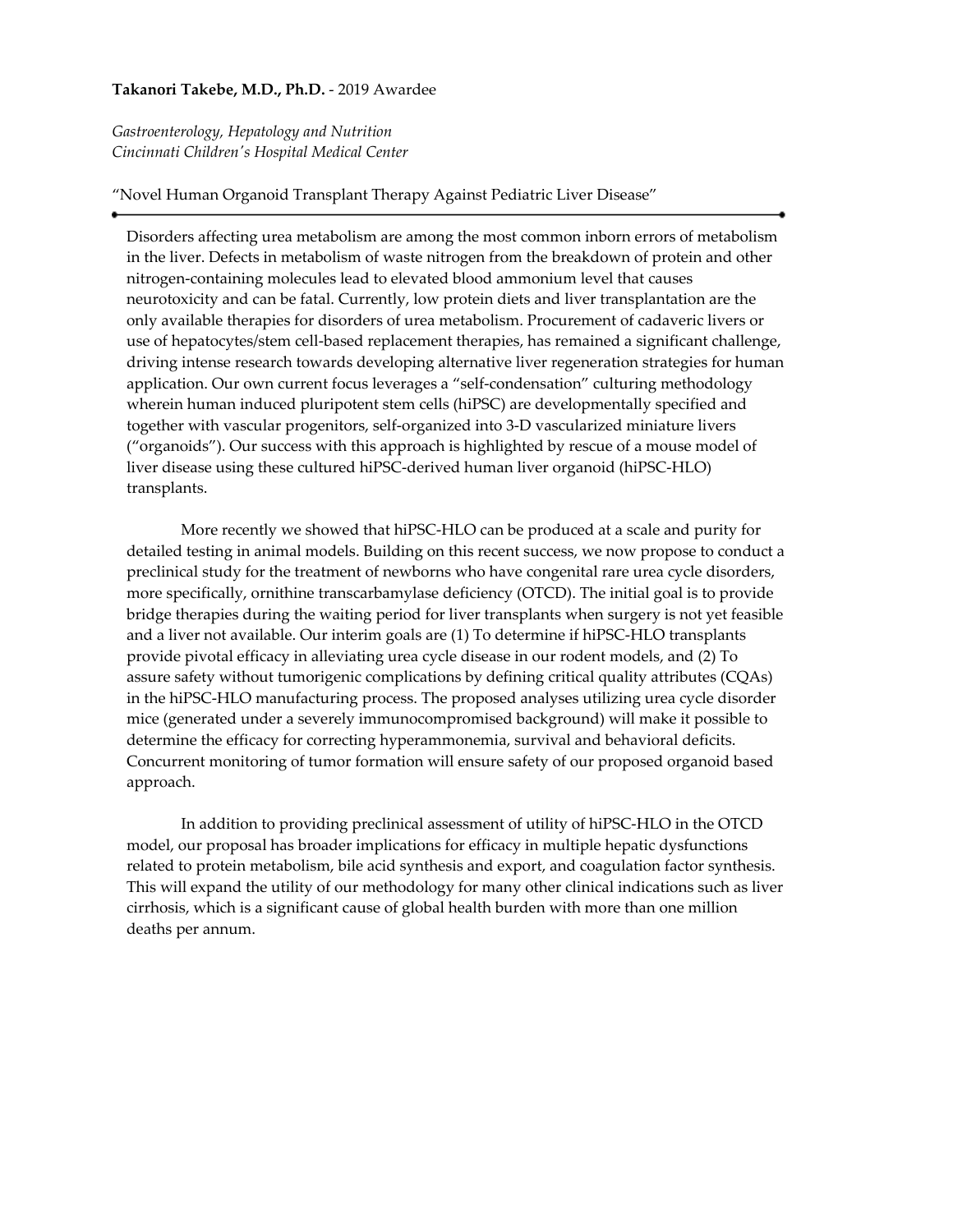# **Hongwei Yao, Ph.D.** - 2019 Awardee

*Molecular Biology, Cell Biology & Biochemistry Brown University*

"Identification of Carnitine Palmitoyltransferase 1A as a Novel Target for Bronchopulmonary Dysplasia"

Ventilatory support, including oxygen supplementation, has saved countless premature infants, yet these therapies have also led to bronchopulmonary dysplasia (BPD) in premature babies, which can persist into adolescence and adulthood. The pathology of this disease is characterized by alveolar and vascular simplification in the lungs. Although current therapies, including antennal steroids and surfactant, have greatly improved survival of premature infants, the prevalence of BPD and its consequences on the lung have not been reduced. My long-term objective is to develop effective drugs to prevent or treat BPD.

Carnitine palmitoyltransferase 1 (Cpt1), a rate-limiting enzyme of the carnitine shuttle system for beta-oxidation during fatty acid oxidation (FAO), may be key for developing these drugs. Cpt1 has three isoforms: Cpt1a, Cpt1b and Cpt1c, of which Cpt1a has acyltransferase activity and a high affinity to carnitine to generate acylcarnitine for mitochondrial transport. My previous studies showed for the first time that hyperoxic exposure reduces levels of Cpt1a and FAO in neonatal lung endothelial cells (ECs), leading to apoptosis. Pharmacological inhibition or genetic deletion of Cpt1a aggravates hyperoxia-induced alveolar and vascular simplification, characteristics of BPD, in neonatal mouse model of BPD. This proof-of-concept study suggests that Cpt1a reduction causes hyperoxic lung injury in neonates. Nevertheless, whether enhancing Cpt1a attenuates neonatal hyperoxic lung injury remains unclear.

We hypothesize that enhancing Cpt1a level and activity in neonatal mice ameliorates hyperoxia-induced persisting lung injury into adulthood. To test this hypothesis, we propose two Specific Aims using pharmacological activators (i.e., C89b and L-carnitine) and genetic approaches (i.e., Cpt1a gene knockout and overexpression) to determine their impact on lung injury and repair.

Aim 1: Determine whether overexpression and activation of Cpt1a reduces hyperoxia-induced lung EC dysfunction in vitro. We will genetically overexpress and pharmacologically activate Cpt1 to determine whether this attenuates hyperoxia-induced lung EC dysfunction, including apoptosis, reduced proliferation, migration, and angiogenesis.

Aim 2: Validate whether targeting Cpt1a protects against hyperoxia-induced persisting lung injury in mice. We will expose neonatal mice (<12 h old) to different concentrations of hyperoxia for 3 days, and allow them to recover in air until adulthood. These mice will be treated with L-carnitine or C89b, or Cpt1a plasmids will be transfected into lungs to determine whether this ameliorates hyperoxia-induced lung function decline as well as alveolar and vascular simplification.

These proposed studies will set the groundwork for Cpt1a as a novel therapeutic target for preventing BPD, potentially impacting tens of thousands of lives.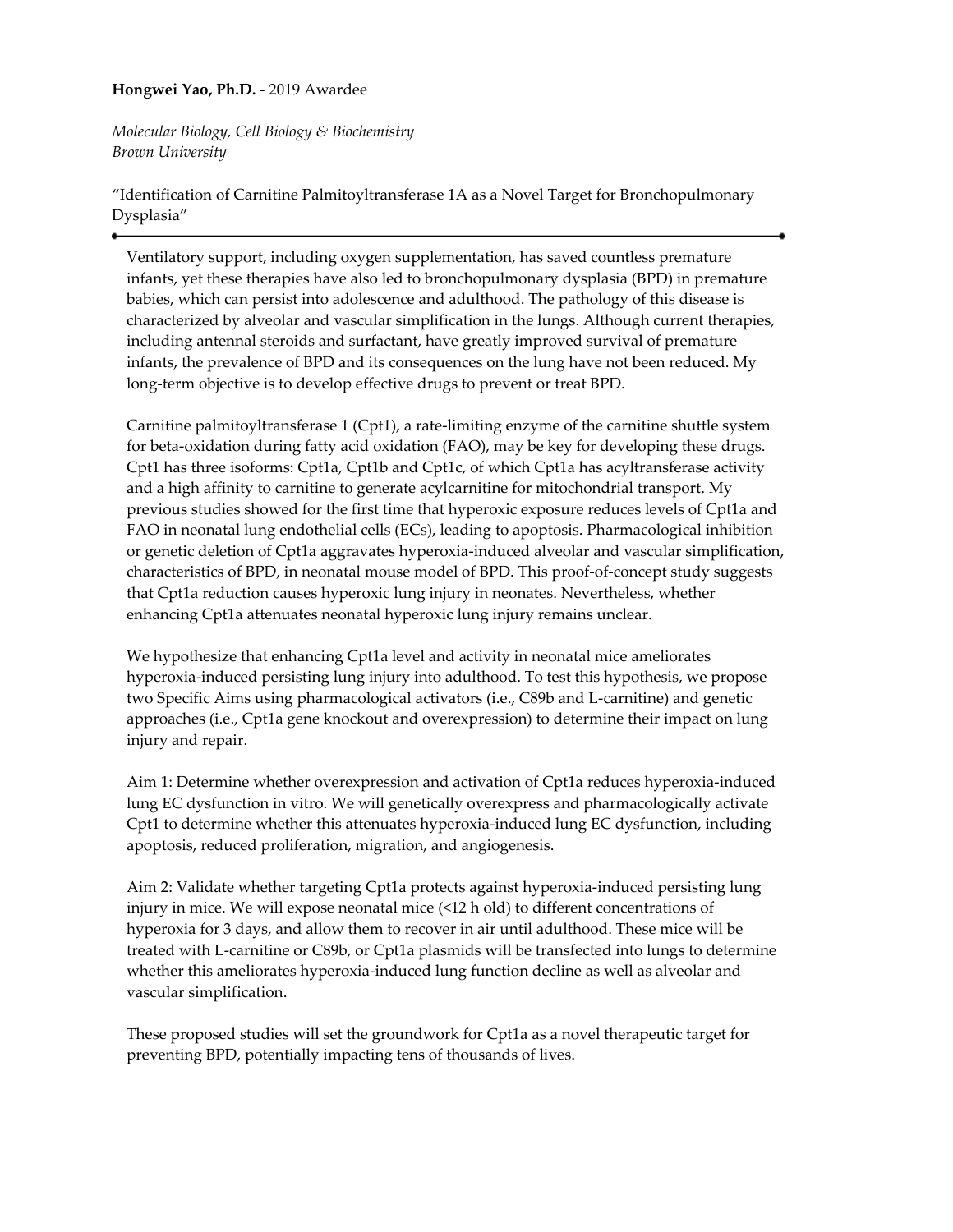### **Shirit Einav, M.D.** - 2018 Awardee

*Medicine (Infectious Diseases) and Microbiology and Immunology Stanford University*

"Towards Predicting and Preventing the Development of Severe Dengue"

Dengue virus (DENV) is a global health threat for which no effective vaccines or approved antivirals exist. 5-20% of symptomatic patients progress to severe dengue (SD), manifested by complications and sometimes death. Early administration of supportive care reduces mortality, however, there are no accurate means to predict which patients will progress to SD. Our goal is to better understand the virus-host interplay involved in SD pathogenesis in order to develop prognostic tools for early identification of patients at risk for progression to SD and hosttargeted antivirals.

We established a unique cohort in Colombia--dengue patients who present prior to progressing to SD. Moreover, we developed a novel virus-inclusive, single-cell transcriptomic (viscRNAseq) platform, which transforms our ability to monitor host gene expression dynamics with viral abundance in thousands of individual cells. Additionally, we used a novel multi-cohort analysis of the publicly available gene expression data sets to identify and validate a 20-gene set predictive of SD. This discovery is groundbreaking since this gene set is generalizable across a variety of countries and ages. Lastly, we demonstrated a proof-of-concept for the utility of host-targeted approaches to combat DENV. We hypothesize that combining viscRNA-seq profiling in our dengue cohort samples and the multi-cohort analysis will identify biomarkers of SD whose mechanistic validation can also reveal host targets for antiviral therapy.

In Aim 1, we will conduct viscRNA-seq analysis in longitudinal PBMC samples from the Colombia cohort to map an atlas of DENV cellular targets and identify candidate biomarkers predictive of SD. To functionally validate these biomarkers and identify novel druggable host functions for antiviral therapy, we will decipher the roles of prioritized top hits identified in our viscRNA-seq studies in SD pathogenesis and the DENV life cycle.

Aim 2 will determine the feasibility and biological rationale for predicting SD by the promising prognostic 20-gene set. We will validate this gene set in silico and prospectively, monitor its dynamics during the disease course, and define its specificity. Lastly, we will decipher the roles of some of the 20-gene products in SD pathogenesis and the DENV life cycle.

This bold, interdisciplinary proposal will further transformative single-cell and bioinformatics technologies, provide insights into SD pathogenesis with an unprecedented resolution, and yield generalizable gene sets predictive of SD and host functions as candidate antiviral targets. By advancing the development of dengue prognostic assays and antiviral strategies (years 2-3), this work has the potential to improve human health.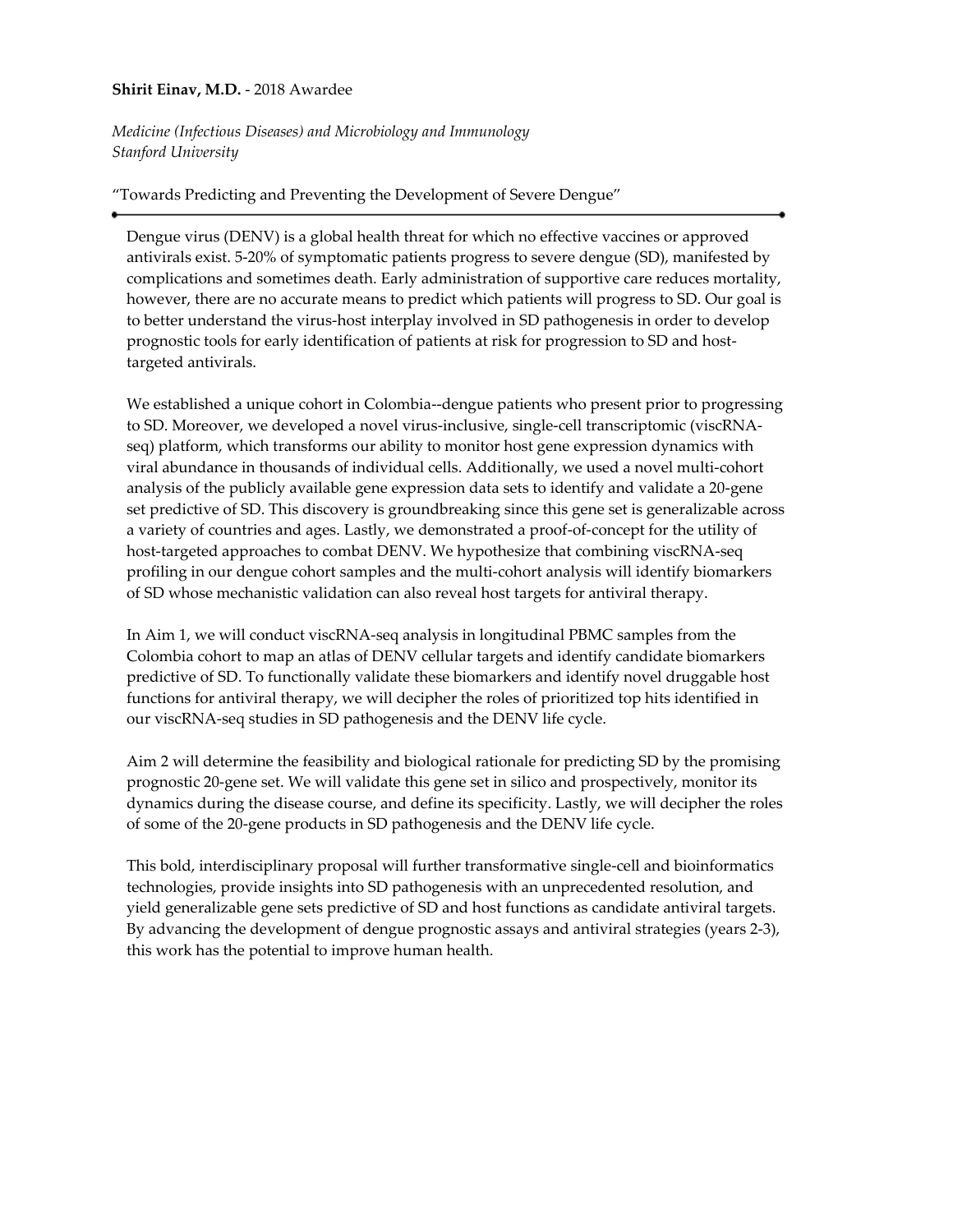# **Christopher Hadad, Ph.D.** - 2018 Awardee

*Chemistry and Biochemistry The Ohio State University*

"Development of a Novel Treatment for Organophosphorus Chemical Nerve Agent Poisoning"

Many organophosphorus (OP) compounds are chemical warfare agents or pesticides and are significant threats to human society as over 200,000 people die every year from OP exposure. These chemical agents inhibit the enzyme acetylcholinesterase (AChE) in the human body, and upon exposure to OP pesticides, AChE undergoes an aging process, rendering current oxime treatment to be ineffective. Our team has recently demonstrated the first small drug-like molecules that can reverse the effects of aging for AChE in vitro, thereby fully reversing the effects of OP exposure. The objective for this proposal is to expand on these alkylating compounds to improve selectivity, binding and reactivity with the aged forms of AChE in order to form stable adducts which can then be reactivated, and while doing so, enhance the drug-like properties for improvements in dosages and time for effective treatment. Thus, this proposal will improve the efficacy of these compounds in order to develop new therapeutics against the toxicological effect for the global use of OP pesticides.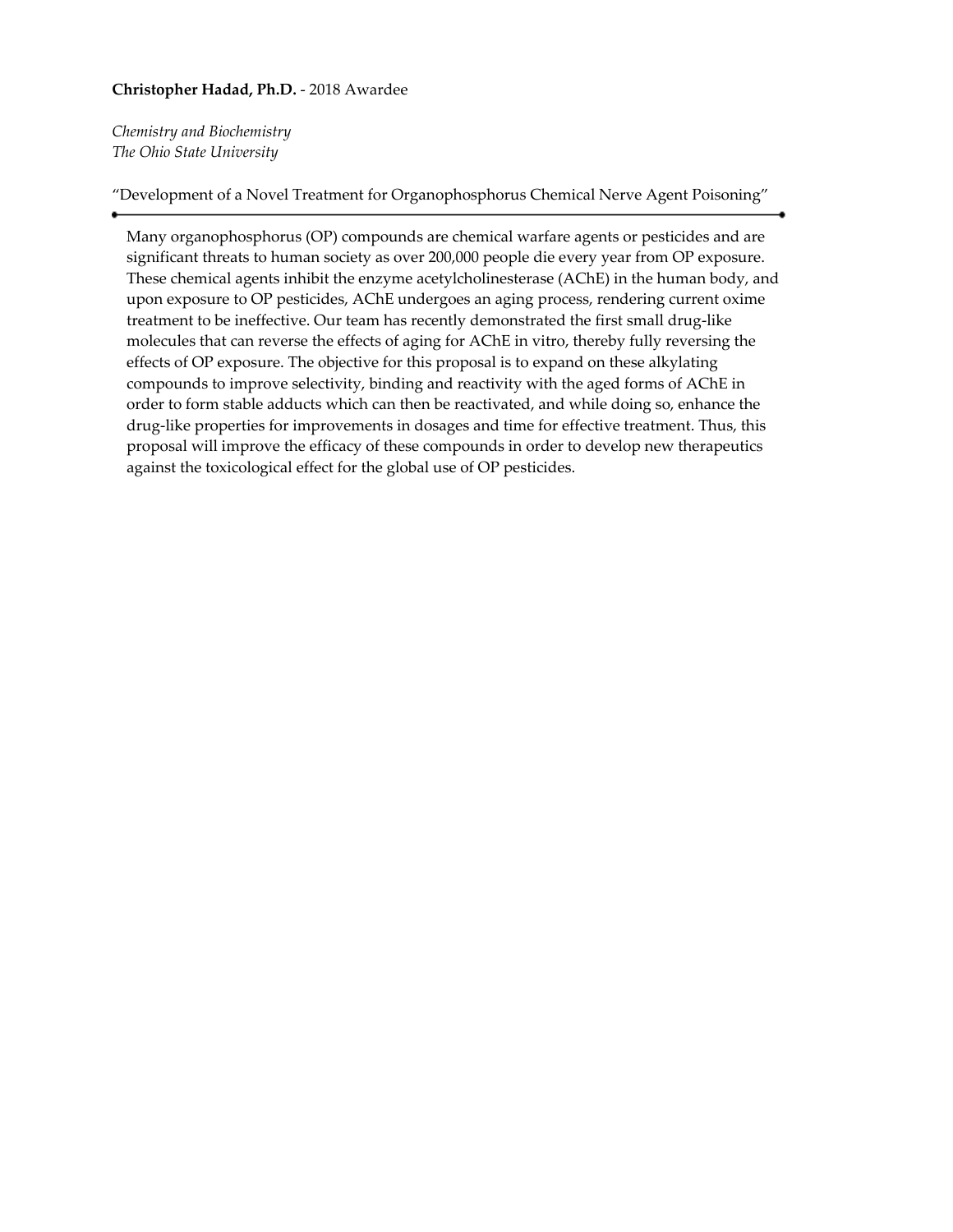# **Oliver Jonas, Ph.D.** - 2018 Awardee

*Radiology Department*

*Brigham and Women's Hospital/Dana Farber Cancer Institute in collaboration with The Leukemia & Lymphoma Society, Ilinois Chapter*

"Use of an Implantable Microdevice for in Situ Drug Sensitivity Testing for Cutaneous Lymphoma"

T- and NK-cell lymphomas comprise 10% of non-Hodgkin's lymphomas in Western countries. Specifically, advanced cutaneous T-cell lymphoma (CTCL) and peripheral T-cell lymphoma (PTCL) have a dismal survival. To date their treatment has been largely derivative or empiric, with few biomarkers to guide therapeutic selection. Three fundamental barriers have prevented successful translation in TCL: 1) the low incidence of each TCL subtype, which limits sample availability and clinical trial enrollment; 2) heterogeneity across subtypes, which further complicates biologic interrogation; and 3) a lack of faithful model systems for in vitro and in vivo studies.

To directly address the need for patient-specific biomarkers that guide therapeutic selection, we have developed a rapid parallel in vivo assay that consists of implantable microdevices (MDs) placed inside the native tumor microenvironment. Each MD contains up to 20 reservoirs, which are individually loaded with a unique agent or drug combination. It is implanted directly into tumor and remains in situ for ~24-72h. Following implantation, drugs from each reservoir are released into distinct regions of tumor tissue. A coring needle is used to retrieve the MD with surrounding tissue. Native tumor tissue surrounding MDs can be analyzed by multi-parameter immunohistochemistry or immunofluorescence, RNAseq, or other approaches to determine individual drug effects. This completely new paradigm for discerning targeted tumor-specific drug effects allows immediate readouts of drug activity directly from the affected tissue. The key advantage of this approach is the high throughput of targeted perturbations induced by released drugs within the native tumor architecture, which, through precise spatial overlay, provides a combined measurement of drug release and phenotypic readout of cell/tissue response, across a large set of drugs relevant to the treatment of TCL.

Application of this microdevice, to determine the optimal treatment for each patient, could be transformative for the care of patients with TCLs. We will test the MD in situ within tumors, a process that has never been undertaken in lymphoma models. The results of this study will serve as the basis for registering the MD with the FDA to allow investigation in patients with TCL and as preclinical data to define mechanisms of response and resistance for multiple novel agents. We propose the following Specific Aims.

Aim 1. Define the activity of FDA-approved and investigational drugs across TCL models in vivo.

Aim 2. Validate methods for multiparametric assessment of TCL biopsies with embedded MDs.

Aim 3. Finalize planning for clinical trial sample analysis.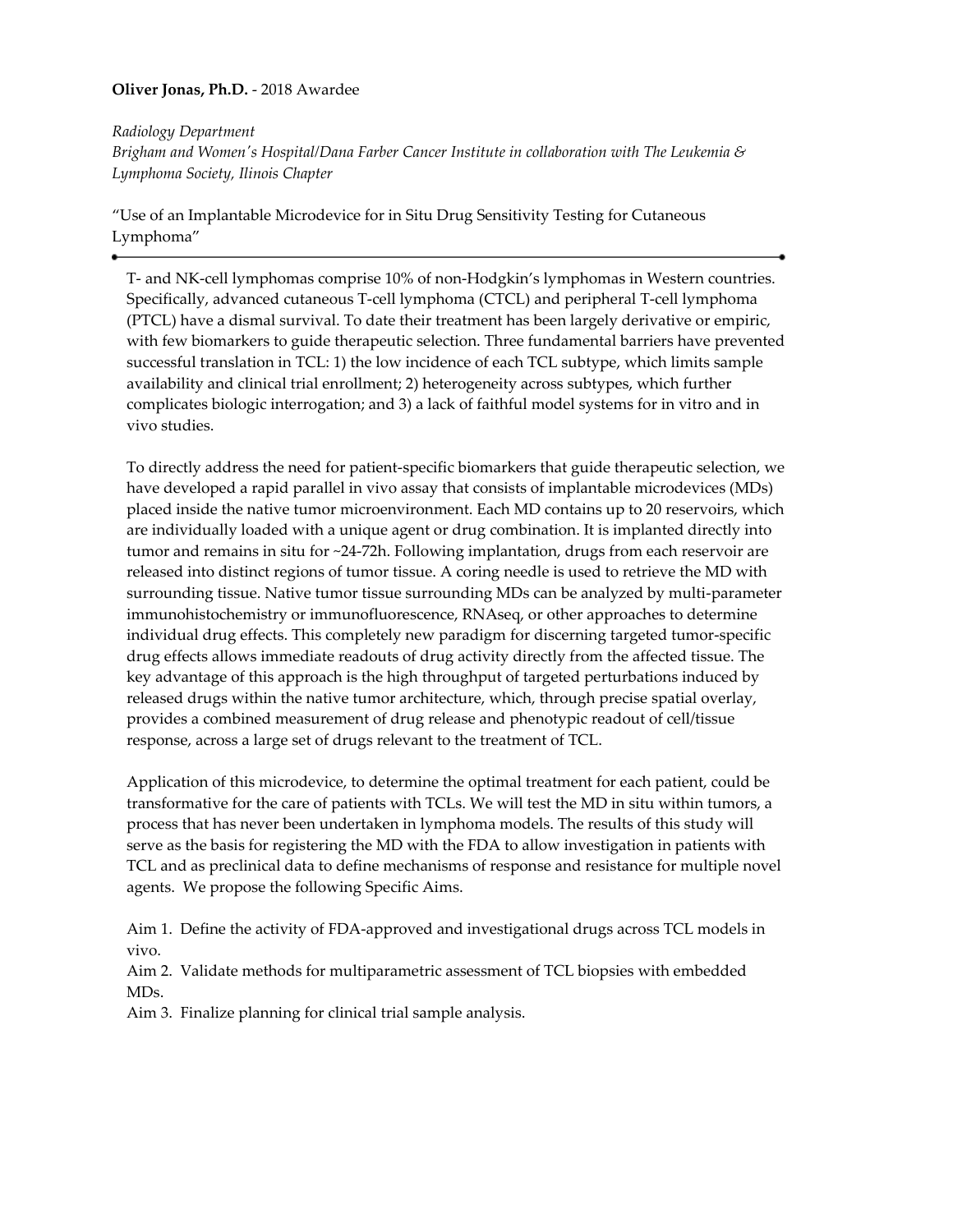# **Anthony Koleske, Ph.D.** - 2018 Awardee

*Molecular Biophysics and Biochemistry Yale School of Medicine*

"Modulators of TRIO Guanine Nucleotide Exchange Factor Activities as New Therapeutics for Schizophrenia, Autism, and Related Disorders"

Schizophrenia, autism spectrum disorder, bipolar disease, and epilepsy are genetically related and highly debilitating neurodevelopmental disorders that affect >3% of the world population. Current therapies for these diseases do not ameliorate all symptoms and have not improved in efficacy in decades. Our goal is to develop better drugs to treat these disorders.

TRIO is among the genes most frequently impacted by heterozygous rare damaging genetic variants in individuals with schizophrenia, autism, and related disorders. TRIO contains two guanine nucleotide exchange factor (GEF1 and GEF2) domains which catalyze GTP exchange on the Rac1 and RhoA GTPases, respectively, to regulate synapse development and function. Most of the disorder-associated mutations in TRIO are heterozygous and disrupt the GEF1 and/or GEF2 activities. Deletion of one TRIO allele in mice compromises normal brain development and function. Together, these data strongly implicate reduced TRIO function as a causative factor in neurodevelopmental disorders.

We propose to test the hypothesis that boosting TRIO's enzymatic activities might lead to therapeutic benefits in individuals suffering from SCZ, ASD, and related disorders. Specifically, we propose to identify small molecules that can modulate TRIO's GEF1 and GEF2 activities and to test their ability to rescue phenotypes arising from TRIO haploinsufficiency.

Aim 1. To screen for small molecule modulators of TRIO GEF1 and GEF2 activities. We will use a fluorescence-based, 384-well plate assay that measures the TRIO GEF1-mediated exchange of GTP for GDP on Rac1 to implement a pilot high throughput screen of an approximately 5,000 compound library enriched with CNS-drug like properties. We will perform a similar pilot screen on TRIO GEF2 activity on RhoA. These screens will identify both positive and negative regulators, and, because both GEF domains will be screened against the same library, hit compounds with initial selectivity will be identified and prioritized. We will validate lead compounds in cells using genetically-encoded Rac1 or RhoA FRET biosensors.

Aim 2. To test the ability of TRIO GEF modulators to rescue defects in TRIO+/- neurons. Cortical neurons and slices from TRIO+/- mice exhibit defects in dendrite structure and synaptic structure, transmission, and plasticity. We will apply our battery of quantitative cellular, anatomical, and electrophysiological assays to probe whether validated activators from the initial screen can remediate structural and functional defects in TRIO+/- neurons. Active hits from Aim 2 will ultimately be advanced into a drug discovery cascade for advancement toward a clinical candidate in future studies.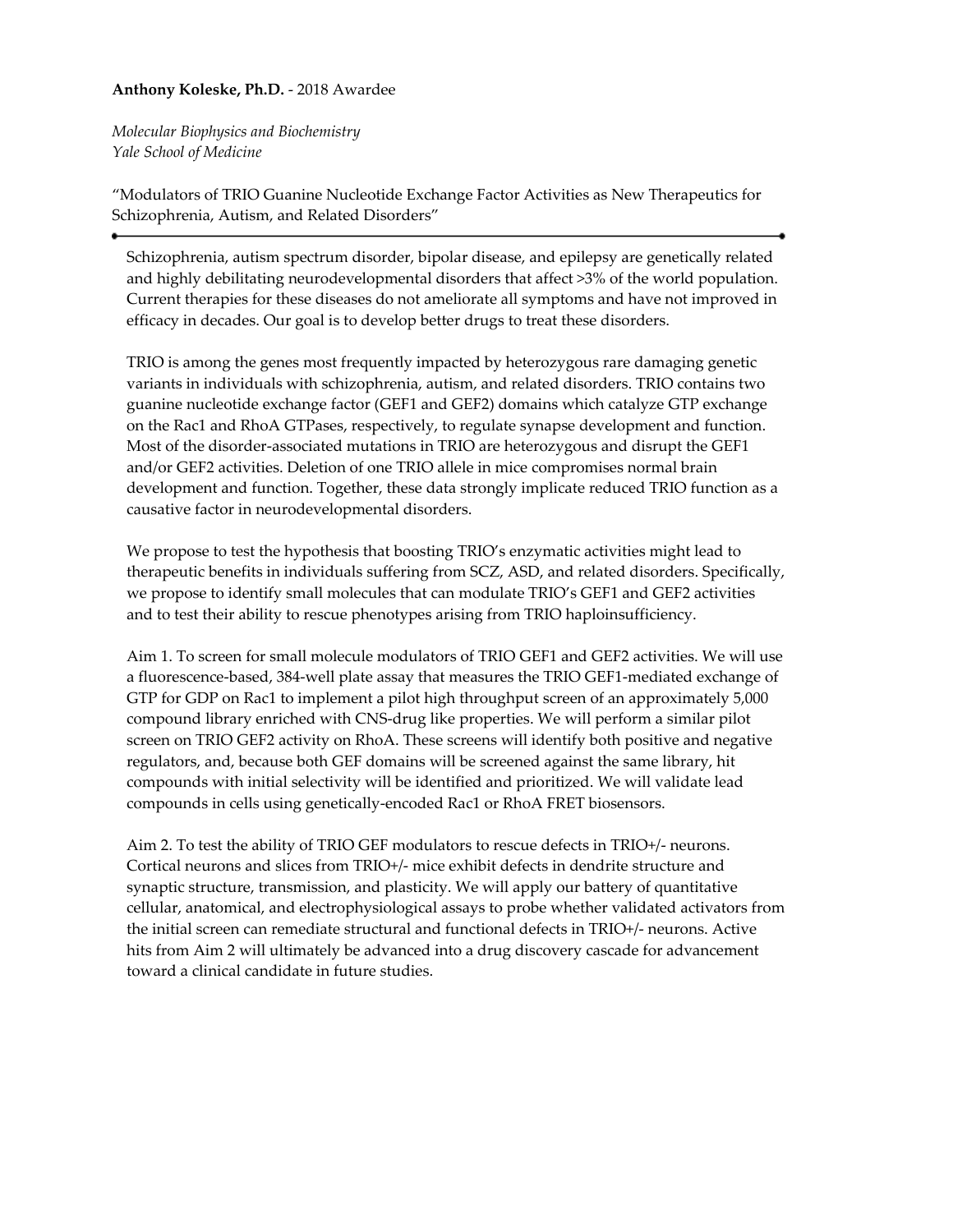# **Nicholas Leeper, M.D.** - 2018 Awardee

*Surgery Stanford University*

### "Precision Nanotherapies for Cardiovascular Disease"

Atherosclerosis is the process underlying heart attack and stroke. Despite recent advances, atherosclerotic cardiovascular disease (CVD) remains the leading cause of death in the United States. Most current therapies are directed against cardiovascular risk factors (such as hypertension and elevated cholesterol levels). However, much of the population's risk of developing disease occurs independently of traditional risk factors. Therapies that directly target the plaque would instead address the root cause of disease and have the potential to fundamentally transform how CVD is treated.

A characteristic feature of the atherosclerotic plaque is the pathological accumulation of diseased and dying cells in the necrotic core. We discovered that this phenomenon is driven by the marked upregulation of a key 'don't eat me' molecule known as CD47. This renders vascular cells 'inedible' and resistant to 'efferocytosis' (programmed cell removal). We showed that systemic delivery of anti-CD47 antibodies (Ab) could reactivate efferocytosis within the lesion, thus dramatically reducing plaque development and vascular inflammation. However, systemic antibody-based therapy also caused off-target clearance of red blood cells. This induces an anemia which represents a critical roadblock in the translation of our findings into the clinic for CVD patients.

The broad, long-term objective of our Falk Catalyst proposal is to overcome this current roadblock by developing a 'precision' nanotherapy that delivers anti-CD47 therapy specifically to the plaque. We are collaborating with experts in nanomedicine, bioengineering, and immune cell biology to develop a vascular-tropic nanoparticle that homes to the inflamed macrophage and reactivates phagocytosis in the plaque, thereby preventing atherosclerosis without offtarget toxicity. The aims outlined in this Catalyst Award proposal will determine whether our pro-efferocytic nanoparticles specifically accumulate in the macrophage-rich plaque and prevent atherosclerosis (Aim 1, Efficacy), and validate that this approach effectively avoids the off-target clearance of healthy tissue seen with systemic anti-CD47 therapy (Aim 2, Safety). Our proposal stems from our major innovative discovery and promising preliminary data, with the long-term goal of developing an efferocytosis-activating 'precision' therapy for patients who suffer from atherosclerotic CVD. The results of these studies will allow us to move towards translating our discovery into humans during the Transformational Award phase, and form the basis of a completely new strategy to prevent or even cure the leading cause of death in the United States.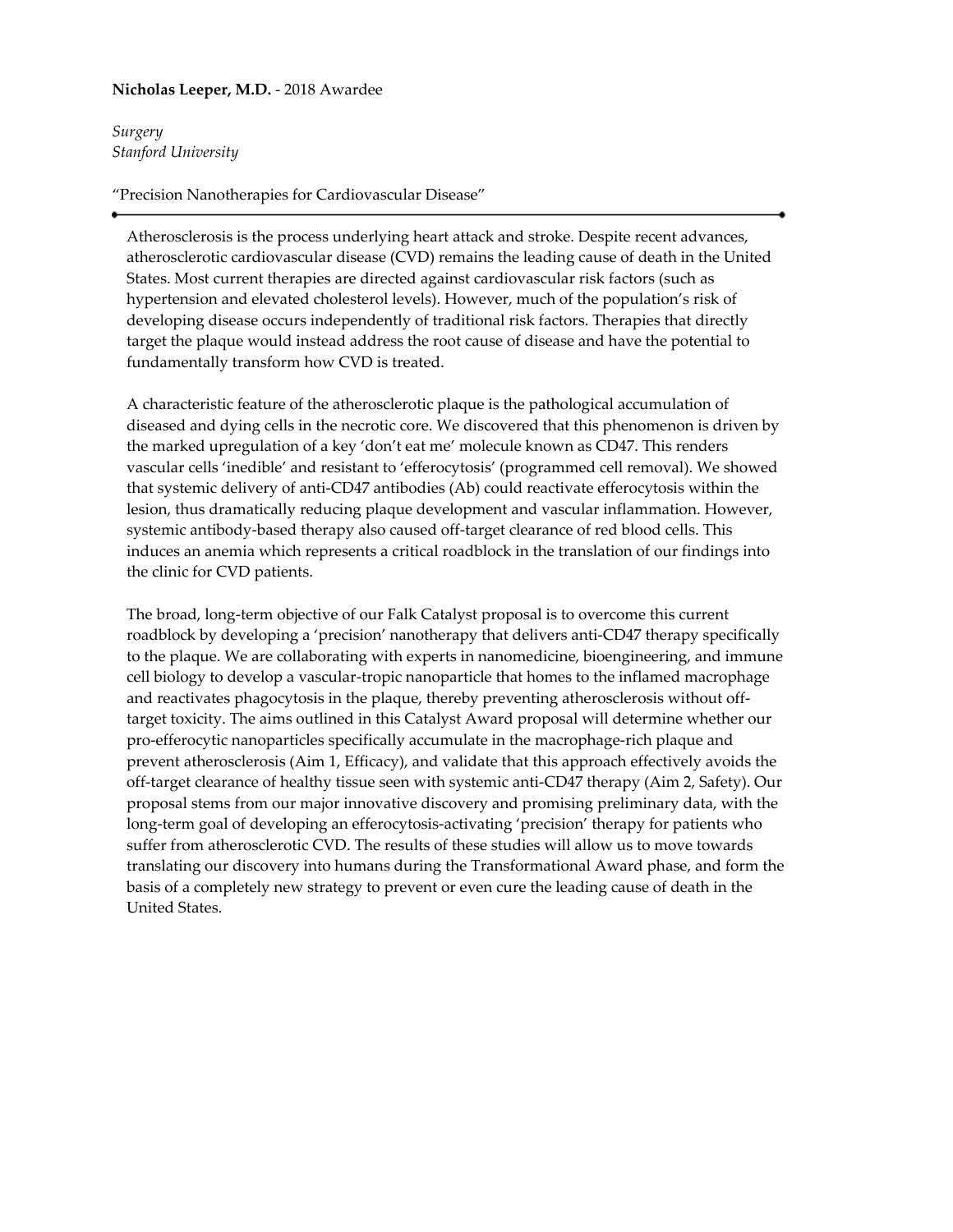# **Gye Young Park, M.D.** - 2018 Awardee

# *Medicine University of Illinois College of Medicine at Chicago*

"A New Strategy of Asthma Treatment Using a Dendritic Cell-Centered Approach to Prevent Allergen Sensitization"

Despite current medical treatment, a large number of patients with asthma develop chronic refractory asthma with long-term disability. Innovative approaches for treatment of asthma are needed to reduce the economic and social burden. People become asthmatic through the process known as 'sensitization' against specific allergens such as house dust mites. Dendritic cells (DCs) play a key role in this sensitization process. DCs are able to recognize allergens, and present the immune determinants of an allergen to T and B cells to generate immunoglobulin E (IgE). Thus, the allergen-reactive IgE is a hallmark for systemic sensitization of the allergen. Upon re-exposure to the already sensitized allergens, DCs capture the re-entered allergen and present the allergen to memory T and B cells, which induce a robust allergic inflammation resulting in the clinical symptoms of asthma. This indicates that DCs play an important role not only in the initial sensitization, but also exacerbation of asthma in already sensitized individuals. Intervention of DC function in this process could create a novel therapeutic opportunity for treating asthma at very early steps of allergic inflammation by blocking allergen sensitization. We found that the allergen-exposed airway epithelial cells secrete Colony Stimulating Factor-1 (CSF1) into airways where they bind to its receptor (CSF1R) on recruited dendritic cells in airways. The binding between CSF1 (ligand) and CSF1R (receptor) enhances the expression of CCR7 on DCs. CCR7 is the key molecule for DC migration and subsequent antigen presentation. We also confirmed that the small molecule inhibitor of CSF1R successfully inhibited CCR7 expression on DCs and subsequent specific IgE production. Based on this novel immunologic mechanism of allergen sensitization, we hypothesized that the inhibition of the CSF1-CSF1R pathway has a therapeutic benefit for asthma treatment. To examine the effectiveness of CSF1R inhibitor in the treatment of asthma, we have synthesized the encapsulated nanoparticle carrying CSF1R inhibitors. This particle can be delivered to the lung via inhalation or intranasal delivery. Before moving forward with a clinical trial, we will examine the effectiveness of the nanoparticle of CSF1R inhibitor and look for possible adverse reactions in an animal model of asthma. This proposal is based on our strong scientific premise that the CSF1-CSF1R pathway plays a critical role in allergen sensitization and development of subsequent allergic inflammation. The proposed experiment will set the groundwork for the potential use of CSF1R inhibitor in clinical practice.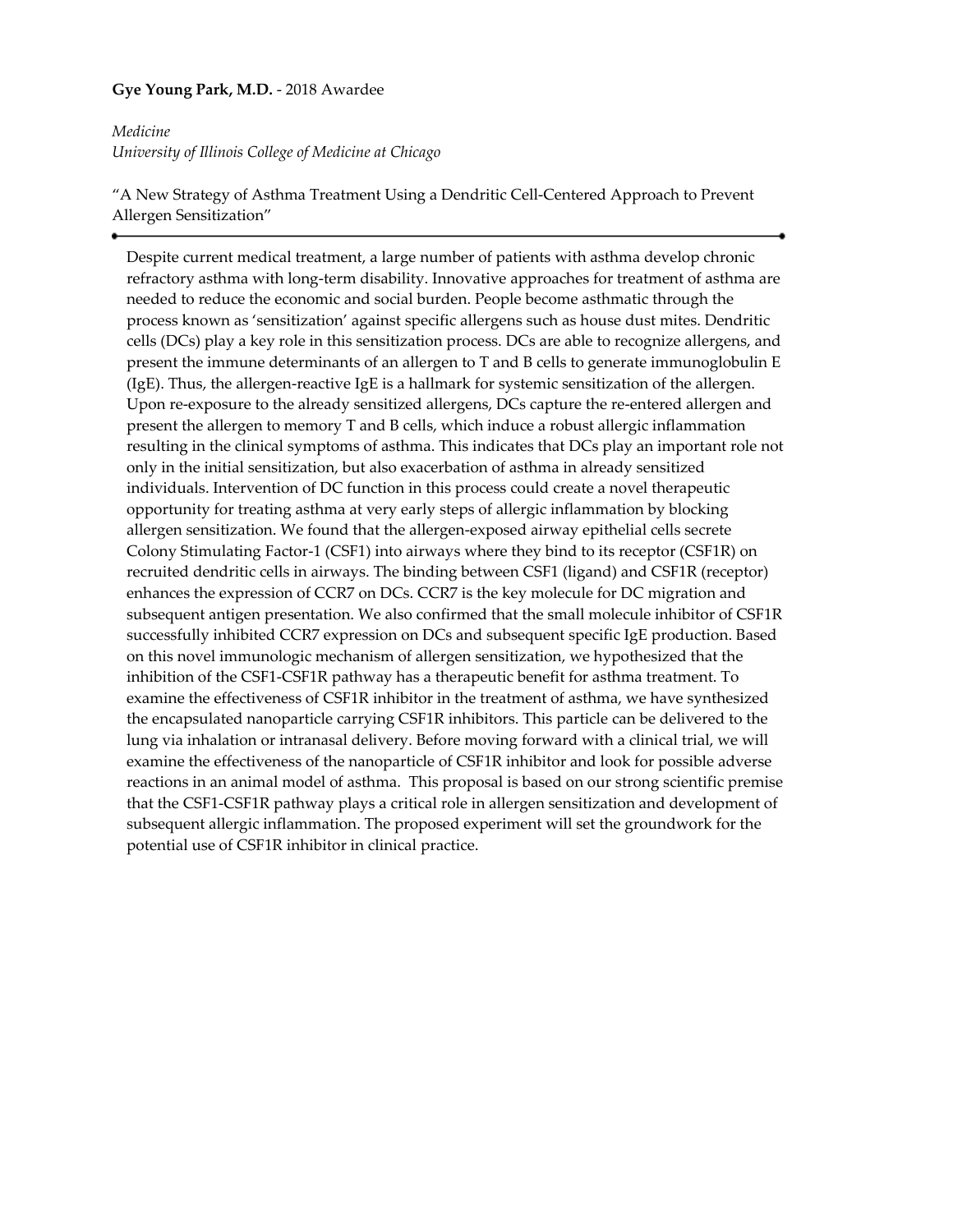### **Aaron Ring, M.D., Ph.D.** - 2018 Awardee

*Immunobiology Yale University*

"Breaking the Vicious Cycle of Necroptosis and Inflammation with a Therapeutic "Molecular Shroud""

Sepsis is a syndrome characterized by a maladaptive immune response to infection that leads to hypotension, organ dysfunction, and death. It is a common disease with an exceedingly high fatality rate and was deemed a global health priority by the World Health Organization in 2017. Despite decades of clinical and basic science research, there are no effective treatment options for sepsis other than early administration of antibiotics and supportive care. A growing body of research has illuminated the critical role of the inflammation-induced programmed cell death pathway necroptosis in the pathogenesis of sepsis. Necroptotic cell corpses are inflammatory, particularly towards myeloid cells, which can drive a vicious cycle of increased myeloid cell activation, cytokine production, and further necroptosis that sustains sepsis pathophysiology. However, the mechanism by which necroptotic corpses promote and sustain inflammation remains unresolved. To address this question, we recently identified a family of cell surface receptors that specifically bind to the surface of necroptotic cells, but not viable or apoptotic cells. To interrogate the function of these receptors and their potential contribution to the pathophysiology of sepsis, we generated recombinant decoy proteins as pharmacologic antagonists of the receptors. In vitro, these antagonists attenuated the effect of necroptotic cells to activate inflammatory signaling in macrophages. Furthermore, these antagonists dramatically improved survival in an in vivo experimental endotoxemia sepsis model. This effect was evident even when the drugs were administered well after the acute inflammatory phase; by contrast, most other experimental agents are ineffective at this time point and work only when given before or immediately after the initiation of sepsis. Thus, we have uncovered a new therapeutic strategy to break the "vicious cycle" of inflammation in sepsis by "shrouding" necroptotic corpses from immune recognition with novel therapeutic candidate drugs. The goal of our proposal is to understand the biology of these molecular sensors of necroptotic corpses, to identify their ligand(s), to understand how our agents protect animals from sepsis, and to conduct key proof-of-concept studies of the efficacy of the proteins in preparation for an Investigational New Drug (IND) application to enable clinical trials. Our efforts will therefore shed new light on the biological mechanisms of sepsis and will lay the foundation for transformative therapeutic approaches for this deadly disease.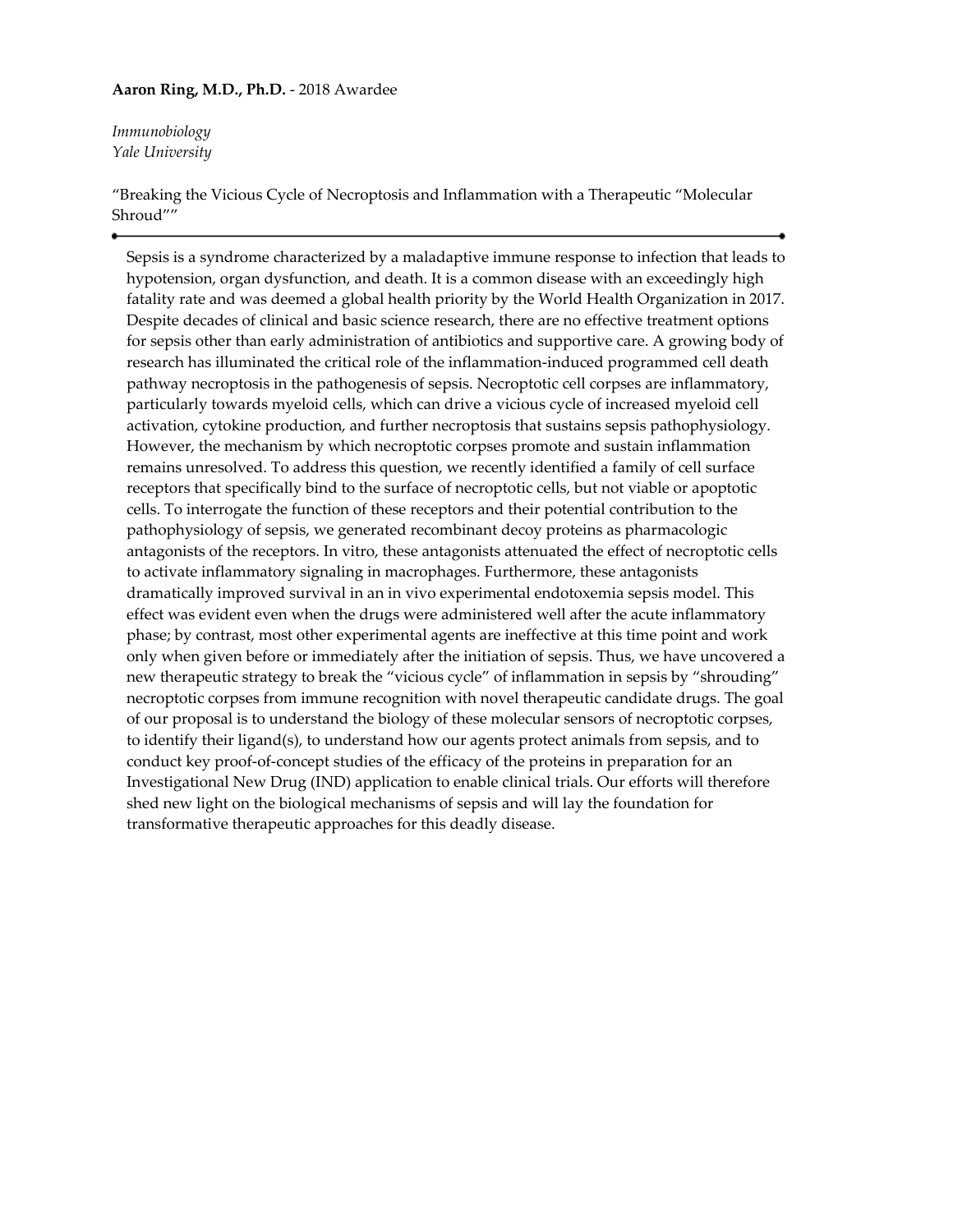### **Arun Sharma, Ph.D.** - 2018 Awardee

# *Surgery Ann & Robert H. Lurie Children's Hospital of Chicago*

"Supramolecular Nanomolecules Abrogate Inflammation In A Mouse Model Of Ulcerative Colitis"

Approximately 900,000 people in the United States are affected by ulcerative colitis (UC) and patient numbers increase yearly. While its etiology is unknown, symptoms of UC typically include chronic inflammation of the large intestines and are accompanied by numerous complications. Medical costs range from \$4-14 billion annually within the United States and treatments range from oral medications to injectable agents that circulate widely throughout the body. As these treatments eventually fail, surgery is performed to remove parts of the diseased tissue. One-third of those with UC will require surgery during their lifetime, drastically affecting quality of life. The current regimen of injectable drugs to treat UC has multiple side-effects, including increased risk of certain cancers. Hence, there is still an important unmet clinical need for safe and effective treatments. Our proposed innovation is to engineer potent anti-inflammatory agents in the form of supramolecular anti-inflammatory peptide amphiphiles (AIF-PAs). The AIF-PAs will target inflamed areas in the lower gastrointestinal tract so that a high proportion of the treatment goes directly to the affected area. Hence, we propose that the non-invasive delivery of AIF-PAs will attenuate inflammation in a pre-clinical mouse model of UC that closely mimics the human condition while simultaneously promoting would healing. In order to validate our hypothesis, we will first synthesize, characterize, and optimize supramolecular AIF-PAs that can be targeted to the site of lower gastrointestinal tract inflammation and deliver effective anti-inflammatory agents (Specific Aim 1, months 1-3). We will then evaluate the efficacy of AIF-PAs to inhibit lower gastrointestinal tract inflammation using a targeted delivery platform in an established mouse model of UC (Specific Aim 2, months 4-12). Initial data gleaned from these studies will set the foundation to initiate clinical studies that will meet our long-term objectives. The ultimate goal of this study is to create a product that can be successfully utilized in the clinical arena to treat those afflicted with varying degrees of UC. In order to meet this criteria, our AIF-PAs, in-part, need to be: 1) able to reduce lower gastrointestinal inflammation with minimal dosing, 2) synthetically reproducible on a large scale at clinical grade levels for patient delivery, 3) nonimmunogenic and non-toxic-, 4) biodegradable-, and 5) biocompatible-in humans. These issues need to be addressed in subsequent years of funding.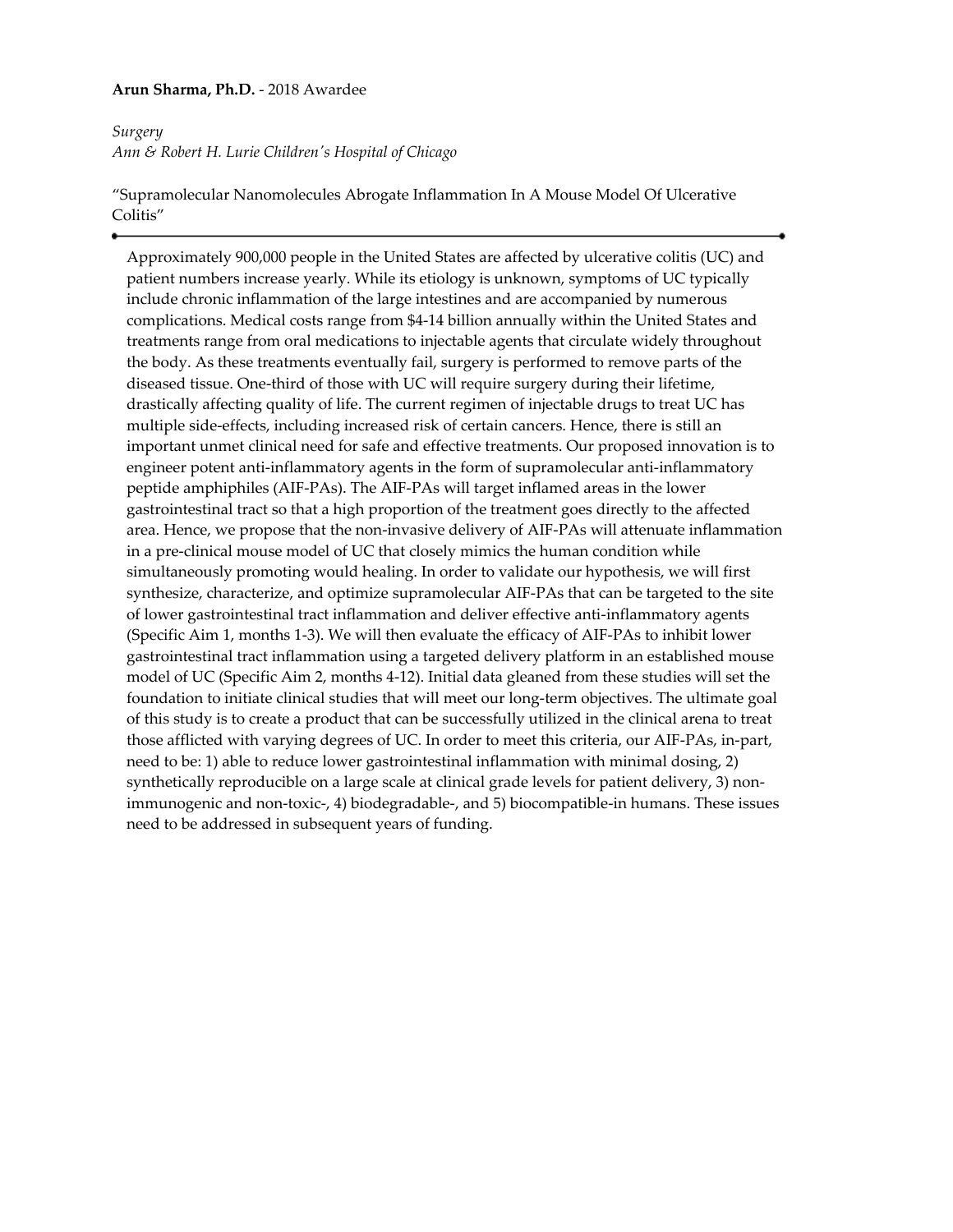#### **Anita Shukla, Ph.D.** - 2018 Awardee

*School of Engineering Brown University*

"Combating the Global Threat of Antibiotic Resistance with Bacteria-Triggered Biomaterials"

Antibiotic resistance is a growing health threat worldwide. Although microbes evolve resistance mechanisms inherently, resistance can be exacerbated by prophylactic and systemic antibiotic administration and lengthy exposures to antibiotics at sub-inhibitory concentrations. Localized drug delivery has the potential to provide rapid antibacterial therapy at the site of an infection, while preventing offsite toxicity and reducing susceptibility to resistance. However, most currently existing local antibiotic delivery devices are plagued by low drug loadings and release below inhibitory concentrations. We propose to develop a library of bacteria-responsive polymeric building blocks that can be used to formulate biomaterials for triggered antibiotic delivery at the site of an infection. Responsive biomaterials undergo a change in properties under specific stimuli, which can be coupled with the release of encapsulated therapeutics. Existing infection responsive materials rely on non-specific triggers, such as pH, to trigger drug release. In the proposed work, we will utilize beta-lactamases, which are bacteria produced enzymes, to serve as the bacteria-specific drug release trigger. Beta-lactamases hydrolyze the beta-lactam ring in beta-lactam antibiotics (among the most commonly prescribed drugs in the world) and are the most prevalent cause of resistance to these antibiotics. They are produced by many bacteria including the ESKAPE pathogens (Enterococcus faecium, Staphylococcus aureus, Klebsiella pneumoniae, Acinetobacter baumannii, Pseudomonas aeruginosa, and Enterobacter species) that cause nosocomial infections and commonly develop resistance. In the first aim of this project, we will synthesize polymer-beta-lactam conjugates using previously developed beta-lactam molecules. Synthetic and naturally-derived biocompatible polymers including poly(ethylene glycol), alginate, hyaluronic acid, and gellan will be explored. This polymer-beta-lactam library will be thoroughly characterized for beta-lactamase triggered degradation. In the second aim, we will develop a range of bacteria-responsive biomaterials using these building blocks. The materials will vary in size from nanoparticles for injectable therapies to micro-scale self-assembled films for device coatings to macro-scale hydrogels for antibacterial wound dressings. Antibiotics effective against ESKAPE pathogens will be incorporated into these materials. Biomaterial physical properties and beta-lactamase responsiveness will be assessed. In the final aim, we will investigate the in vitro antibacterial efficacy of these responsive materials against the ESKAPE pathogens. Results from this study will provide a strong basis for application to the Falk Transformational Awards program, in which we will optimize these materials for use in preclinical infection models, examine in vivo efficacy and biocompatibility, and evaluate antibiotic resistance development in the presence of these materials.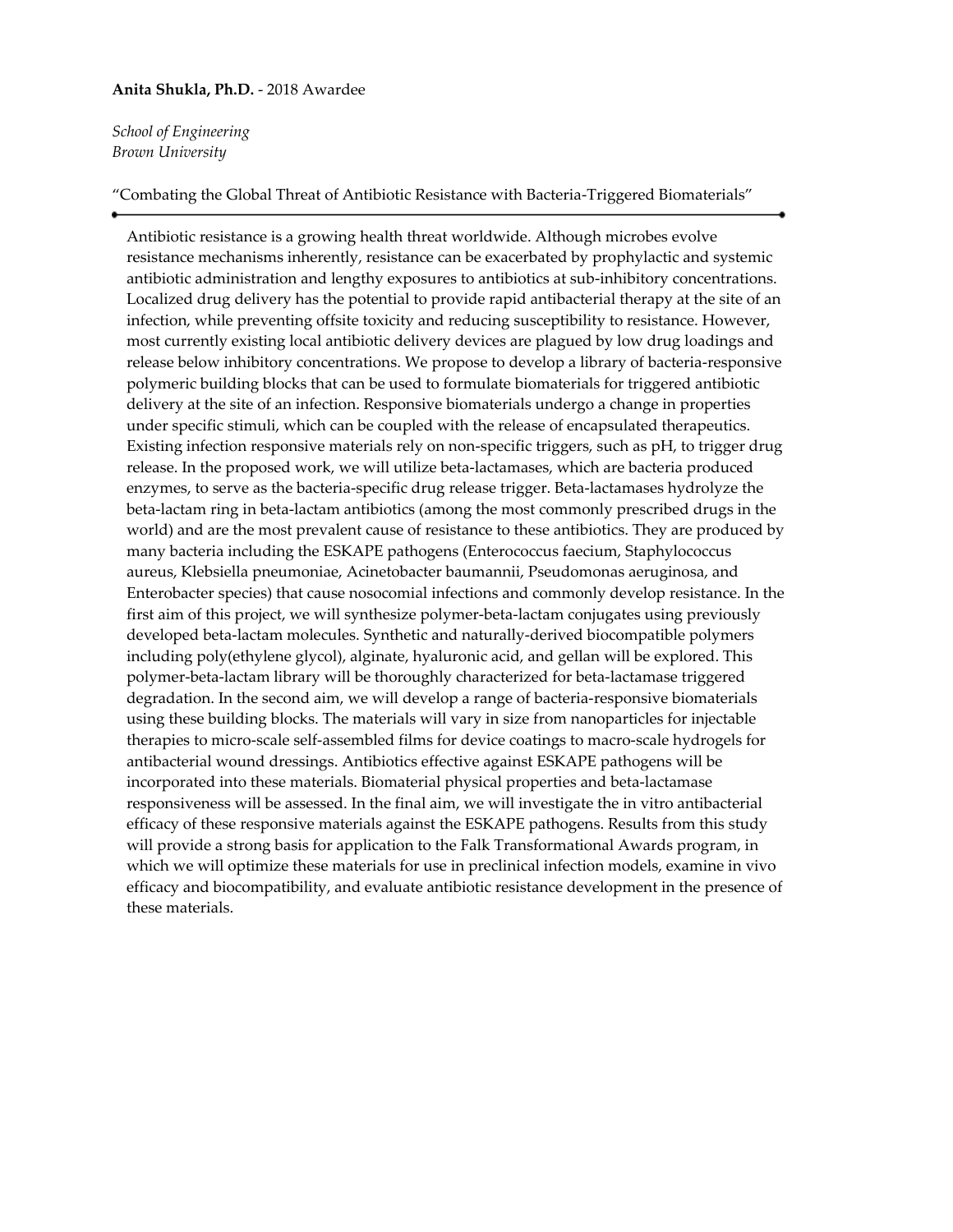### **John Tilton, M.D.** - 2018 Awardee

# *Department of Nutrition Case Western Reserve University*

#### "Treatments and Cures for Genetic Diseases Caused by Premature Termination Codons"

Premature termination codons (PTCs) are genetic mutations that result in truncated and inactive proteins. The World Health Organization estimates that over 10,000 human diseases are caused by mutations within a single gene, and 10-25% of these are believed to be the caused by PTCs. While individually rare, collectively genetic diseases caused by PTCs affect many patients and their families and represent a significant burden to the health care system. Many of these diseases result in severe developmental or neurological defects or are lethal in infancy and early childhood, and almost none have effective treatments or cures. Several treatment and curative modalities for PTCs have been proposed. Suppressor tRNAs are engineered tRNAs that recognize the termination codon but add the appropriate amino acid instead of terminating the chain, enabling read-through of the PTC and the producing the functional protein. CRISPR-Cas9 guided single base editors can change individual base pairs within DNA, correcting the underlying mutations and potentially curing these diseases. Both approaches have been effective in vitro but are limited by the lack of an in vivo-compatible platform to deliver these therapies to tissues within patients. The objective of this study is to determine whether our novel, rationally engineered nanoscale PrOtein Delivery (nanoPOD) platform can deliver suppressor tRNAs (Aim 1) or CRISPR-Cas9 guided single base editors (Aim 2) in vivo and enable read-through or correction of PTCs. We will employ a powerful mouse model that contains a DNA sequence – including a PTC – from patients suffering from glycogen storage disease type 1a (GSD1a) upstream of red-shifted luciferase (akaLuc) and fluorescent reporter (Venus) proteins. If read-through or correction of the patient-derived PTC occurs, these enzymes are produced and are detectable using whole-animal bioluminescence or cryofluorescence imaging, respectively, allowing precise determination of on- and off-target delivery of our therapeutics. We will also characterize the kinetics and duration of treatment as well as monitor toxicity and immunogenicity of the nanoPOD platform. Finally, in Aim 3, we will develop a transgenic mouse model of GSD1a that incorporates the patient-derived PTC that will be used to evaluate the efficacy of our interventions in vivo to prepare for a potential Falk Transformational Award. These animals will be shared with the research community to stimulate research into GSD1a treatments and cures. The successful completion of this will lay the foundation for transformative treatments and cures for GSD1a and other devastating genetic diseases caused by PTCs.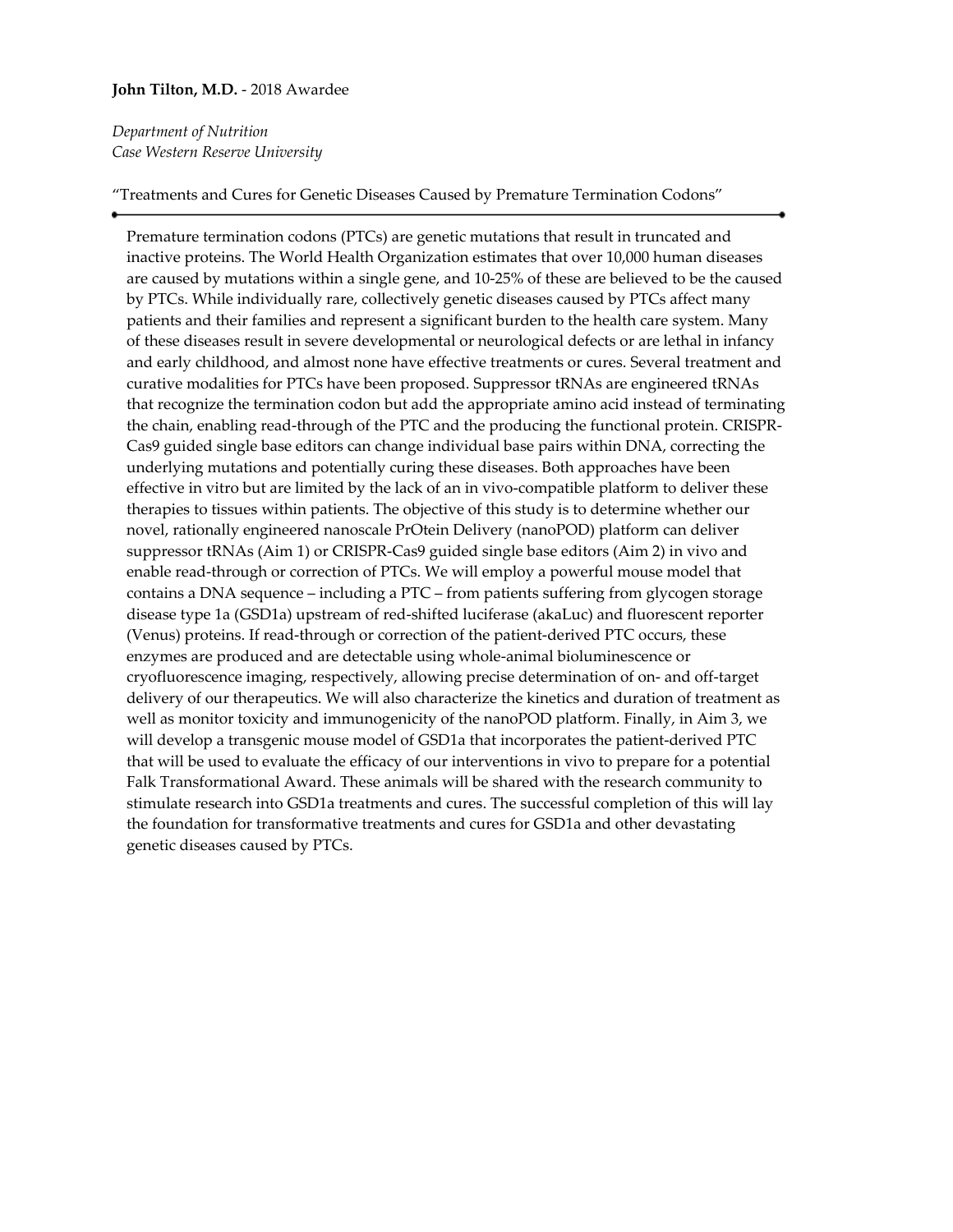### **Wei Xu, Ph.D.** - 2018 Awardee

# *Oncology University of Wisconsin-Madison*

#### "Development of Novel Agents for Treatment of Endocrine Resistant Breast Cancer"

Approximately 70% of breast cancers express estrogen receptor alpha  $(ER\alpha)$  and are, therefore, treated with endocrine therapies. Although many patients benefit from Tamoxifen or aromatase inhibitors (AIs) in adjuvant and metastatic settings, approximately 50% of responsive tumors eventually relapse due to the development of resistance. One emerging mechanism of resistance is the clonal evolution of mutations in a "hotspot" within the ligandbinding domain (LBD) of ESR1, the gene encoding  $ER\alpha$ . ESR1 mutations occur in 10-20% of patients with metastatic ERα-positive disease who received endocrine therapies. The mutations led to ligand-independent  $ER\alpha$  activity that promotes tumor growth and metastasis, and reduced efficacy of ER $\alpha$  antagonists resulting in endocrine resistance. The mutant ER $\alpha$  proteins are also more resistant to selective estrogen receptor degraders (SERDs) such as faslodex. AZD9496 and GDC-0810, two newly developed, orally bioavailable selective estrogen receptor degraders (SERDs) are in clinical trials. However, both displayed mild estrogen activity in endometrial cells and increased uteri weight in rat models, raising the concern that the mixed agonist/antagonist activity may increase risk of endometrial cancer. Thus, our goal is to identify a new class of  $ER\alpha$  blocker to treat metastatic,  $ER\alpha$ -expressing breast cancer.

This study builds on our recent discovery of a natural plant product, Diptoindonesin G (Dip G) that significantly decreases  $ER\alpha$  protein levels and, importantly, is insensitive to ESR1 mutations. We showed that Dip G acts via a mechanism distinct from all known endocrinetherapy agents. Instead of binding to  $ER\alpha$ , the direct target of Dip G is CHIP/STUB1, an E3 ubiquitin ligase that controls  $ER\alpha$  stability. Consequently, Dip G can degrade mutant  $ER\alpha$  more effectively than faslodex within the therapeutic window. We hypothesize that Dip G and its analogues will be effective for treating mutant  $ER\alpha$  expressing, endocrine-resistant tumors. This application will focus on the synthesis of novel Dip G analogues to determine the basic pharmacophore of Dip G and improve the potency and pharmacological properties of Dip G (Aim 1), which will be performed by co-I Dr. Weiping Tang (School of Pharmacy, UW-Madison). The mechanism of action of Dip G will be studied (Aim 2) and the anti-cancer effects of Dip G and its analogues will be evaluated in endocrine-resistant models and compared with other SERDs (Aim 3). By targeting mutant  $ER\alpha$  for degradation, these novel therapeutic agents will help reversing endocrine-resistance and provide a cure to metastatic patients.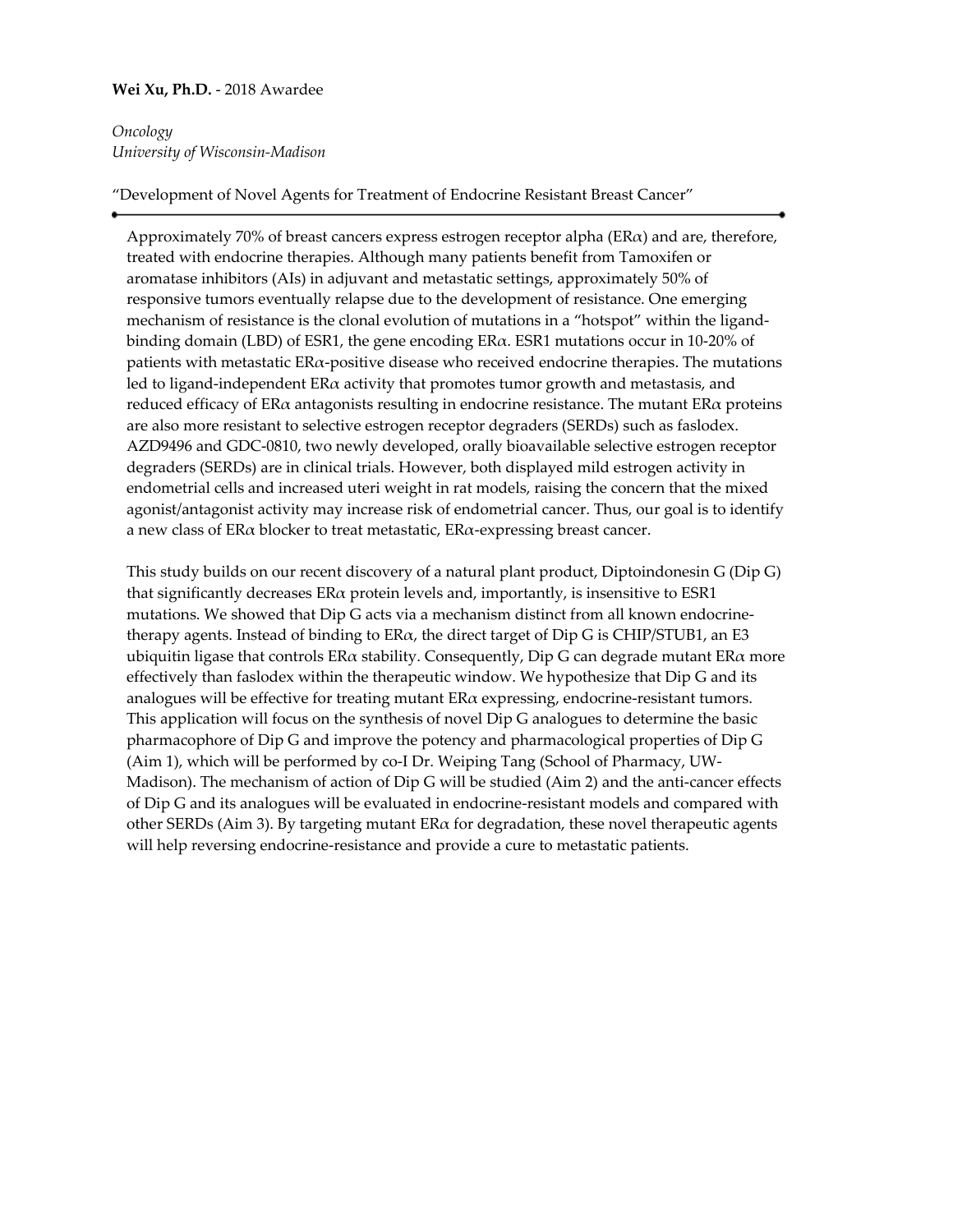#### **Emad Alnemri, Ph.D.** - 2017 Awardee

*Biochemistry and Molecular Biology Thomas Jefferson University*

#### "Role of DFNA5 in the Anti-Tumor Immune Response"

Tumor immunogenicity, defined as the ability of the tumor itself to trigger an anti-tumor adaptive immune response, is one of the most important determinants of successful anti-cancer therapy. The immunogenicity of a tumor depends on its antigenicity, conferred by neo-antigens generated in the course of oncogenesis, and adjuvanticity, the latter provided by damageassociated molecular patterns (DAMPs) released from stressed or dying tumor cells by a process called immunogenic cell death (ICD). Corroborating the importance of ICD in the treatment of cancer, traditional chemo- or radiotherapies that induce ICD in tumors yield a far superior and durable response to those therapies that don't. In addition, combinatorial strategies that boost the release of DAMPs from dying tumor cells can efficiently convert nonimmunogenic cell death into a bona fide ICD. Nevertheless, despite these important insights into the key role of ICD in tumor immunogenicity, there is still much to learn about the signaling and molecular pathways that induce or modulate ICD. Hence, a better understanding of the mechanistic aspects of ICD and the signaling pathways that regulate it can help us better predict the responsiveness of certain tumors to different therapies as well as reveal candidate molecular targets to enhance ICD of tumor cells and aid in cancer treatment. We have recently discovered a signaling pathway that switches apoptotic cell death into a necrotic form of cell death, allowing efficient release of DAMPs from apoptotic cells. We discovered that activation of caspase-3 during apoptosis in transformed and non-transformed cells leads to caspase-3 mediated cleavage of the gasdermin protein DFNA5 after Asp270 generating a necrotic poreforming DFNA5-N fragment that targets the plasma membrane to induce its permeabilization. Creation of these plasma membrane pores by the necrotic DFNA5-N fragment allows the release of intracellular DAMPs such as HMGB1, DNA, and ATP. The ability of these events to switch apoptosis into a potentially immunogenic form of cell death demonstrates a novel mechanism that could explain how immunogenicity of tumor cells arise. Therefore, the experimental plan outlined in this Catalyst Award proposal will test the novel concept that the caspase-3/DFNA5 pathway constitutes one of the major checkpoints determining the immunogenicity of cancer cells. Elucidation of the role of this pathway in the regulation of tumor immunogenicity will provide a solid rationale for a Falk Transformational Award that will allow us to exploit DFNA5 as a biomarker and a target to enhance anti-cancer therapies.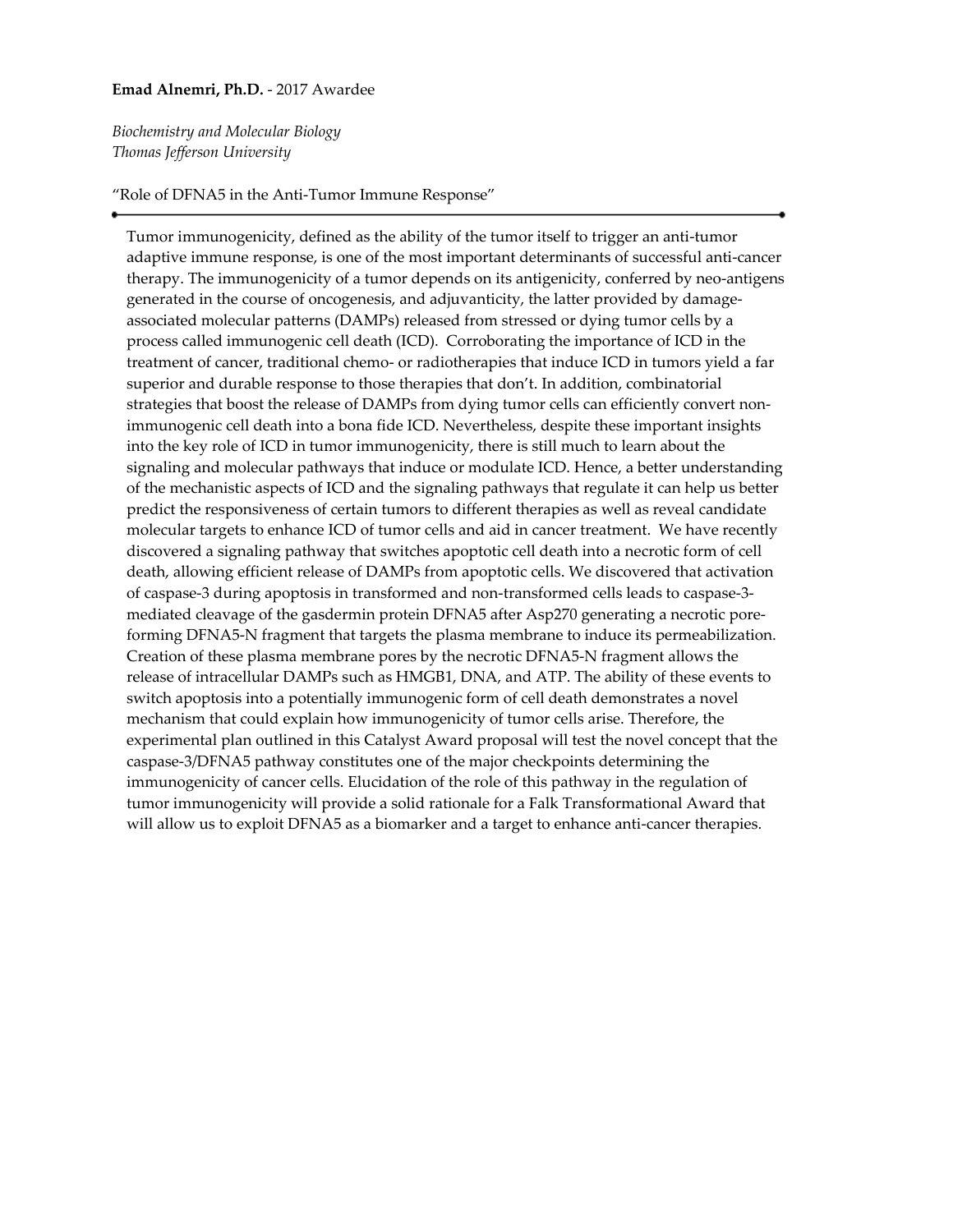# **Ernesto Bongarzone, Ph.D.** - 2017 Awardee

*Anatomy and Cell Biology University of Illinois College of Medicine*

"Promoting Remyelination in Multiple Scerosis by Delivering Therapeutic MicroRNAs Via Oligodendrocyte-Targeting Microvesicles"

Current therapies reduce the frequency and magnitude of immune attacks in multiple sclerosis (MS) but do not stimulate remyelination. Lack of remyelinating therapies is one of the major roadblocks to treat MS patients. Although the CNS contains abundant oligodendrocyte progenitors (OPCs) capable to differentiate in myelinating oligodendrocytes, most OPCs fail to remyelinate during MS. At least two factors contribute to this failure: inadequate stimuli to promote differentiation and abnormal expression of myelinating-inhibitory signals in demyelinated axons. Although numerous mechanisms regulating OPC differentiation are known, their translation into remyelinating therapies has not been achieved yet. Our project to the Falk Foundation will address the current roadblock in remyelination therapies by taking advantage of our successful experience with promyelinating microRNAs and our experience with extracellular microvesicles (EVs). Various micro-RNAs (i.e. miR-219) have potent proremyelinating properties, constituting excellent candidates for therapy. The main difficulty is their delivery to OPCs in the CNS during disease, with minimal off-target. EVs are ideal vehicles for CNS therapy because they can be loaded with different therapeutic biologicals, elicit limited or none toxicity and immunogenicity, and are taken up by most cells.

To test our hypothesis that receptor-mediated endocytosis of EVs loaded with proremyelinating miRs can enhance remyelination in MS, our catalyst project will design and optimize a cell-free delivery system to selectively target OPCs to improve the delivery of miRs. We will produce bone-marrow derived mesenchymal stem cells engineered to produce EVs which express surface recognition proteins with high affinity binding to PDGFrα receptors in OPCs. We have chosen PDGFrα receptors as our target receptor for endocytosis of EVs because PDGF $r\alpha$  is highly expressed in OPCs, the target cells for remyelination and because we have identified a set of small peptides that bind to this receptor in OPCs. We show that one of these peptides (OL-2) have the highest selectivity for OPC binding, with minimal binding to other glial cells such as astrocytes and microglia. Our catalytic proposal stems from strong preliminary data, with a defined target for surface recognition, and consolidated methods to deliver a measurable product: EVs targeting OPCs.

Upon generation of effective OPC-targeting EVs and optimization of conditions for proremyelinating miR loading, the subsequent transformative phase will determine the therapeutic effects of single vs combined miRs to promote remyelination in EAE via intrathecal injections of OPC-targeting EVs. Achievement of the transformative award will produce measurable deliverables ready for consideration for IND and clinical trials.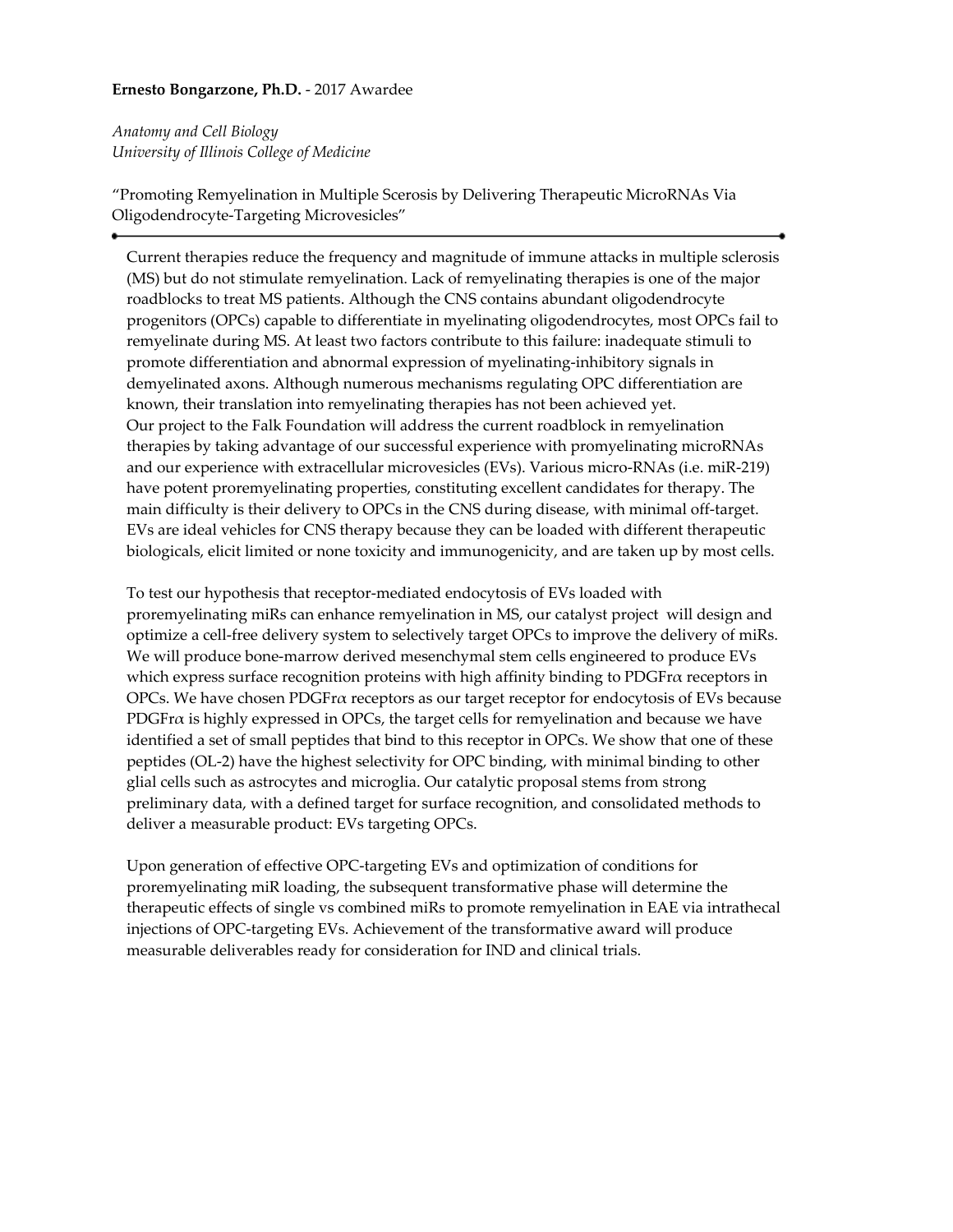# **Mark Kay, M.D., Ph.D.** - 2017 Awardee

*Pediatrics Stanford University*

"Enhancement of Therapeutic AAV-Mediated Gene Targeting Without Nucleases"

The overarching goal of this project is to develop a small molecule inhibitor that can transiently increase recombinant adeno-associated virus (rAAV)-mediated homologous recombination- (HR) levels such that a single-dose administration in neonates or adults can treat individuals suffering from life-threatening metabolic disorders.

Even though classical rAAV vectors show early promise in the clinic, there are still limitations: (1) Inability to get life-long persistence in neonates/infants/children from any growing tissue such as the liver. (2) rAAV-vector administered into neonatal mice results in high rates (>50%) of hepatocellular carcinoma because rare integration events activated a proto-oncogenic because of the strong promoter used to drive the transgene. Additionally, nuclease-mediated rAAV approaches are being considered for in vivo genome editing. This presents several problems: (1) Multiple rAAVs are required to transduce the same cell. (2) No means to limit expression or integration of the vector containing the promoter driven nuclease. (3) Off-target cutting, immunogenicity and/or insertional mutagenic risks remain.

We developed a new technology for HR that overcome the problems cited. Our nuclease-free, promoterless AAV-mediated HR technology, named GeneRideR, uses a vector containing a ribosome skipping sequence and therapeutic protein coding sequence flanked by homology arms to an endogenous gene. After HR, transcription from the endogenous gene locus produces a chimeric mRNA producing both the endogenous and therapeutic protein. This technique has been used to treat three mouse models of human genetic liver diseases. However for many diseases, the threshold for correction will require higher rates of HR. We have recently identified 20 genes that when knocked out enhance rAAV-mediated HR. Independent validation for one of these genes confirmed that in its absence, AAV-HR is 10-fold higher. We propose to: (1)continue to validate the other genes identified in cells and mice, and (2)plan a small molecule screening strategy to identify small molecules that can be used to temporarily increase AAV-mediated HR. With as little as a 5-fold increase in HR, this technology becomes widely applicable to hundreds of diseases for which there is no current treatment.

Our ultimate goal is to make the GeneRideR technology a universal plug-play therapeutic that can be used to treat a myriad of genetic diseases by simply changing the therapeutic protein coding sequence in the vector. The major advantages of this tactic compared to current gene therapy/editing approaches is that it has the potential for single administration lifelong cure in neonates, or adults, and mitigates current concerns for vector-induced cancers.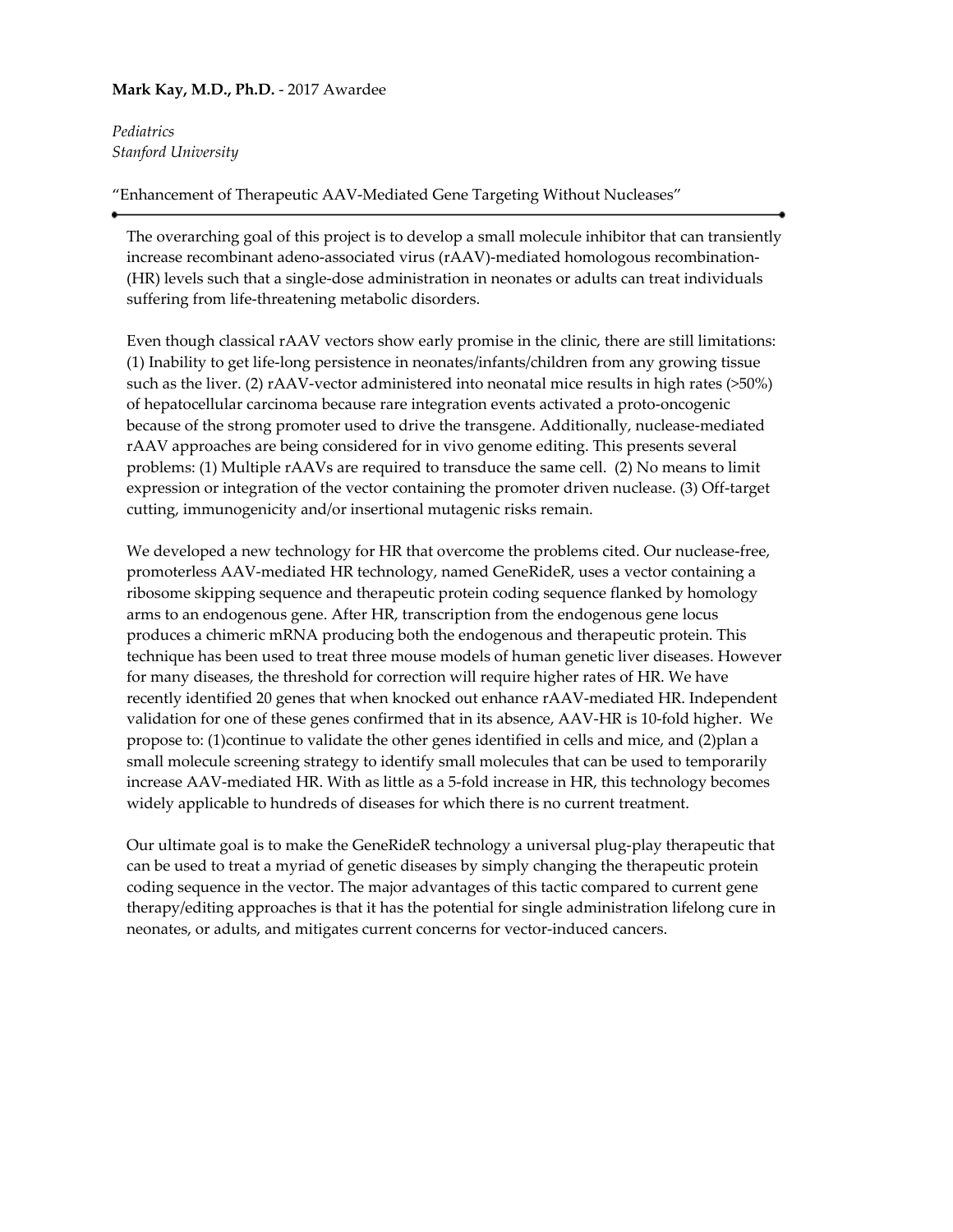### **Ari Melnick, M.D.** - 2017 Awardee

*Medicine/Hematology & Medical Oncology Weill Medical College of Cornell University*

#### "SIRT3 as a Therapeutic Target for Therapy Eesistant B-cell Lymphomas"

Therapy resistance remains one of the most important challenges in treating patients with aggressive B-cell lymphomas. Yet little is known about the specific mechanisms that cause chemo-immunotherapy resistance in patients. Through a rationally designed screening strategy our research identified SIRT3 as a critical driver of these resistant forms of DLBCL. SIRT3 mRNA and protein expression is highly significantly and reproducibly linked to inferior outcome in DLBCL, independent of all other known risk factors including IPI, cell of origin, double hit, etc. We showed that whereas SIRT3 does not play a role in normal B-cell development, loss of SIRT3 in mice is required for B-cells to undergo malignant transformation. Our preliminary data show that SIRT3 loss of function causes proliferation arrest and cell death in almost all DLBCL cell lines. SIRT3 is also required for human DLBCL cells to engraft and form tumors in mice. Investigation into mechanism of action show that a crucial function of SIRT3 in DLBCL cells is to maintain a constant flow of Acetyl CoA to the cytoplasm, to maintain various anabolic synthetic pathways. Another key function appears to be control of oxidative stress response. Loss of SIRT3 in DLBCL cells causes them to literally "die of starvation", manifested by massively increased autophagy, depletion of metabolic precursors, and other features. Using a rational approach we designed small molecules that selectively inhibit mitochondrial SIRT3. These molecules exert identical effects to the genetic loss of function of SIRT3. Collectively, these data lead us to hypothesize that i) SIRT3 is a critical mediator of chemotherapy resistant DLBCL, ii) that SIRT3 mediates these effects by maintaining unique aspects of DLBCL metabolism and enabling these cells to tolerate extreme metabolic and oxidative stress characteristic of these highly proliferative tumors, iii) by the same token these features enable DLBCLs to tolerate exposure to chemo-immunotherapy, iv) SIRT3 targeted therapy will potently suppress the most aggressive and resistant forms of DLBCL and v) SIRT3 expression and metabolic profiles will serve as a useful biomarker to guide SIRT3 inhibitor deployment to the clinic. The aims of our TRP will address these various points and lead to the clinical translation of an entirely novel therapeutic concept specifically geared to those patients that most urgently need improved therapies.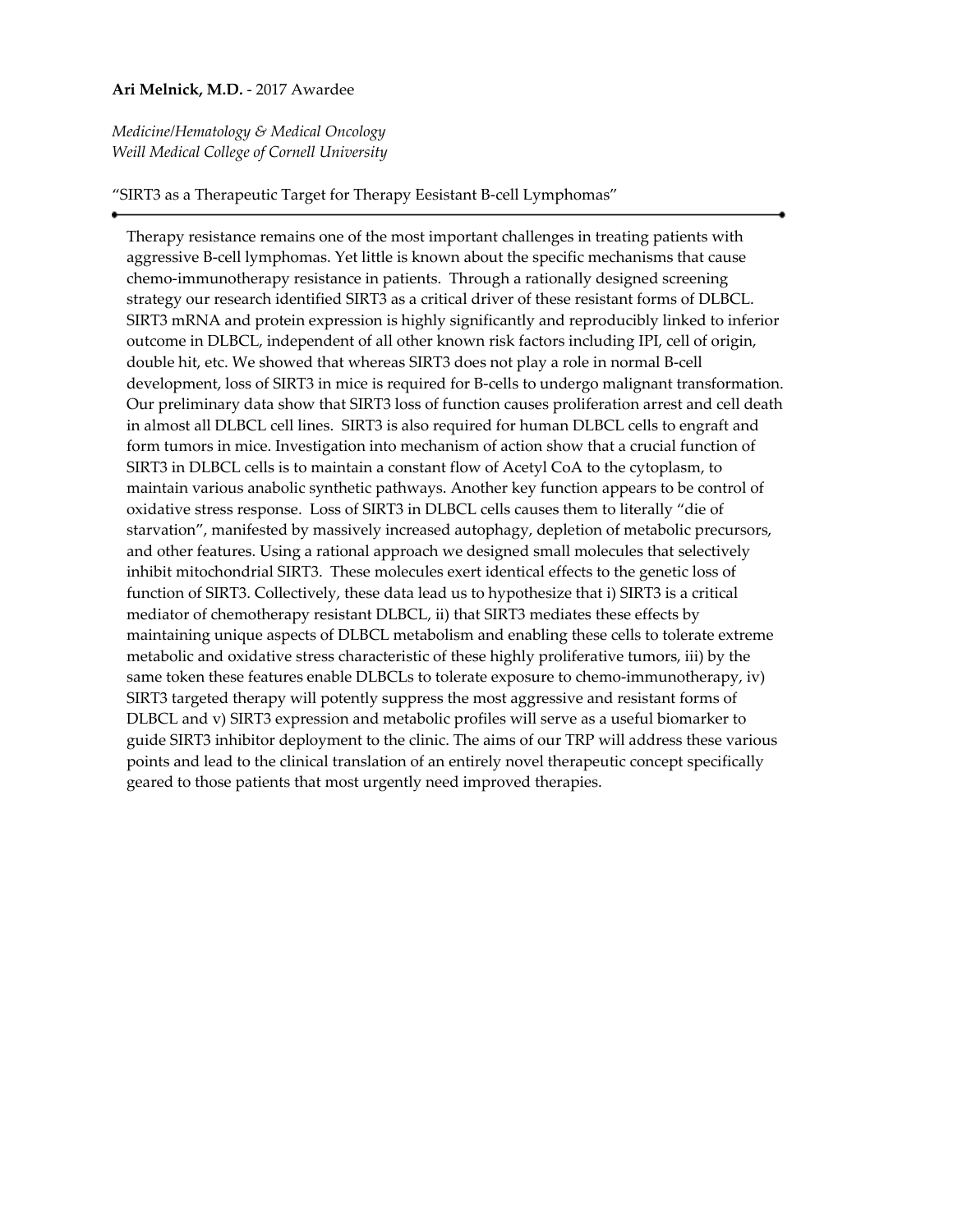# **Mark Mitton-Fry, Ph.D.** - 2017 Awardee

*Medicinal Chemistry and Pharmacognosy The Ohio State University*

"Novel Therapies For MRSA and Innovative Methods For Tackling Bacterial Resistance"

Our long-term goal is to deliver Novel Bacterial Type II Topoisomerase Inhibitors (NBTIs) into clinical trials for multidrug-resistant pathogens. This application proposes the design and synthesis of NBTIs targeting MRSA with a diminished resistance potential. Our central hypothesis is that potent dual inhibition of gyrase and TopoIV will reduce the spontaneous resistance rate and that a novel linker moiety will afford improved cardiovascular safety. Our synthetic route delivers new analogs in six steps, with structural diversification in the final step. Our rationale is that the synthetic efficiency and superior physicochemical properties will enable optimal dual target inhibition while preserving cardiovascular safety. These efforts will be guided by innovative x-ray crystallographic and computational homology models.

1) Design and synthesize potent dual inhibitors with reduced cardiovascular safety liability Our working hypothesis is that optimization of the enzyme-binding moiety will improve TopoIV inhibition. Twelve analogs will be synthesized initially. Subsequent cycles of design and synthesis, guided by results from the Aims below, seek ten-fold improvements in the TopoIV/gyrase ratio of our lead compound and in the spontaneous resistance frequency. We hypothesize that cardiovascular safety issues are primarily driven through hERG inhibition and that the lower basicity and lipophilicity of the linker will minimize hERG inhibition.

2) Quantify anti-MRSA potency, propensity for resistance, and safety Previous research supports our working hypothesis that dual inhibition will reduce spontaneous resistance and improve activity against MRSA with mutated DNA gyrase. Gyrase and TopoIV inhibition will be measured for each compound alongside Staphylococcus aureus minimum inhibitory concentrations (MICs). Spontaneous mutation frequencies will be determined for our lead compound and for an optimized analog with superior dual target inhibition. MICs against a lab-generated mutant S. aureus with resistance to our lead will be used to assess whether superior dual inhibition translates to improved whole cell mutant activity. hERG inhibition and mammalian cytotoxicity (K562 cells) will be determined for prioritized compounds.

3) Optimize TopoIV inhibition guided by computational and structural methods Our working hypothesis is that molecular-level understanding of target binding will enable optimized target inhibition. We will determine x-ray crystal structures of NBTIs in ternary complex with DNA and gyrase as proof of feasibility, and we will express TopoIV enzyme in preparation for future crystallography efforts. We will build a homology model of the NBTI, TopoIV, and DNA ternary complex as a complementary approach and use this model to inform the rational design of analogs with improved TopoIV inhibition.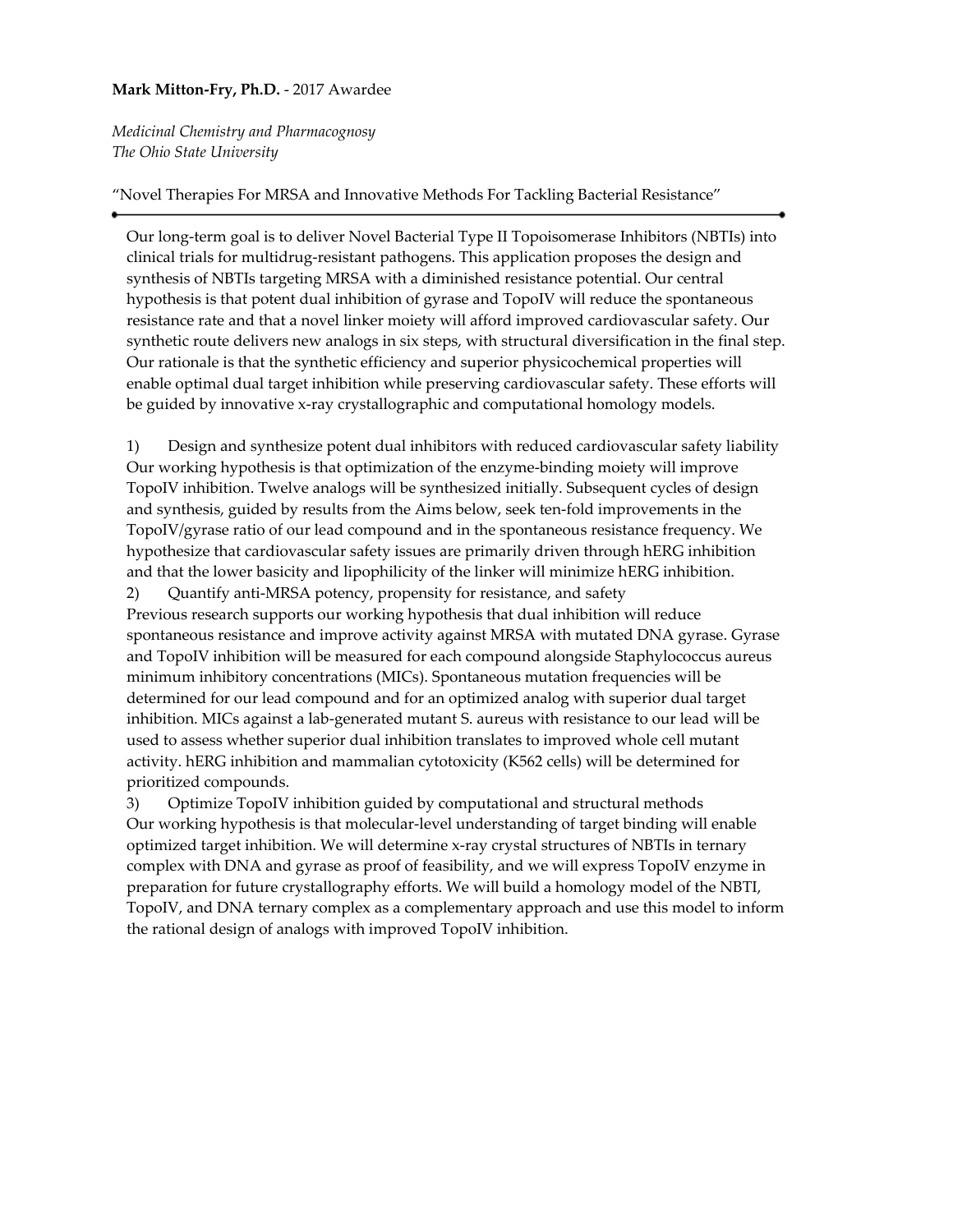# **Harikrishna Nakshatri, Ph.D., B.V.Sc.** - 2017 Awardee

# *Surgery Indiana University Purdue*

"The Effect of Extra Physiologic Oxygen Shock/stress (EPHOSS) on Cancer Stem Cell and Drug Sensitivity Measurements"

Preclinical studies of primary cancer cells are done after cells are removed from patients or animals at ambient atmospheric oxygen (~21%) yet, oxygen concentrations in organs are in the ~3-10% range, with most tumors in an hypoxic environment in vivo. While effects of oxygen tension on tumor cell characteristics in vitro have been studied, it is only after the cells were first collected in ambient air. Dr. Broxmeyer's lab recently showed that hematopoietic stem cells exposed to ambient air within minutes undergo irreversible differentiation through a phenomenon termed extra physiologic oxygen shock/stress (EPHOSS). Therefore, results of many stem cell-related studies likely need to be interpreted with caution, and re-evaluated because the cells were first collected and processed/propagated under ambient air. With growing interest in cancer stem cells (CSC), it is crucial to determine whether current methods of collecting/studying tumor cells in ambient air influence numbers, gene expression profiles, and drug sensitivity of CSCs in tumors due to EPHOSS during tissue collection. We will address this important question using breast cancer animal models and patient-derived samples, particularly focusing on metastatic cancer cells. Studies using properly collected and processed metastatic cells are needed. Recent studies showed that metastases depend on signaling networks distinct from those of primary tumors, due to independent evolution. Drugs effective against primary tumors may be ineffective against metastases. We observed that mammary tumors from MMTV-PyMT mice collected and propagated under 3% oxygen manifest more CD61+ tumor cells compared to tumors of the same mice propagated under ambient air. CD61+ mammary tumor cells have 50-fold higher CSC activity due to enhanced CD61-KRAS-RalB-NF-κB signaling, and are resistant to receptor tyrosine kinase inhibitors (RTKis). Aim 1 will functionally characterize tumor cells collected and propagated at 3% oxygen vs. ambient air for CSC activity, gene expression profiles, and sensitivity to RTKis and chemotherapy. Aim 2 will determine whether metastatic tumor cells from patient pleural effusions and ascites fluid with and without EPHOSS show distinct CSC properties and drug sensitivity using our recently modified primary cell culturing system. Our results could provide paradigm-shifting information in the CSC field for drug-screening efforts, and provide a more rational basis to change tissue collection procedures for a truer understanding of in vivo functional characteristics of CSC/metastatic tumor cells.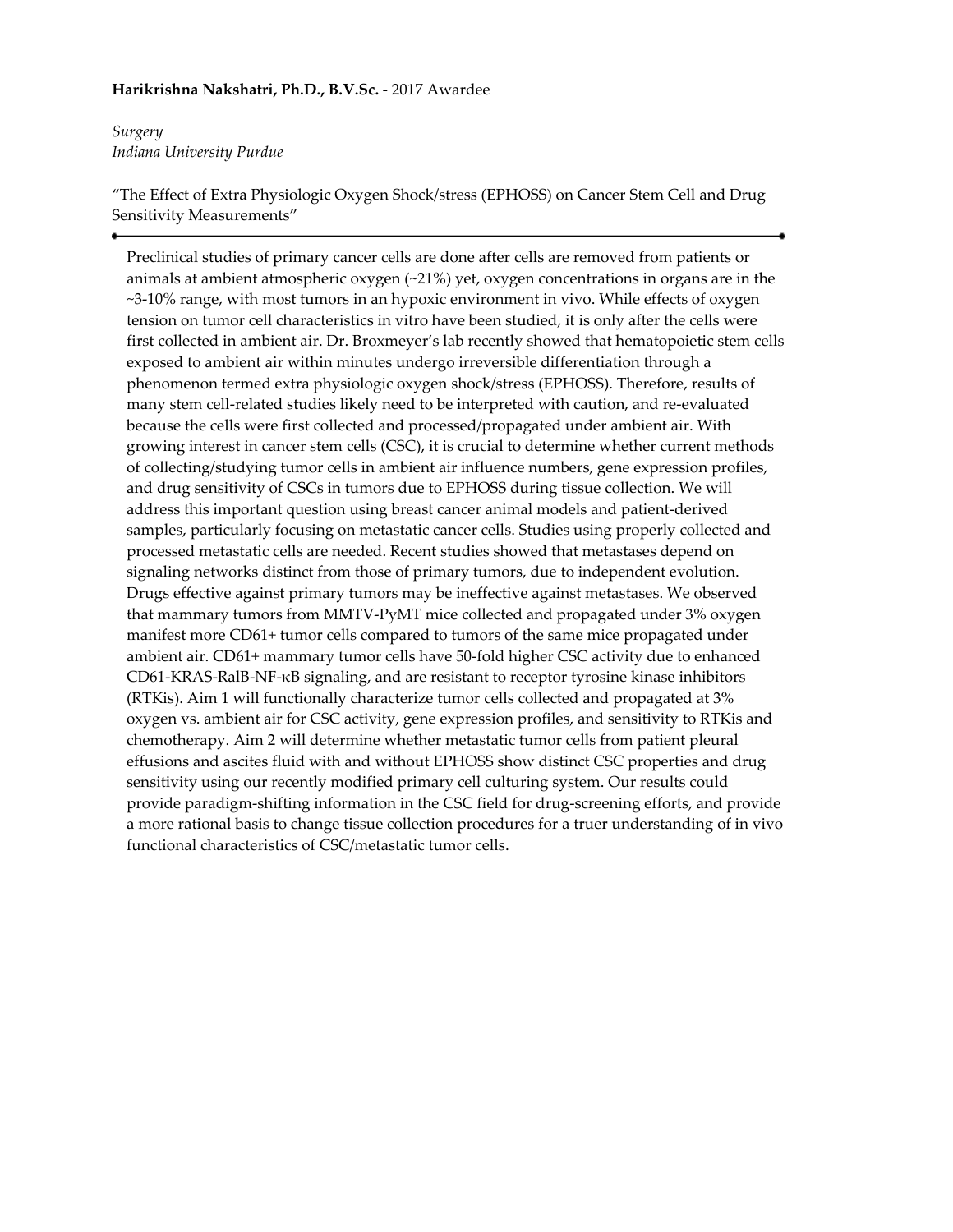### **Xin Qi, Ph.D.** - 2017 Awardee

*Physiology & Biophysics Case Western Reserve University*

"Identification of Enhancers of Mitochondrial Function as Candidate Therapeutics of Huntington's Disease"

Mitochondrial dysfunction is an early prominent feature in patients with neurodegenerative diseases such as Alzheimer's (AD), Parkinson's (PD) and Huntington's disease (HD). Significantly, we recently reported in vitro and in vivo proof of concept that suppression of mitochondrial impairment is a useful strategy for treatment in models of these diseases. We demonstrated that improving either impaired mitochondrial dynamics or aberrant mitophagy with rationally designed peptides was protective in both neurons derived from patient induced pluripotent stem cells (iPSCs) and mouse models of these diseases. Because peptides often face challenges during drug development, we sought small molecules that increase mitochondrial function as a new therapeutic approach. The objective of this study is to optimize an existing lead molecule to enable deeper in vivo evaluation of the hypothesis that enhancing mitochondrial efficacy is a novel therapeutic strategy for neurodegenerative disease. We have recently developed and validated a series of cell-based assays in 384-well format to identify small molecules that reduce mitochondrial depolarization and bioenergetic failure as well as cell death. We focus on HD that is a fatal and inherited neurodegenerative disease with no treatment available, as a disease model. High-throughput screening identified a number of molecules, including the GSK3alpha/beta inhibitor CHIR99021, as enhancing mitochondrial function and cell viability in an HD culture model. Preliminary in vivo studies found that CHIR99021 reduces neuronal loss, behavioral deficits and animal lethality in an HD R6/2 transgenic mouse line. Notably, past reports cast doubt on GSK3 as a drug target in HD, and knockdown of GSK3alpha and GSK3beta is insufficient to enhance mitochondrial function or block cell death. Among 12 GSK3 inhibitors evaluated in dose in our in vitro assays, only one other scaffold (AZD1080) is effective. These results suggest that targets beyond GSK3 likely contribute to the phenotypes seen in vivo and have led us to formulate the hypothesis that CHIR99021 that stimulates mitochondrial activity without targeting GSK3 could have therapeutic benefit for HD. In Aim 1, we will identify molecular targets beyond GSK3 that mediate the effects of AZD1080 and CHIR99021 in HD models. In Aim 2, we will assess efficacy of CHIR99021 in both HD patient neurons and a chronic HD mouse model. The successful completion of our studies will validate our approach of enhancing mitochondrial efficacy and provide a chemical lead for further drug development toward novel therapeutics for HD and a wider range of neurological disorders marked by dysfunctional mitochondria.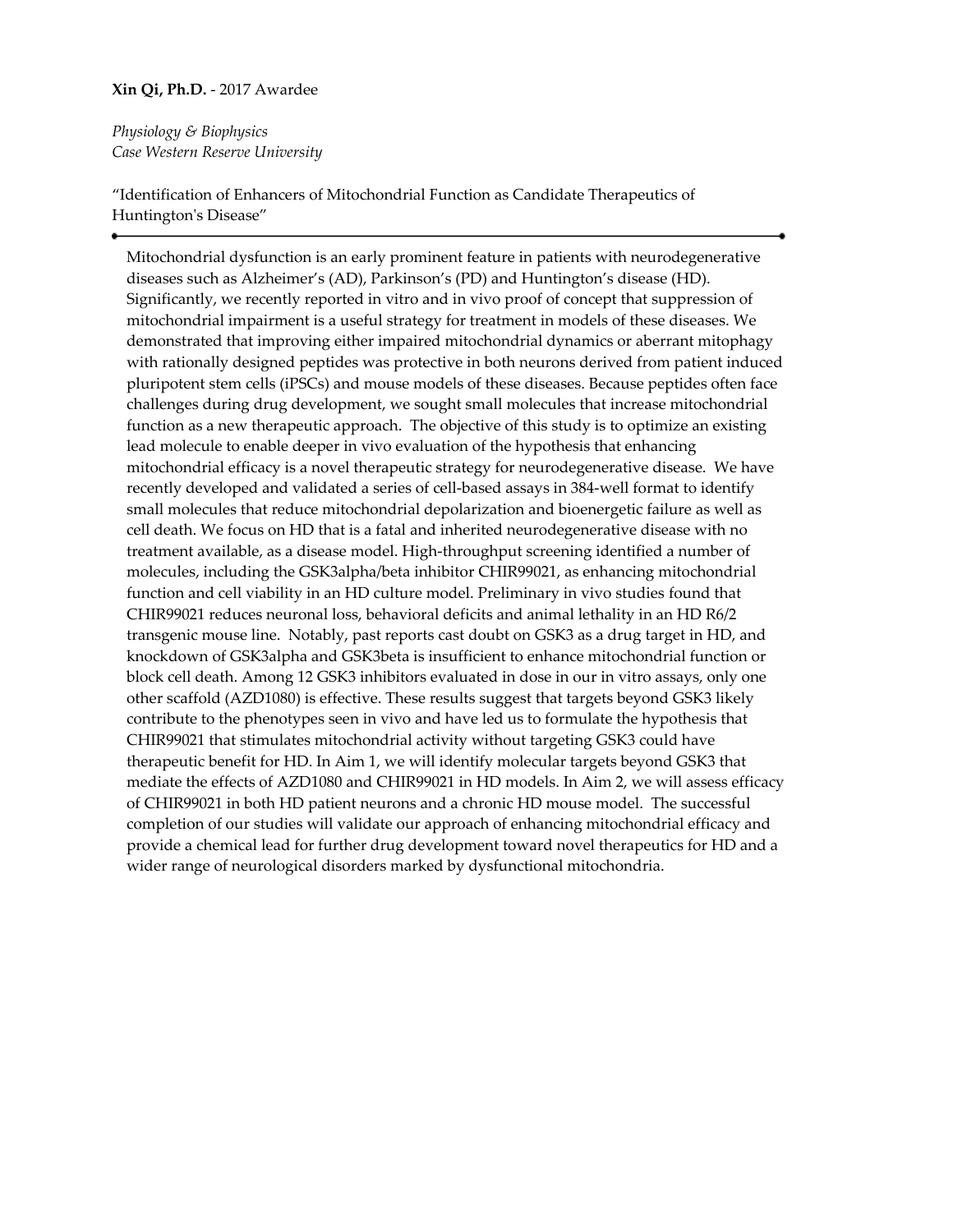### **Eric Shusta, Ph.D.** - 2017 Awardee

*Chemical and Biological Engineering and Department of Neurological Surgery University of Wisconsin-Madison*

# "A New Strategy for Brain Cancer Immunotherapy"

The healthy blood-brain barrier (BBB) physically separates the central nervous system from the bloodstream and prevents effective delivery of many therapies. However, under certain pathological conditions such as brain cancer, the BBB is disrupted such that brain cells and surrounding extracellular matrix (ECM) are exposed to the systemic circulation. For the incurable brain cancer, glioblastoma (GBM), core tumor regions often enhance on magnetic resonance imaging (MRI) due to contrast permeability across disrupted BBB, but the invasive tumor margin remains behind an intact BBB. Such BBB heterogeneity has made GBM very difficult to treat, especially to eradicate therapeutically resistant GBM cells in the invasive margin likely responsible for recurrence. To address this issue, we propose an immunotherapy that first targets BBB disruption and accumulates at tumor sites of exposed brain ECM. Then, an immunogenic peptide capable of spreading to the invasive margins is released to generate a cytotoxic T cell response throughout the tumor volume.

To generate this therapeutic platform, we use a family of antibody-like targeting molecules called Variable Lymphocyte Receptors (VLRs). VLRs are lamprey antigen receptors that are particularly adept at binding glycosylated structures and therefore well-suited for targeting glycosylation-rich brain ECM. Using state-of-the-art VLR screening paradigms, we have identified multiple VLRs that preferentially bind brain ECM. After intravenous injection into tumor-bearing mice, the VLRs home to BBB permeability sites, indicating a capacity to specifically deliver GBM therapy. In this proposal, the VLRs will be fused with immunogenic peptides (VLR-IPs) that can be activated proteolytically by the GBM microenvironment, enabling IP spread throughout the tumor volume to mediate a cytotoxic T cell response. To validate the VLR-IP platform, we will first test the capability for the VLR-IPs to activate T cells in vitro, using both human and murine lymphocyte cultures. Next, the VLR-IPs will be administered to mice bearing an orthotopic, syngeneic murine GBM and therapeutic efficacy determined. The proposed work will therefore evaluate the potential of the VLR-IP platform as an innovative GBM treatment and motivate further detailed translational studies. If successful, ECM targeting of therapeutic payloads would also become a viable approach in many other neurological diseases that exhibit BBB disruption including stroke, traumatic brain injury and multiple sclerosis.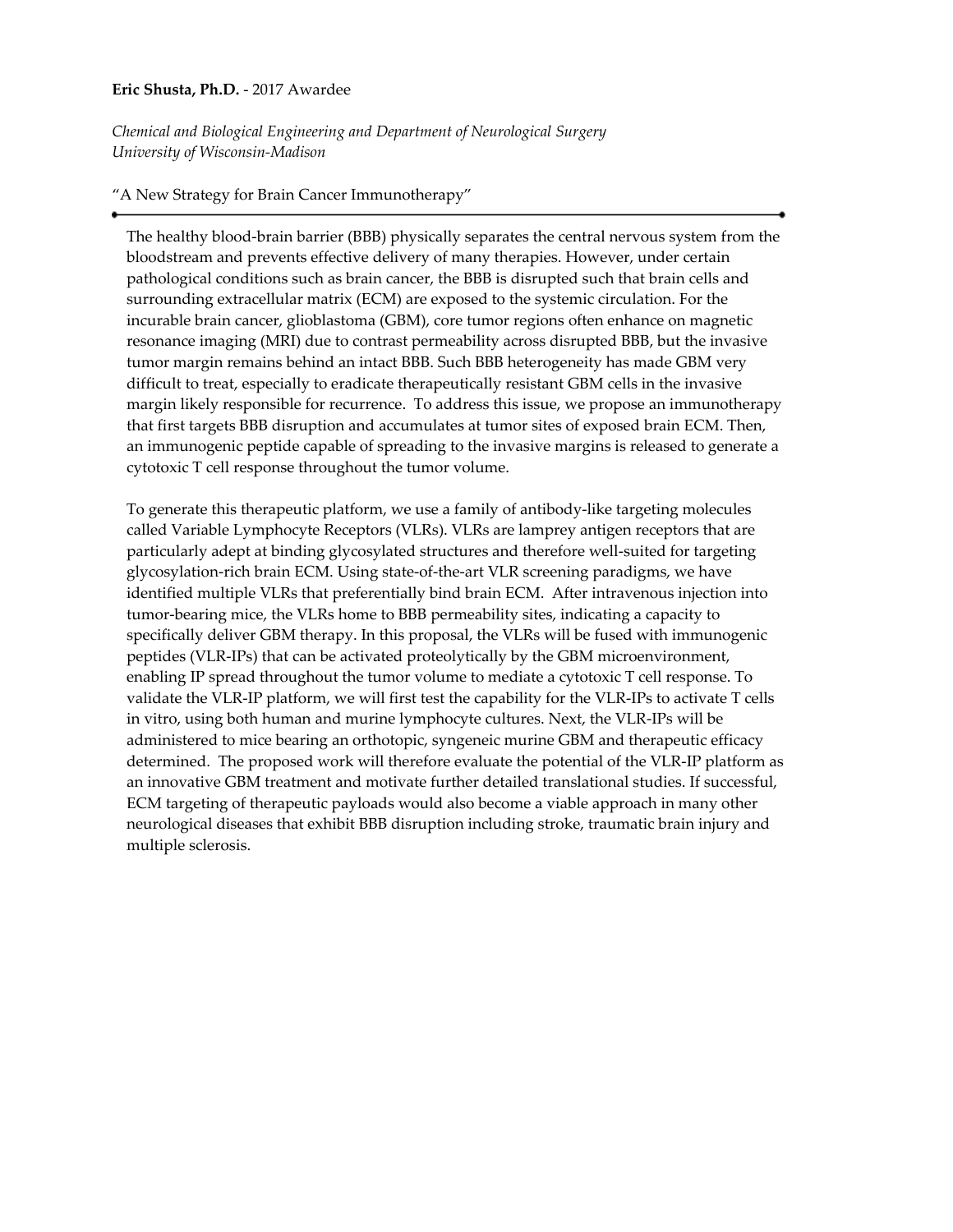# **Stephen Strittmatter, M.D., Ph.D.** - 2017 Awardee

*CNNR, BCMM 436295 Congress Avenue Yale School of Medicine*

## "Fyn Kinase Inhibition for the Tauopathy in Fronto-Temporal Dementia and Glaucoma"

Neurodegenerative diseases produce diverse symptoms, but share some molecular mechanisms. Pathology related to the misfolding, phosphorylation and accumulation of microtubule-associated protein Tau, has been observed in several diseases, including Alzheimer's, Fronto-Temporal Dementia and glaucoma. Our previous work has mapped a signaling pathway in Alzheimer's from Amyloid-ß oligomers to synapse loss through Fyn kinase, and Fyn inhibitors are being tested in a Phase 2 trial.

It is well known that Fyn associates with Tau, and our data show that Fyn inhibition reduces Tauopathy in Alzheimer's mice. Therefore, we propose that Fyn kinase inhibition may provide effective treatment for other Tauopathies. Here, we will investigate Tau-dependent Fronto-Temporal Lobar Degeneration (FTLD-Tau) and glaucoma.

We will treat mice modeling FTLD-Tau with the Fyn inhibitor, AZD0530 (Saracatinib), at doses effective in Alzheimer's models. We will utilize two models, a transgenic strain over-expressing human mutant P301S Tau, and intracerebral injection of pathological Tau extracted from human autopsy brain. We will assess the ability of Fyn inhibition to reduce Tau pathology, synpase loss, cell degeneration and memory impairment, each of which is well documented in this strain. Critically, our Preliminary Data show that the drug eliminates memory dysfunction in this transgenic model. In addition, we seek to validate a role for Fyn by treating mice injected with human pathological Tau, and monitoring the extent of induced mouse Tau misfolding and the spreading of pathology. Together these data will determine whether Fyn inhibition generally, and AZD0530 particularly, is a therapeutic candidate for FTLD-Tau.

Vision loss in glaucoma is driven by increased intraocular pressure (IOP), and reducing IOP is the mainstay of therapy, though benefit is partial. There is a recognized unmet need for neuroprotective therapy to prevent progressive vision loss. It has been shown that glaucomatous retina exhibits Tauopathy, and one of our team members showed that silencing Tau expression in the eye eliminates ganglion cell loss. We propose that Fyn inhibition will reduce Tauopathy in the glaucomatous eye, thereby preserving function and cell number separately from IOP lowering by a neuroprotective mechanism. Importantly, our Preliminary Data reveal that retinal pattern ERG signals, which are reduced with elevated IOP, are maintained by Fyn inhibition in a glaucoma model. We propose to assess the ability of AZD0530 treatment to preserve retinal ganglion cell numbers and function in two glaucoma models. The outcomes will provide an assessment of whether Fyn inhibition might provide the first neuroprotective therapy for glaucoma.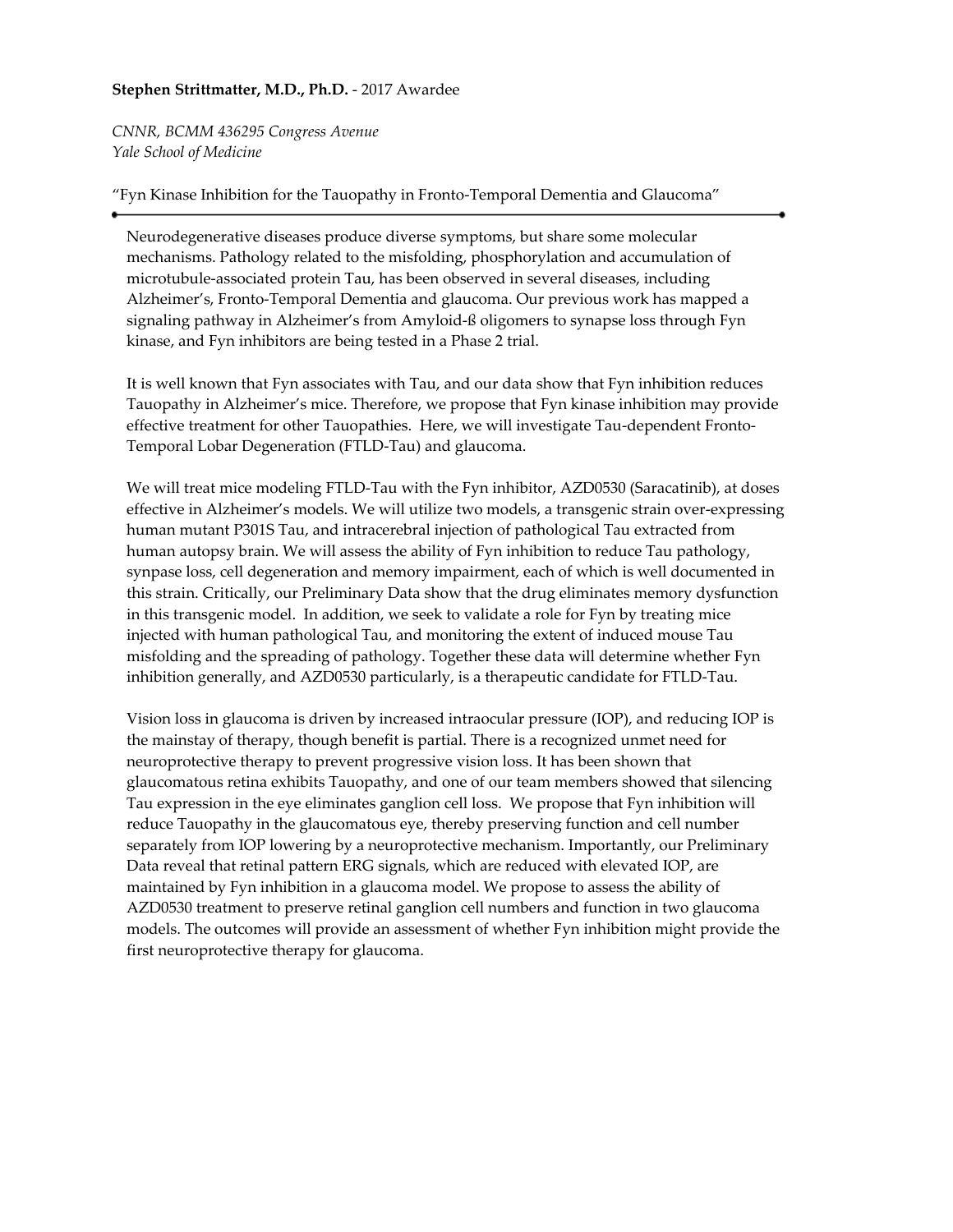## **Frits van Rhee, M.D., Ph.D.** - 2017 Awardee

*The Myeloma Institute University of Arkansas College of Medicine*

"Expanded Natural Killer Cell Therapy for High-Risk Multiple Myeloma"

Despite major advancements in progression-free and overall survival through the introduction of novel agents, relapse remains a major problem in high-risk multiple myeloma (HRMM). Our group is focused on the development of novel immunotherapeutic strategies for HRMM. In this innovative study, we will combine three highly-active agents: autologous expanded natural killer cells (auto-ENKs) that avidly kill myeloma targets, the anti-SLAMF7 antibody (ab) elotuzumab (Elo) which stimulates and redirects ENKs to myeloma, and the interleukin-15 superagonist ALT-803, a cytokine uniquely able to potently stimulate the expansion, activity, and persistence of natural killer cells. This regimen will be administered after auto-stem cell transplant (ASCT) to patients with previously-treated gene expression profile-defined HRMM in a FDA- and IRB- approved clinical trial. We safely treated HRMM patients in frank relapse with ENKs in a previous clinical trial, but found that the activation state of the infused ENKs was rapidly lost, likely due to suboptimal support provided by low dose IL2 and the suppressive effects of the bone marrow microenvironment (BM-ME). We have performed preliminary studies examining ways to enhance this approach. We found that Elo substantially enhances the activity of auto-ENKs, and ALT-803 extends the activation state and promotes the proliferative capacity of ENKs in vitro. We hypothesize that our combinatorial approach will maximize the efficacy of ENKs by 1) targeting the auto-ENK to myeloma using the antibody elotuzumab; 2) delivering therapy after ASCT, when the disease burden has been significantly reduced rendering the BM-ME more conducive to immune effectors; and 3) supporting transferred ENKs with ALT-803 rather than IL2. The principal endpoint will be response. The activation and persistence, anti-MM cytolytic ability, and homing of ENK will be assessed postinfusion by studying the peripheral blood and BM compartments. Effects of ALT-803 on the post-ASCT immune reconstitution of NK and T cells will be studied. We will also explore the potential adverse impact of the tumor ME on the ENKs to identify therapeutically actionable targets and evaluate the presence of immunosuppressive T regulatory cells. We hope that this combinatorial approach will transform NK immunotherapy and can be extended to other malignancies.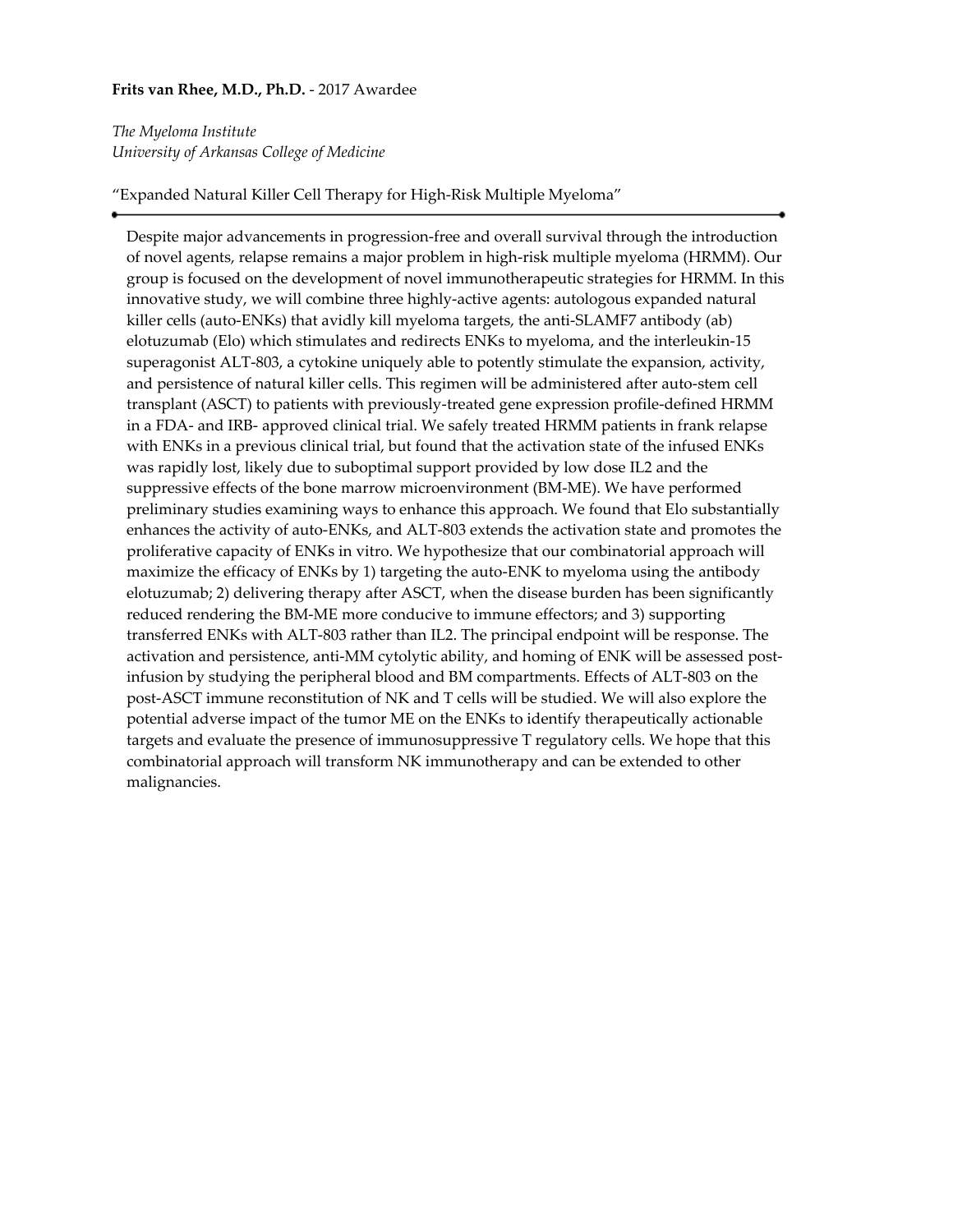### **Amanda Garner, Ph.D.** - 2016 Awardee

# *Medicinal Chemistry University of Michigan*

### "Leveraging the microRNA Interactome for Cancer Drug Discovery"

MicroRNAs (miRs) comprise a large family of small, ~21−23 nucleotide noncoding RNAs that have emerged as key post-transcriptional regulators of gene expression and act by silencing the translation of target mRNAs. To date, there are ~1,000 predicted human miRs believed to control the activity of >60% of all protein-coding genes. Not surprisingly, these small RNAs have been shown to play crucial roles in nearly all aspects of human biology from development to disease. In cancer, global down-regulation of tumor suppressor miRs (TS-miRs) is commonly observed and has been demonstrated to be a causative feature in tumorigenesis. Loss can stem from genetic mutation or deletion, promoter methylation or dysregulation of miR biogenesis. Of these mechanisms, alteration of global miR biogenesis is receiving increased attention due to recent findings demonstrating the critical role that miR-binding proteins (miR-BPs) play in the inhibition of this process, ultimately stimulating TS-miR degradation and cancer development. Current strategies for restoring TS-miR function rely on replacement therapy, whereby chemically-modified and formulated mature miR mimics are delivered to cells and tissues. Despite the promise of these agents in xenograft mouse models, similar to RNAi-based therapeutics, many liabilities exist. These include the requirement for chemical modifications to enhance in vivo pharmacokinetic/pharmacodynamic properties, hybridization-based off-target effects, toxicity, drug delivery problems and high cost. As such, no miR-targeted drugs have yet been approved for use. To overcome these challenges and provide a druggable and transformative solution for restoring TS-miR levels and conquering cancer, we propose to target miR−miR-BP interactions. Our overall goal is to discover and develop small moleculebased inhibitors of these interactions to prohibit the degradation of specific TS-miRs, thus providing the basis for next-generation miR-targeted therapeutics for cancer treatment. These proposed investigations are based on the hypothesis that regulatory miR-BPs specific for select miRs have been evolved as a quality control mechanism for controlling mature TS-miR levels, and this network is hijacked in cancer. If successful, these studies will catalyze the development of new therapeutics for the treatment of cancer, in addition to the identification of new miR−miR-BP targets for future drug discovery efforts. Our Specific Aims are as follows: (1) To develop a high-throughput screening (HTS) assay of the let-7−Lin28 miR−miR-BP interaction for small molecule inhibitor discovery, and (2) To develop a strategy for the discovery of miR-BPs using chemically-modified pre-miR probes.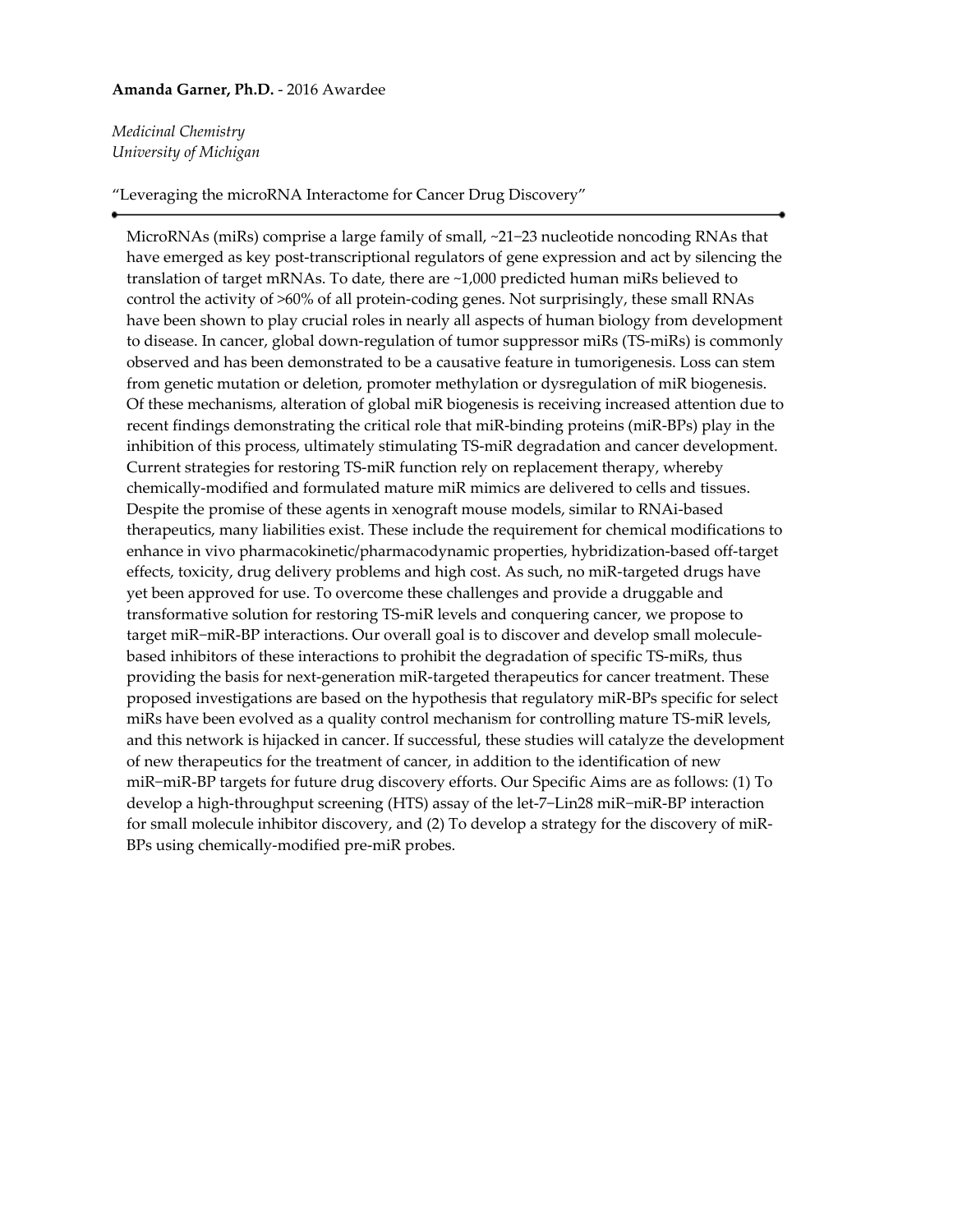# **Jeffrey Glenn, M.D., Ph.D.** - 2016 Awardee

*Medicine Stanford University*

"Targeting RNA Secondary Structure--Towards a New Class of High Barrier to Resistance Antiviral Agents."

Our broad, long-term objectives are to develop a new class of antiviral therapeutics that target essential RNA secondary structures present in viral genomes, and that can be developed for all viruses for which no effective therapies exist.

As proof-of-concept, we will seek to target the influenza virus RNA secondary structure that we have recently discovered by SHAPE (selective 2'-hydroxyl acylation analyzed by primer extension) and demonstrated to be a universal influenza virus packaging signal--absolutely conserved in all viral isolates from 1918 epidemic flu to H1N1 and H5N1 bird flu--that mediates both packaging of the influenza virus genome as well as in vivo disease. In particular, we will test our hypothesis that potent pharmacological inhibitors of the virus' packaging and life cycle can be identified using SHAPE, which offers a dramatic means of overcoming the critical scientific roadblock of conveniently determining viral RNA secondary structure targets, and identifying molecules capable of disrupting those targets. Our specific aims are to: 1) Perform the first SHAPE-based small molecule screen, and identify small molecules capable of disrupting the RNA secondary structure of the influenza virus packaging signal; 2) Identify a candidate lead molecule by determining the anti-influenza virus activity of the most potent hits from the SHAPE screen; 3) Optimize the lead molecule by determining its structure-activity relationships (SAR) using medicinal chemistry to synthesize analogs and assessing their SHAPE and antiviral activity; 4) Nominate a pan-genotypic anti-influenza virus development candidate with the best therapeutic index.

Successful accomplishment of our specific aims will not only result in a novel universal pangenotypic inhibitor of influenza virus with a high barrier to the development of resistance that can be developed for clinical use; the exact same approach can then also be undertaken to develop an exciting new class of drugs targeting virtually any virus of interest--thereby opening up new avenues for treating and curing a wide range of diseases.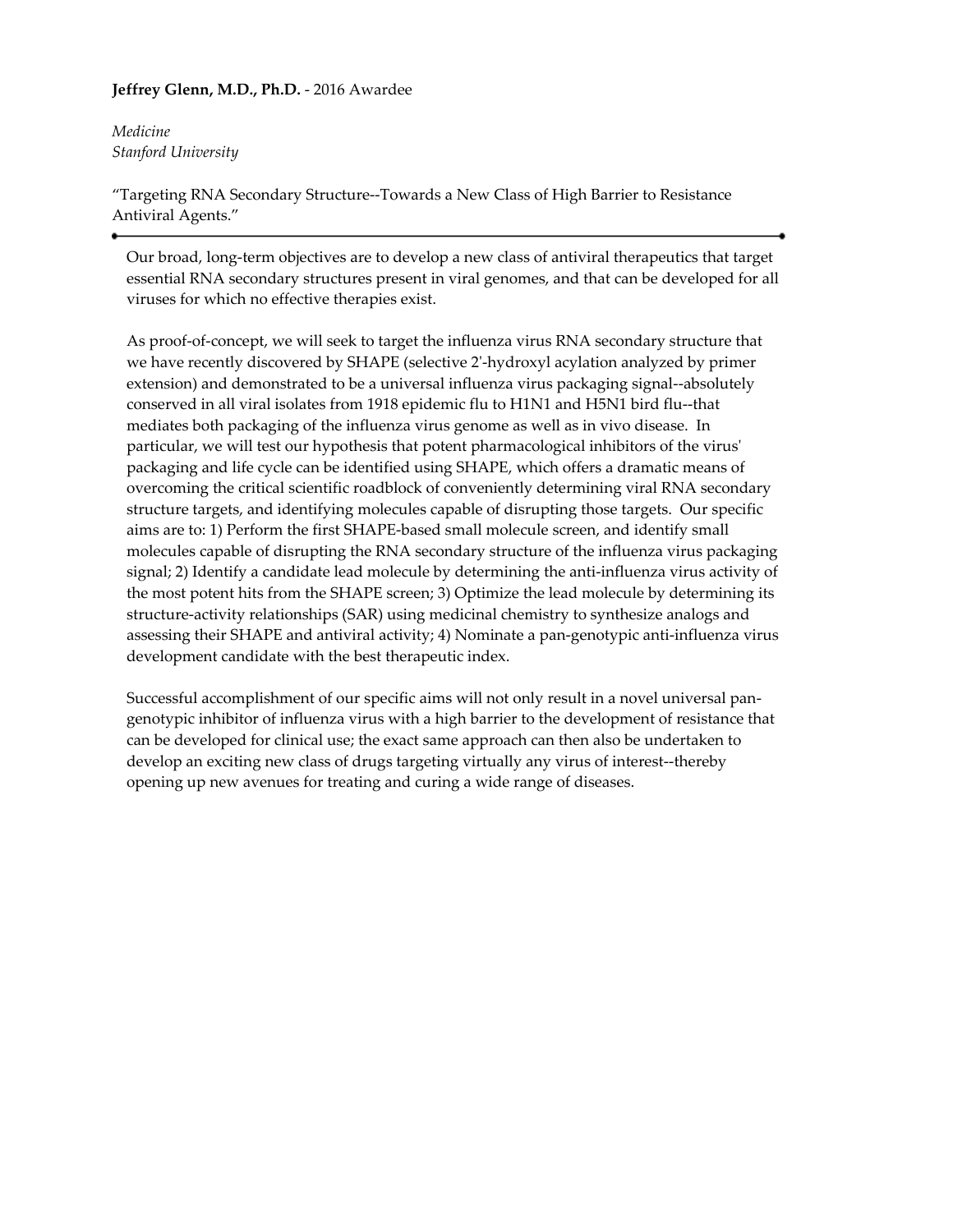### **Zhiwei Hu, M.D., Ph.D.** - 2016 Awardee

*370 West 9th Avenue The Ohio State University College of Medicine*

"Targeting Tissue Factor as a Novel Oncotarget for Immunotherapy of Triple Negative Breast Cancer Using a Second Generation Icon"

Triple-negative breast cancer (TNBC), representing ~15% of breast cancer diagnosed across the globe, is considered as incurable malignancy. Due to the lack of surface markers for current targeted therapy, there are currently no molecularly targeted therapies approved for TNBC.

To eliminate the mortality associated with TNBC, there is an urgent need to discover novel surface markers for TNBC and develop corresponding targeted therapy for TNBC. We hypothesize that tissue factor (TF) is a novel surface marker and oncotarget in TNBC and that TF-targeted immunotherapy is effective for the treatment of TNBC. The rationale behind the hypothesis is that (i) our preliminary studies demonstrate that TF is over-expressed on TNBC cancer cells as well as the tumor neovasculature in over 85% of TNBC patients (n=14) when using standard paraffin-embedded tumor tissues or in nearly 60% of TNBC patients (n=157) when employing tissue microarray slides. Importantly, TF is not expressed on normal breast gland and quiescent endothelial cells of normal vasculature. Thus, TF is a novel surface marker in TNBC and targeting TF may constitute a novel targeted therapy for a majority of TNBC patients. (ii) Dr. Hu's prior work demonstrated that TF-targeted therapies are effective and safe in preclinical animal studies and clinical studies. He has co-invented and patented a TFtargeting Immuno-Conjugate agent named ICON that consists of factor VII (fVII, the natural ligand to TF) fused to the Fc region of human IgG1. As a neovascular-targeting agent, ICON has shown therapeutic efficacy and safety in preclinical animal models against solid cancers, macular degeneration (AMD) and endometriosis and in a Phase I trial for AMD patients. (iii) Dr. Hu has improved ICON by reducing 50% of molecular weight and completely eliminating its pro-coagulant effects yet with intact binding to TNBC, as a second-generation TF-targeting immunotherapy agent, called L-ICON. The major goal and specific aims of this proposal are to evaluate the novel L-ICON as single agent therapy and combination therapy with current immune modulatory agents (such as immune checkpoint inhibitors) and natural killer (NK) cells for TNBC. To ultimately translate the findings into clinic for TNBC patients, Dr. Hu is collaborating with breast cancer expert and clinical trialist, GMP manufacturing NK cell expert, pathologist and biostatistician on this proposal. If successful, the significance and impact of this project is that it will provide novel targeted approaches for the treatment of TNBC and hopefully to eliminate the mortality associated with this disease.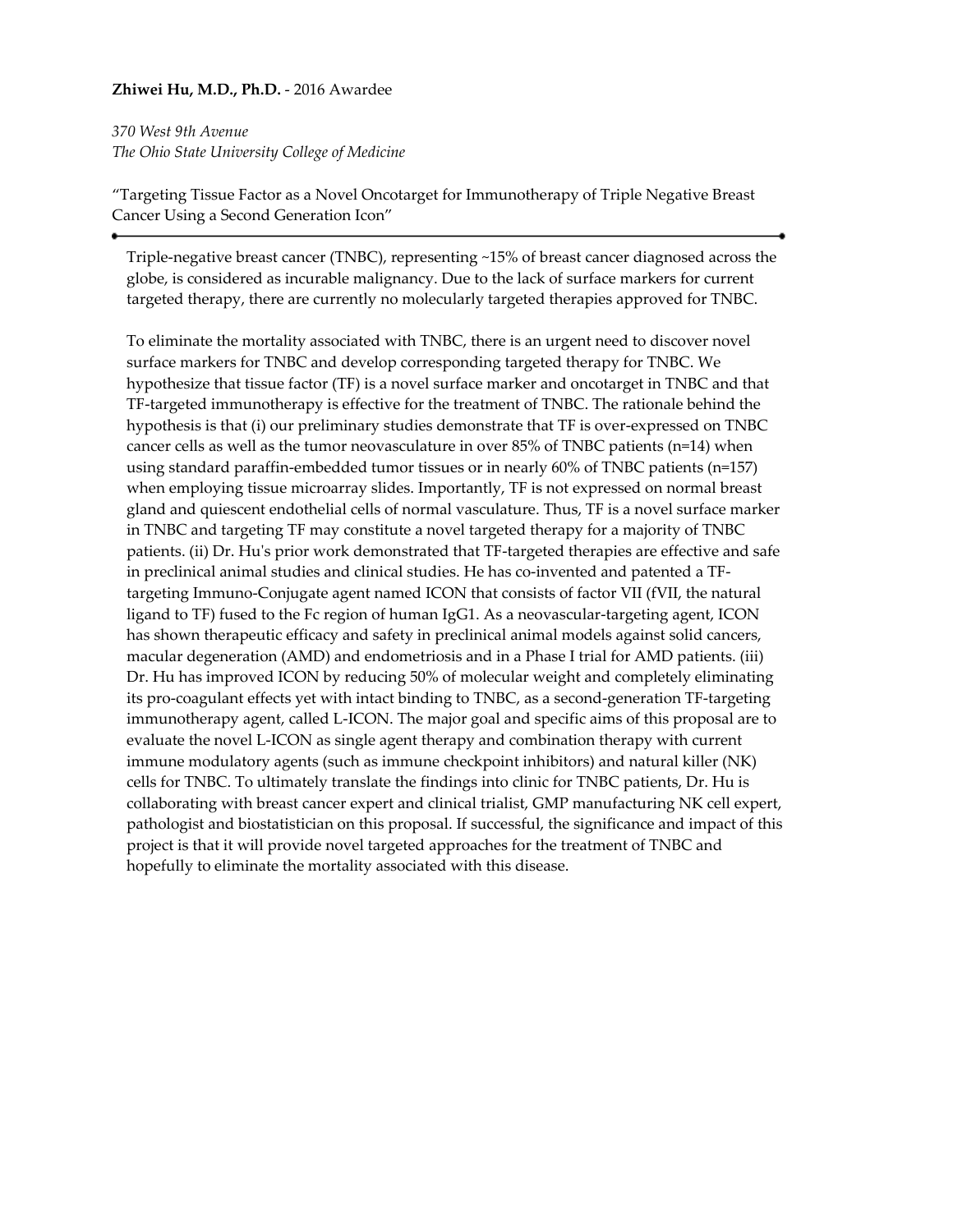# **Joseph Leventhal, M.D., Ph.D.** - 2016 Awardee

*Comprehensive Transplant Center Northwestern University*

"Clinical Transplant Tolerance Induction by the Use of Ex Vivo Expanded Antigen Specific Regulatory T Cells"

Organ transplantation currently relies on nonspecific immunosuppressive agents (IS) given lifelong to prevent graft rejection. These drugs have significant and cumulative toxicities, including nephrotoxicity and increased rate of infections, malignancy, diabetes, and hypertension. The elusive goal since organs were first transplanted in humans is to establish donor-specific immunologic tolerance, a state where a donated organ is accepted as "self," eliminating the need for IS. Regulatory CD4+CD25+FOXP3+ T cells (Tregs) have been shown to induce tolerance in transplantation models and to be elevated in tolerant human recipients. However, there have been limited efforts to harness their therapeutic potential in the clinic.

Our long-term goal is to develop tolerogenic protocols that will lead to controlled IS minimization or withdrawal after organ transplantation. As a step in that direction, the overarching goal of this proposal is to develop a recipient derived, DONOR-specific expanded regulatory T cell "product" for use in kidney transplant recipients, to be pursued under two specific aims.

Specific Aim 1: To further define and optimize the conditions for laboratory-based expansion of allospecific Tregs

(A) Our approach will be to verify if greater expansion without the loss of efficacy can be obtained by a non-specific restimulation with anti-CD3/CD28-beads on day 14, following the initial donor-specific stimulation with "donor" irradiated B cells on Days 0 and 7. (B) After this optimization, we will make two more small-scale Tregs expansions in the laboratory and then test these for their in vivo safety and efficacy (below).

Specific Aim 2: To optimize the conditions for large scale (i.e., clinically applicable) expansion of allospecific Tregs. The technology optimized in the laboratory will be transferred to the GMP Facility where two large-scale expansions will be carried out.

The Tregs expanded in both the laboratory ( $n=2$ ) and the GMP Facility ( $n=2$ ) will be tested for their (a) in vivo safety, testing whether they would lose their suppressive properties following infusion and instead cause rejection of human skin grafts on NSG mice, and (b) in vivo efficacy, determining if they protect human skin grafts on humanized NSG mice from rejection. Completion of these studies will enable us to file for an IND from the FDA to perform a future phase I clinical safety trial during the Transformational Award Phase, and then to a future phase II efficacy trial. The significance of this proposal lies in its broad applicability for induction of tolerance in organ and tissue transplantation.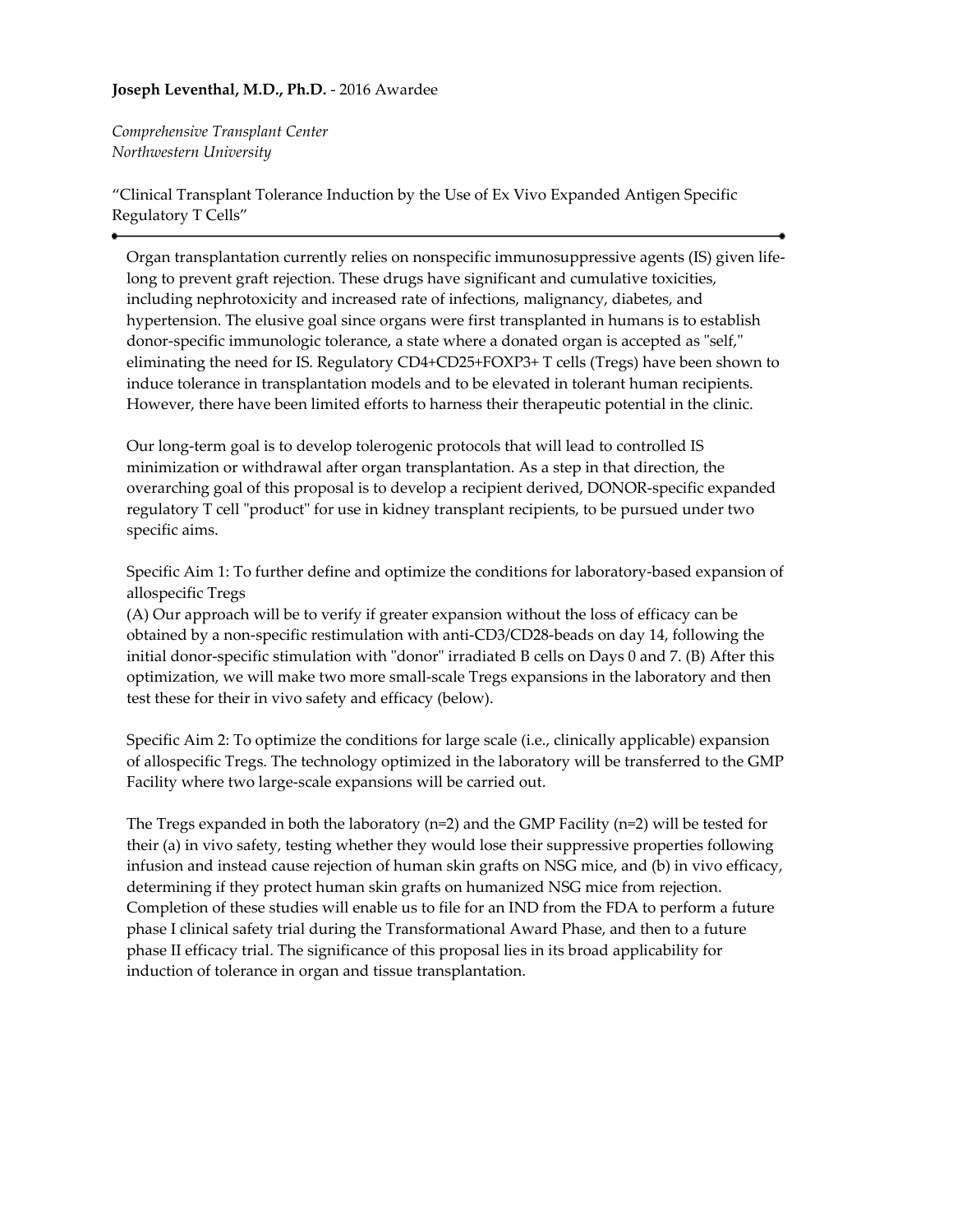# **Richard Lieber, Ph.D.** - 2016 Awardee

*355 E. Erie St. Rehabilitation Institute of Chicago*

# "Breakthrough Technology to Measure Human Muscle Function"

Here at the Rehabilitation Institute of Chicago, we treat over 55,000 patients per year with a variety of diagnoses ranging from traumatic brain injury, spinal cord injury and stroke to Parkinson's disease and cerebral palsy. Virtually all of these patients suffer from movement disorders and weakness. Currently, the gold standard for diagnosis of neuromuscular problems involves painful and sometimes impossible muscle biopsies or very qualitative clinical exams. We believe the device described in this proposal to measure muscle properties will revolutionize treatment of these problems. Using this device, patient muscle function can be diagnosed and objectively characterized in a matter of seconds. This would have dramatic impact on the course of patient care and clinical decisions since muscle structure and function are so central to patient well being. While a few tools are available to collect in vivo muscle data, none can measure sarcomere properties noninvasively or with this degree of resolution. Necessary attributes are: simultaneous sampling across millimeters of muscle tissue, real-time sampling, compatibility with gross movement, inducing no or minimal tissue damage, and resolving nanometer-scale sarcomere length changes.

To solve this challenge, we are developing a new method termed resonant reflection spectroscopy (RRS). RRS is an optical method that relates reflected spectra to the muscle sarcomere structure. Unlike current methods, RRS operates through a minimally invasive optical probe, collects large sample sizes of sarcomere lengths, and is compatible with muscle movement and activity. In the catalyst stage, our goal is to develop RRS so that it can be routinely used in clinical settings. Specific aim 1 will develop a new optical source so RRS can be applied across general muscle architectures and geometries. Specific aim 2 will result in a robust optical probe designed for use in the clinical setting. Specific aim 3 will result in a packaged RRS system that can be used in a future transformational award across clinical settings. Our ultimate goal is to revolutionize the way that our patients with neuromuscular disorders are diagnosed and treated.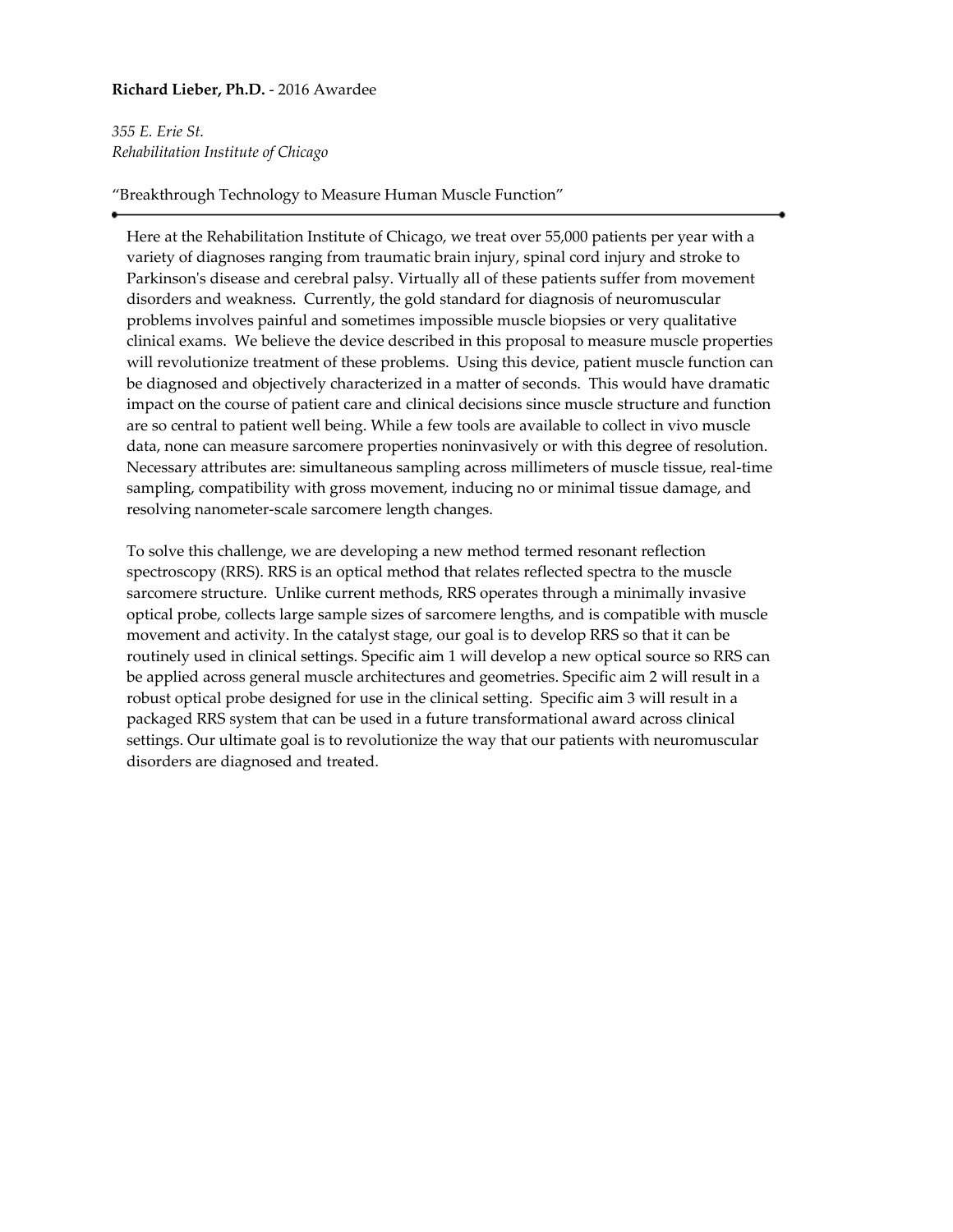### **David Masopust, Ph.D.** - 2016 Awardee

*Microbiology and Immunology, Medical School University of Minnesota*

#### "Ablating Tumors with Resident Memory T Cells"

This proposal will address major limitations in the clinical effectiveness of emerging cancer immunotherapy regimens. Adoptive cell therapies and administration of checkpoint blockade antibodies, which depend on CD8 T cells of the patient's immune system to specifically kill tumor cells, are predicted to revolutionize how cancer is treated. This proposal will exploit tissue resident memory CD8+ T cells (TRM) to overcome two major limitations of cancer immunotherapy efficacy: 1) tumors represent a strongly immuno-suppressive environment, which antagonizes immune-based therapies, and 2) therapies need to localize to tumors but current approaches are systemic and not anatomically targeted. TRM are a recently defined lineage of T cells that comprise the most abundant immunological surveyors of non-lymphoid tissues in mice and humans. TRM are established throughout the body as a consequence of natural infections and vaccines. TRM reactivation, achieved via topical application of cognate peptide, rapidly licenses these cells to direct the activation of all arms of the immune system, triggering a highly immune-stimulatory environment. This response, referred to as the 'sensing and alarm' function, occurs locally and recruits adaptive immune cells and serum antibody to the site of TRM reactivation. Reactivated TRM also potently activate local innate responses, dendritic cell priming, and natural killer cell activation. We hypothesize that TRM reactivation can reverse the immunosuppressive tumor microenvironment and can be exploited to enhance existing adoptive cell transfer and checkpoint blockade therapies. This proposal will answer two major questions. 1) Can TRM reactivation be exploited to promote an immune-stimulatory environment within solid tumors and mediate tumor regression? 2) Does TRM reactivation recruit engineered anti-cancer chimeric antigen receptor (CAR) T cells and checkpoint blockade antibodies to solid tumors? These questions will be addressed in autochthonous inducible tumors of the female reproductive tract (uterine and/or ovarian cancer) and skin (melanoma) in mice. Successful outcome will provide proof-of-principle demonstration of a human translatable strategy for improving upon cancer immunotherapies by modifying tumor microenvironments and focusing therapies to tumor sites. Future pursuits would interrogate TRM biology, specificity, and function within human tumors and will define regimens for therapeutic application.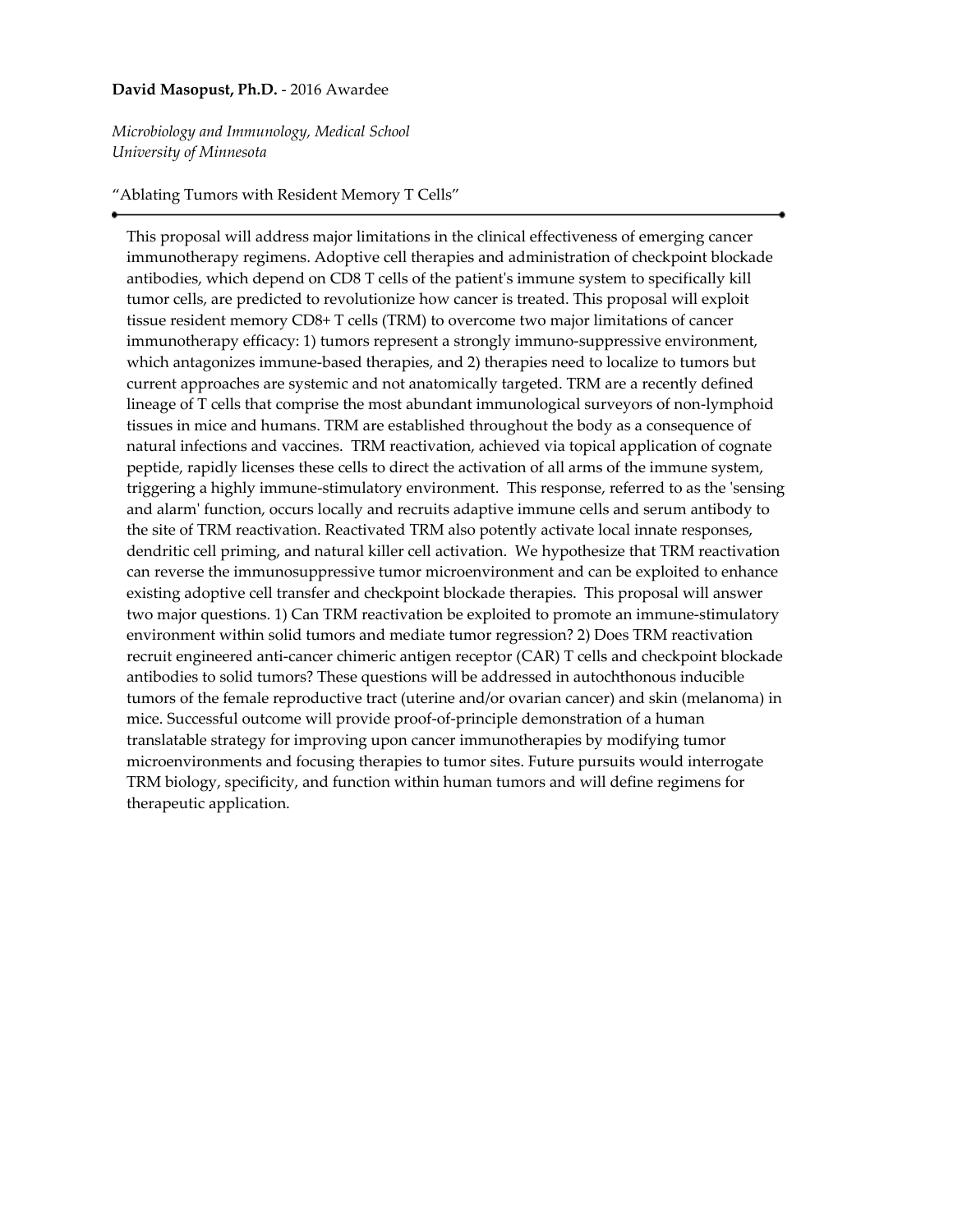### **Steven McMahon, Ph.D.** - 2016 Awardee

*233 S. 10th Street, Suite 609 Thomas Jefferson University*

"Modulation of the Anti-tumor Immune Response by the Myc Oncoprotein, Implications for Cancer Therapy"

Perhaps the most common hallmark of cancer is activation of the MYC oncogene. Nearly all tumor cells are strictly dependent on high MYC levels in order to drive malignant phenotypes like rapid proliferation, elevated invasion and migration, reprogrammed metabolism, and survival in the presence of cellular stresses like hypoxia and genetic damage. Despite this central role in the biology of cancer, strategies for directly targeting MYC have not been successful. We report here evidence suggesting that MYC may regulate an additional hallmark of cancer, i.e. immune evasion. At the molecular level, MYC drives expression of the TNF receptor family member CD30/TNFRSF8. While CD30 expression is known to be important in rare forms of lymphoma (e.g. Cutaneous T Cell Lymphoma/CTCL and Anaplastic Large Cell Lymphoma/ALCL), we demonstrate that more common lymphoid malignancies, and also common epithelial tumors, express CD30 as a surface antigen. Remarkably, CD30 levels are controlled by MYC in all tumor types we examined. Confirming the functional relevance of these observations, we demonstrate that blocking CD30 expression in either lymphoid or epithelial tumor cells causes rapid cell death. Thus, CD30 may serve as a biomarker and potential therapeutic target in cancers with elevated MYC. Furthermore, based on published findings on CD30 in Hodgkin's Lymphoma, it likely serves as an immune checkpoint molecule to provide immune evasion properties to MYC-driven tumors. The experimental plan outlined in this Catalyst Award proposal will formally test these highly impactful predictions. Successful completion of this proposed research will provide a solid rationale for a Falk Transformational Award that explores methods for exploiting these biomarker, targeted therapy and immune checkpoint blockade strategies.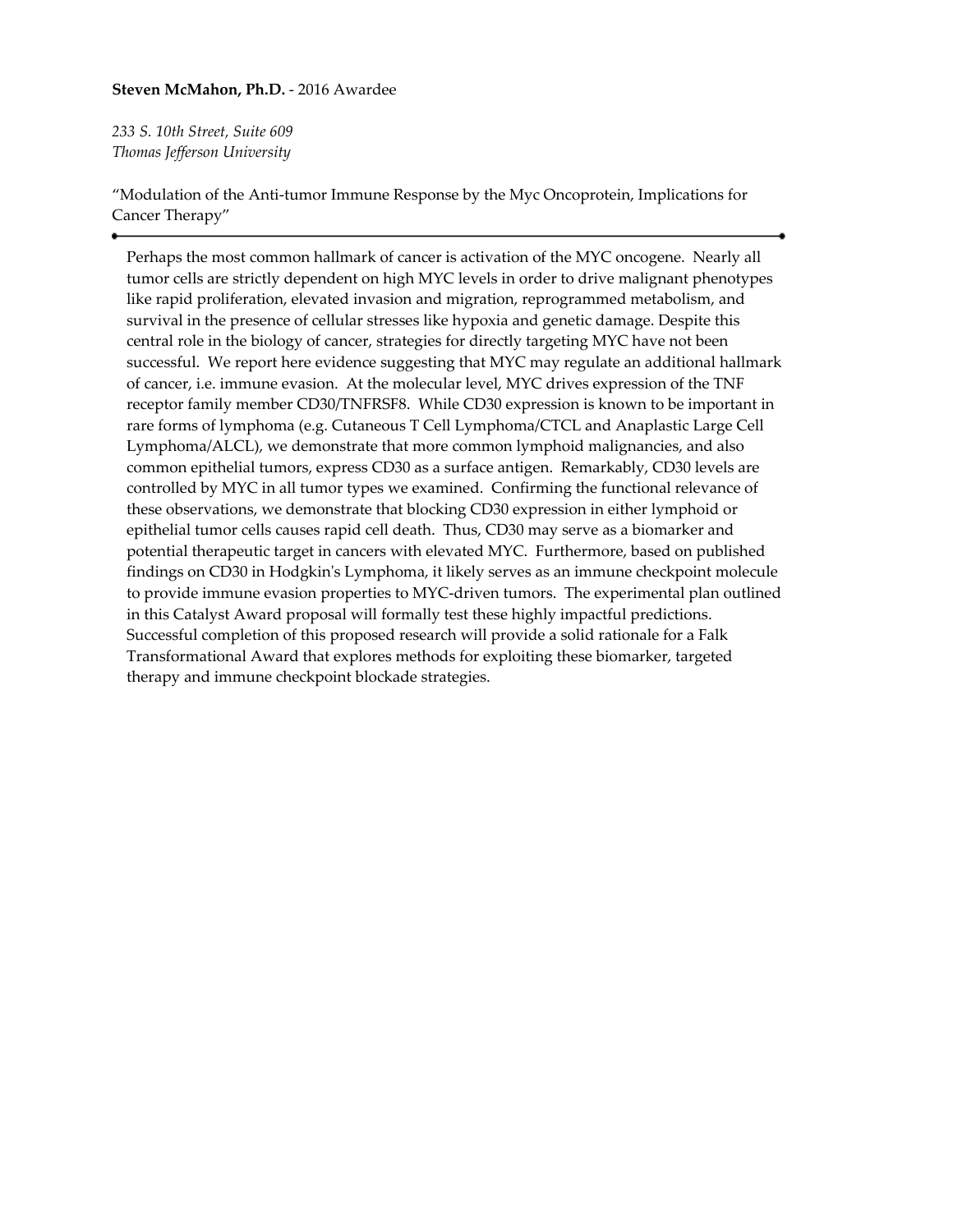# **Markus Müschen, M.D., Ph.D.** - 2016 Awardee

*Department of Systems Biology Beckman Research Institute of City of Hope*

"CD25 As Therapeutic Target in Refractory B Cell Malignancies"

B cells critically depend on continuous survival and proliferation signals from a functional B cell receptor (BCR). In >80% of B cell malignancies, the tumor clone is driven by an oncogenic BCR-mimic. Oncogenic BCR-mimics include BCR-ABL1, EBV-encoded oncoproteins, RASpathway and NF-kB-pathway activating lesions. While CD25 mediates IL2 signaling on T cells, we recently revealed that CD25 is a critical feedback regulator of B cell receptor (BCR) and oncogenic BCR-mimics in human B cell malignancies. Indeed, we found that CD25 is a reliable biomarker of tumor clones driven by oncogenic BCR-mimics (e.g. BCR-ABL1, LMP2A, BRAF, NF-kB) and genetic experiments demonstrated that CD25 is critical for the initiation of B cell leukemia and lymphoma in transplant recipients. Surface expression is rapidly induced by activity of PKC-delta and NF-kB downstream of the BCR. CD25 then recruits an inhibitory complex to the surface to reduce kinase signaling downstream of the BCR or its oncogenic mimics. Analysis of three clinical cohorts revealed that high expression levels of CD25 are associated with poor clinical outcome in various B cell malignancies. While CD25 expression is associated with drug-resistance, inhibition of CD25 sensitizes multiple B cell malignancies to conventional drug-treatment.

Based on these and other findings, we propose three Aims to (1) elucidate mechanisms of CD25 regulation, (2) explore usefulness of pharmacological suppression of CD25 and (3) CD25 as target for immunotherapy in B cell malignancies.

Aim 1: Mechanisms of CD25 regulation in B cell malignancies: Which mechanisms control transcriptional regulation (e.g. Rel-A/NF-kB) and surface expression (phosphorylation of cytoplasmic tail by PKC-delta) of CD25 and how are these events related to oncogenic mimicry of BCR signaling?

Aim 2: Pharmacological suppression of CD25 in human B cell malignancies. For suppression of CD25 at the transcriptional level, we will test the Rel-A small molecule inhibitor IT-901 (genetic validation based on Relafl/fl, Nfkb1fl/fl leukemia and lymphoma cells). To inhibit translocation to the cell membrane, we will inhibit PKC-delta function by Enzastaurin and CID2858522 (genetic validation based on leukemia and lymphoma cells from Prdkcdfl/fl and analogsensitive Prkcd mice).

Aim 3: CD25 as a target for immunotherapy of B cell malignancies. We will test the efficacy and specificity of antibody-based targeting of CD25+ B cell malignancies in humanized NSG-KitW41 mice. In two experimental series, antibody-drug conjugate (ADC) against CD25 (ADCT-301) will be studied.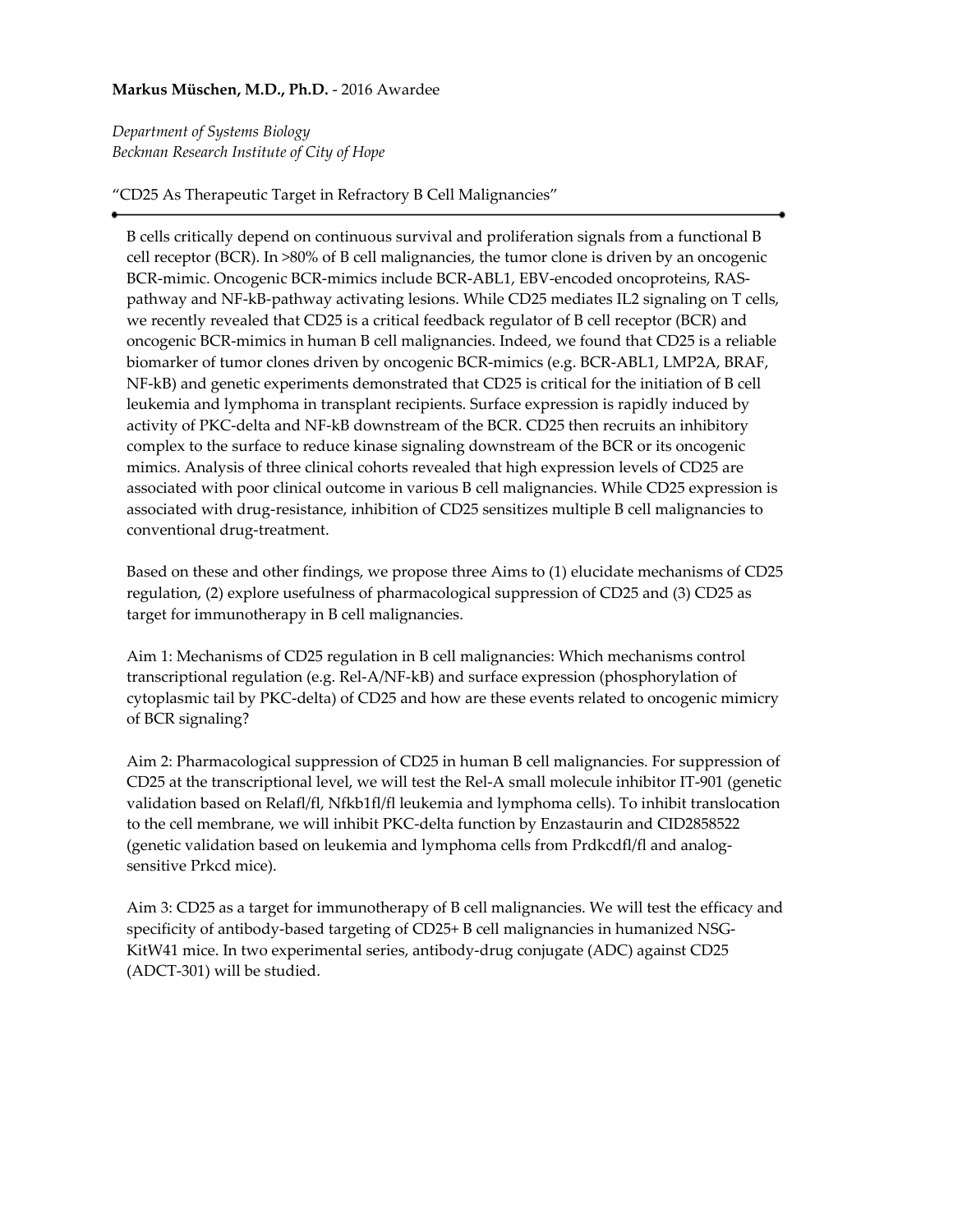## **Tommi Raij, M.D., Ph.D.** - 2016 Awardee

*Center for Brain Stimulation Rehabilitation Institute of Chicago*

"Re-Wiring the Human Brain"

Re-wiring the human brain represents a critical frontier in clinical neuroscience. Behaviors and mental function are emergent properties of large-scale neuronal networks where the connectivity strengths between nodes define the network. Correspondingly, many neurological and psychiatric symptoms arise from network-level derangements where the structural and/or functional connectivities between separate brain areas have been altered by the disease process (e.g., sub-cortical stroke, traumatic brain injury) and/or secondary maladaptive network changes. While the adult brain has little capacity to re-grow damaged long-range axons, it might be possible to restore functional connectivity by training the brain to use an alternate route connecting the areas, with the ultimate goal of improving motor/behavioral/cognitive function. However, currently there are no clinical treatments available for restoration of functional connectivity between specific brain areas.

Here, we propose to develop a non-invasive brain stimulation/recording technique to functionally re-wire the human brain. Inspired by our previous animal studies and existing literature in healthy humans using paired associative stimulation (PAS), the instrument system utilizes two transcranial magnetic stimulator (TMS) channels to activate two cortical regions in precisely orchestrated temporal patterns to selectively up- or down-regulate functional connectivity between them. To this aim, we will develop new stimulation sequences and monitor the ensuing interregional connectivity changes with source-resolved electroencephalography (EEG). To improve the navigation and targeting accuracy of brain stimulation, we will use the newest-generation small but powerful cooled TMS coils, combined with our published TMS E-field computations with individual magnetic resonance images (MRIs) and a TMS navigator device. The TMS-EEG-MRI data will be correlated with connectivity estimates from high-angular resolution diffusion imaging (HARDI) diffusion MRI tractography and resting-state functional MRI (rs-fMRI), along with behavioral measures.

In summary, this proposal develops non-invasive techniques to transform our capability to manipulate brain interregional functional connectivity in humans, therefore laying the foundation for a new class of network-level therapies in disorders that involve white matter lesions or aberrant functional connectivity due to other reasons. We build the techniques within studies in healthy human subjects and stroke/TBI patients, but the findings will be applicable to a broad range of neurological and psychiatric disorders. If the Catalyst phase of the award is successful, the techniques may be applied in a controlled clinical trial during the Transformational phase. The TMS, EEG, and MRI devices are noninvasive, safe, and already FDA-approved, and the experiments can be conducted in their allotted time frames.